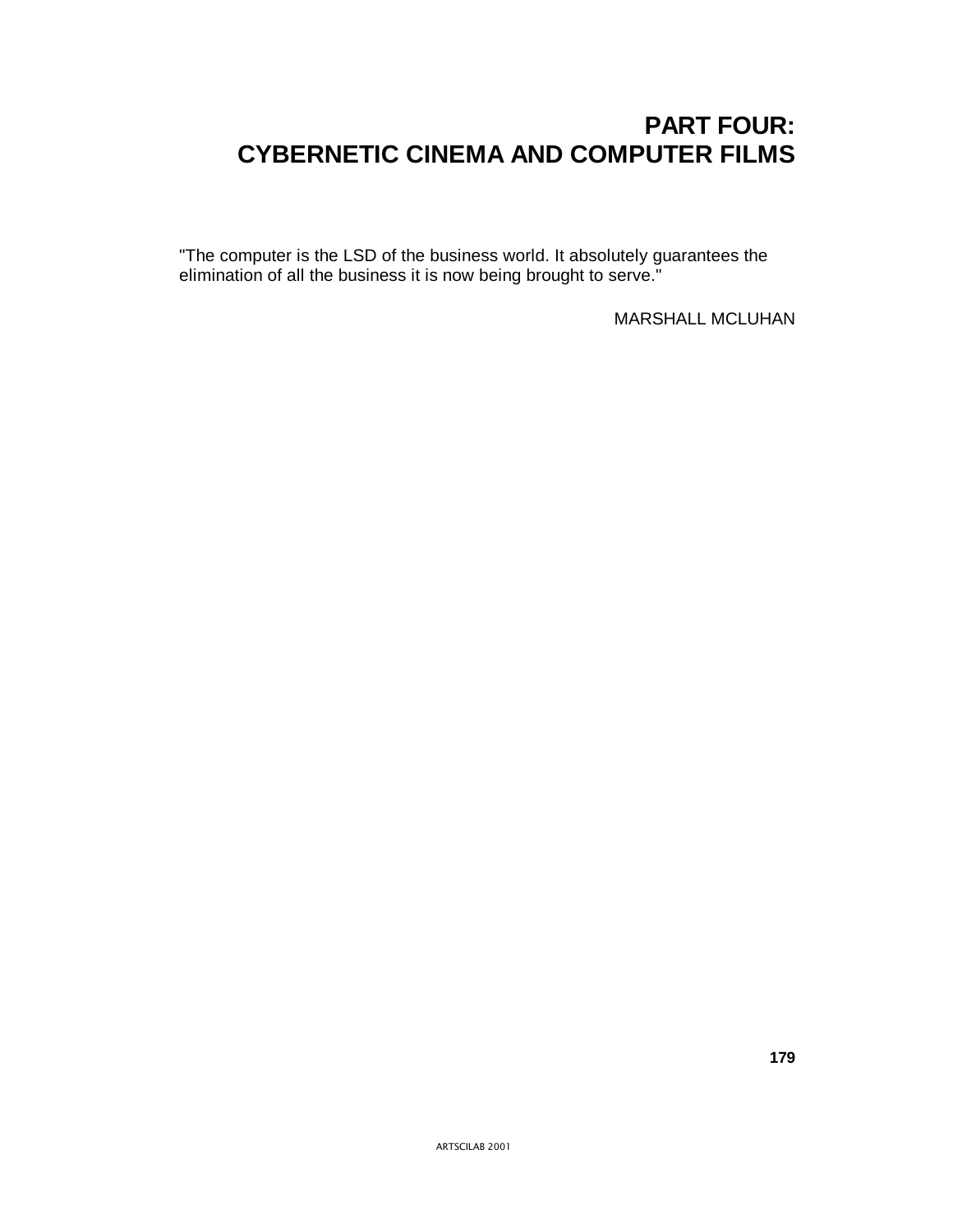## **The Technosphere: Man/Machine Symbiosis**

If one were to propose a Bill of Rights for the year 2000 it would defend human liberty, not civil liberty. Guaranteed rights would include health, truth, reality, sexual fulfillment, study, travel, peace, intimacy, leisure, the right to be unique. Man is not "civilized" until he is whole. He is not whole until he's assured these rights. But I would add another: the right of every man to be protected from the consequences of his own ignorance. The computer provides this protection.

The computer does not make man obsolete. It makes him fail-safe. The computer does not replace man. It liberates him from specialization. The transition from a culture that considers leisure a "problem" to a culture that demands leisure as a prerequisite of civilized behavior is a metamorphosis of the first magnitude. And it has begun. The computer is the arbiter of radical evolution: it changes the meaning of life. It makes us children. We must learn how to live all over again.

"Recently, as in his natural symbiotic relations with plants and animals, man's relation to cybernetic systems has been subtly changing toward a more closely-woven interdependency resembling his other ecological ties. This trend often is depicted as 'intelligent' machines dominating man; but the possibility is more clearly that of organic partnership..."<sup>1</sup>

In laboratories all over the world, biochemists are drawing ever closer to the secrets of the genetic code. Younger readers of this book may within their lifetimes, rub shoulders with pre-programmed humans. I do not say "synthetic" or "artificial." Fuller: "We speak erroneously of 'artificial' materials, 'synthetics' and so on. The basis for this erroneous terminology is the notion that nature has certain things which we call natural, and everything else is 'manmade,' *ergo*  artificial. But what one learns in chemistry is that nature wrote all the rules of structuring; man does not invent chemical structuring rules; he only discovers the rules. All the chemist can do is to find out what

<sup>1</sup> John McHale, "New Symbiosis," *Architectural Design* (February, 1967), p. 89.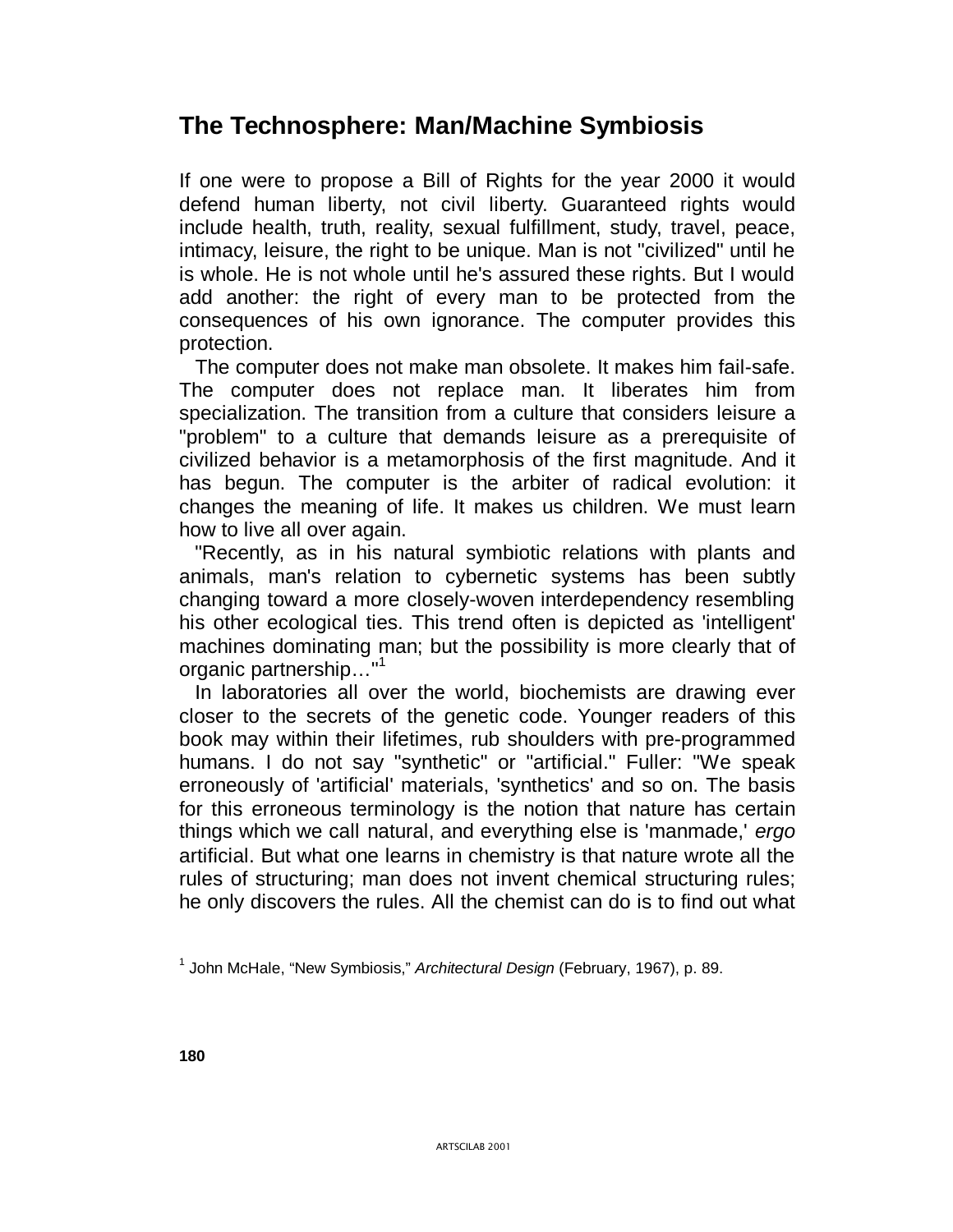nature permits, and any substances that are thus developed or discovered are inherently *natural."*<sup>2</sup>

John McHale: "We refuse to accept the reality of potentially limitless wealth inherent in our new symbiotic relation to automated technological processes. Scientific and technical development destroys all previous intrinsic value in physical resources or properties. From this point on, broadly speaking, all materials are inter-convertible. The only unique resource-input is human knowledge— the organized information which programs machine performance. The products are non-unique and expendable, as are the machines and materials. The only part of the whole process which is non-expendable and uniquely irreplaceable is man. Those social orientations which have had great survival value in the past now endanger survival in the present and cripple our approach to the future."<sup>3</sup>

In 1963 two Soviet scientists amplified the bio-electrical muscle currents of a human body to operate exoskeletal servomechanisms attached to the limbs.<sup>4</sup> For the first time, organic partnership was achieved to the direct physical advantage of man. The director of cardiovascular surgery at Maimonides Hospital asserted, also in 1963: "Surgery is essentially an engineering discipline… the integration of electronic circuits into the human body as functioning and permanent parts… is going to become very important within the next ten years."<sup>5</sup> Since that remark we have witnessed a steady increase in the number of cyborgs walking among us. Scientists now speak of "moral spectrums for machines" based on the extent to which the machine "...helps or hinders human beings to realize their potentialities and thus to lead satisfactory lives."<sup>6</sup>

The computer amplifies man's intelligence in about the same ratio that the telescope extends his vision. The man/computer symbiosis

<sup>3</sup>McHale, "People Future," *Architectural Design* (February, 1967), p. 94.

<sup>2</sup> Fuller, *Ideas and Integrities* (Englewood Cliffs, NJ.: Prentice-Hall, 1963), pp. 75, 76.

<sup>4</sup> A. E. Kobvinsky and V. S. Gurfinkel, *Time* (December, 1963).

<sup>5</sup> A. Kantrowitz, *Electronic Physiologic Aids* (New York: Maimonides Hospital, 1963).

<sup>6</sup> M. W. Thring, "The Place of the Technologist in Modern Society," *Journal of the RSA*  (London, April, 1966).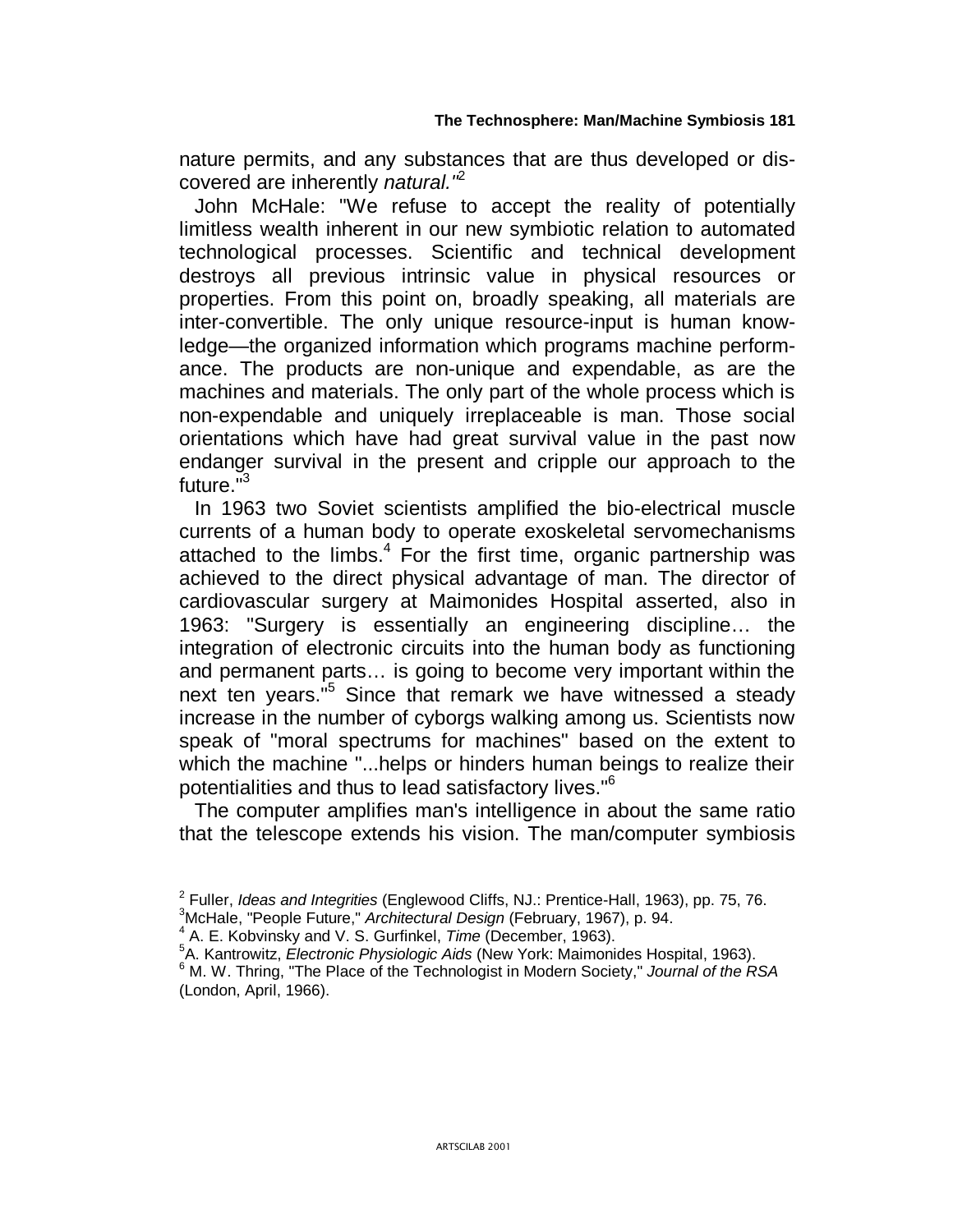is developed to the point where the machine instructs its user and indicates possibilities for closer interaction. One needn't read the manual but may consult the machine directly with the order, "I want to do something, instruct me." It is not even necessary to be in the presence of the computer to do this. One can carry out one's work thousands of miles away, linked to the computer through remote viewing and operating consoles.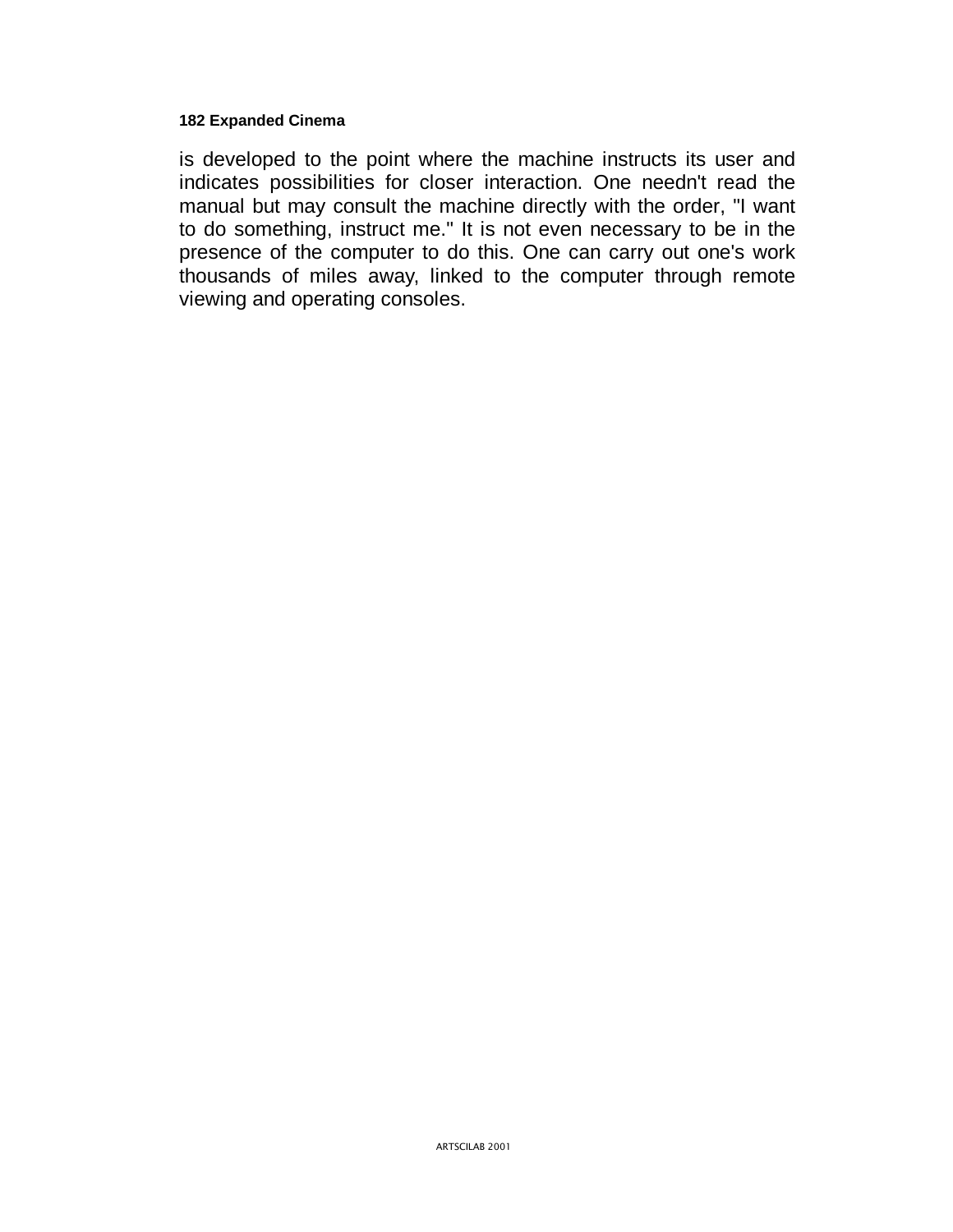## **The Human Bio-Computer and His Electronic Brainchild**

The verb "to compute" in general usage means to calculate. A computer, then, is any system capable of accepting data, applying prescribed processes to them, and supplying results of these processes. The first computer, used thousands of years ago, was the abacus.

There are two types of computer systems: those that measure and those that count. A measuring machine is called an *analogue*  computer because it establishes analogous connections between the measured quantities and the numerical quantities supposed to represent them. These measured quantities may be physical distances, volumes, or amounts of energy. Thermostats, rheostats, speedometers, and slide rules are examples of simple analogue computers.

A counting machine is called a *digital* computer because it consists entirely of two-way switches that perform direct, not analogous, functions. These switches operate with quantities expressed directly as digits or discrete units of a numerical system known as the *binary*  system.<sup>7</sup> This system has 2 as its base. (The base of the decimal system is 10, the base of the octal system is 8, the base of the hexadecimal system is 16, and so on.) The binary code used in digital computers is expressed in terms of one and zero (1-0), representing on or off, yes or no. In electronic terms its equivalent is voltage or no voltage. Voltages are relayed through a sequence of binary switches in which the opening of a later switch depends on the action of precise combinations of earlier switches leading to it. The term *binary digit* usually is abbreviated as *bit,* which is used also as a unit of measurement of information. A computer is said to have a "million-bit capacity," or a laser hologram is described as requiring 10<sup>9</sup> bits of information to create a three-dimensional image.

The largest high-velocity digital computers have a storage capacity from four thousand to four million bits consisting of twelve to forty-

7 Wiener, *op. cit.,* pp. 88-90.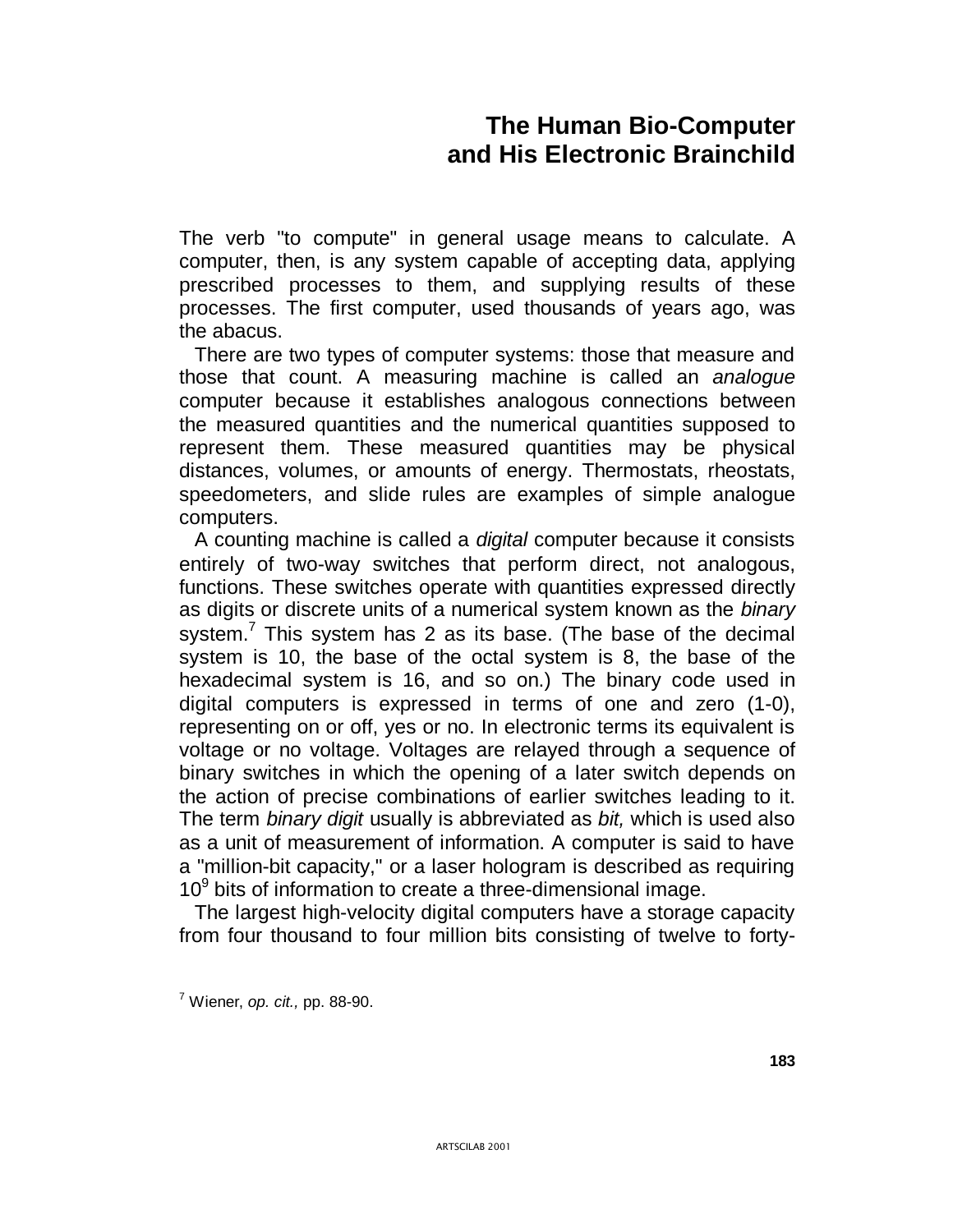eight digits each. The computer adds together two forty-eight digit numbers simultaneously, whereas a man must add each pair of digits successively. The units in which this information is stored are called ferrite memory cores. As the basic component of the electronic brain, the ferrite memory core is equivalent to the neuron, the fundamental element of the human brain, which is also a digital computer. The point at which a nerve impulse passes from one neuron to another is called a synapse, which measures about 0.5 micron in diameter. Through microelectronic techniques of Discretionary Wiring and Large Scale Integration (LSI), circuit elements of five microns are now possible. That is, the size of the computer memory core is approaching the size of the neuron. A complete computer function with an eight-hundred-bit memory has been constructed only nineteen millimeters squared.<sup>8</sup>

The time required to insert or retrieve one bit of information is known as memory cycle time. Whereas neurons take approximately ten milliseconds (10- $2$  second) to transmit information from one to another, a binary element of a ferrite memory core can be reset in one hundred nanoseconds, or one hundred billionths of a second (10- $<sup>7</sup>$  second). This means that computers are about one-hundred-</sup> thousand times faster than the human brain. This is largely offset, however, by the fact that computer processing is serial whereas the brain performs parallel processing. Although the brain conducts millions of operations simultaneously, most digital computers conduct only one computation at any one instant in time.<sup>9</sup> Brain elements are much more richly connected than the elements in a computer. Whereas an element in a computer rarely receives simultaneous inputs from two other units, a brain cell may be simultaneously influenced by several hundred other nerve cells.<sup>10</sup> Moreover, while the brain must sort out and select information from the nonfocused total field of the outside world, data input to a computer is carefully pre-processed.

<sup>8</sup> A. T. Lawton and G. E. Abrook, "Large Scale Integration," *Science Journal* (London, August, 1968).

<sup>9</sup>N. S. Sutherland, "Machines Like Men," *Science Journal* (London, October, 1968). <sup>10</sup> *Ibid.*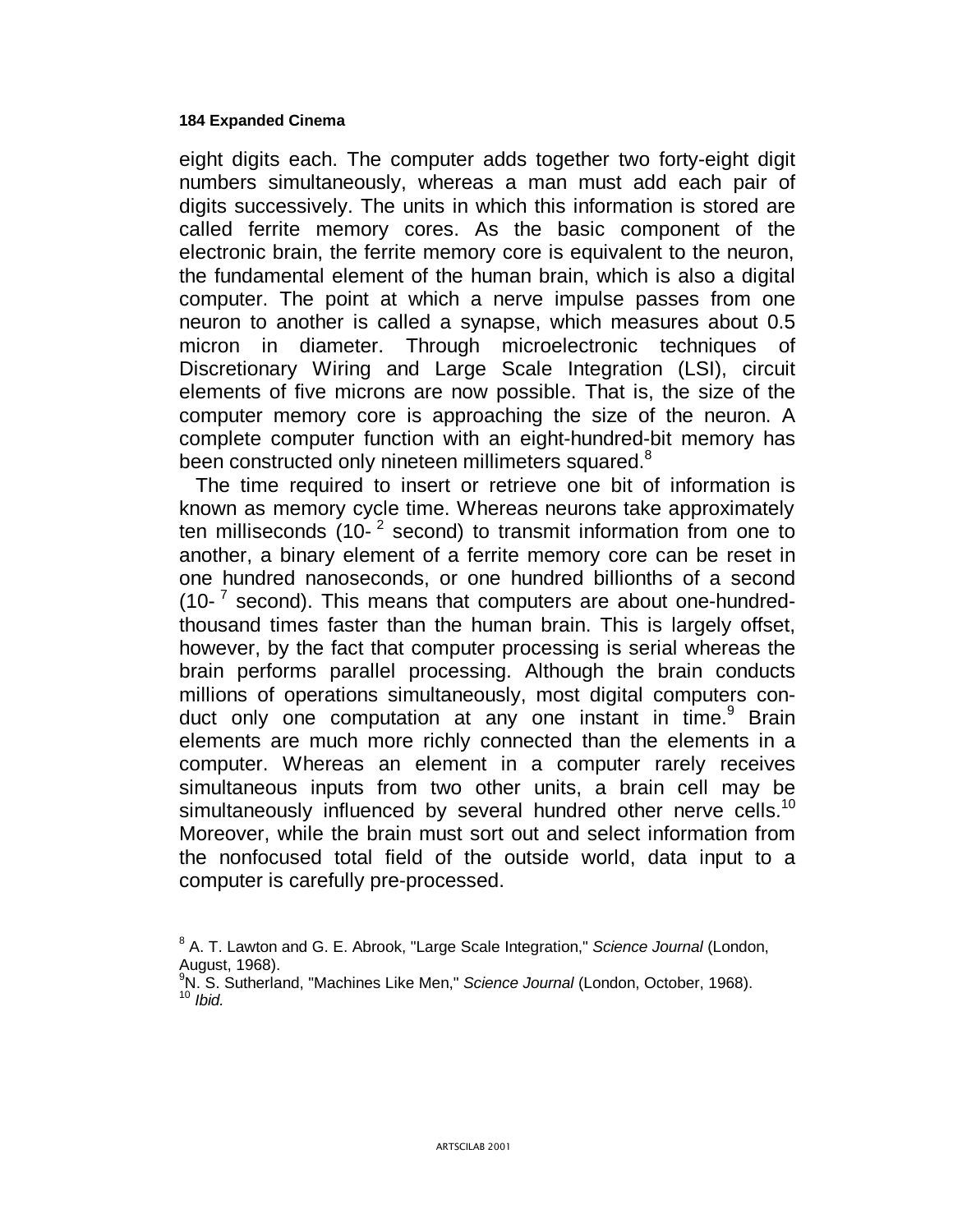### **Hardware and Software**

It is often said that computers are "extraordinarily fast and extraordinarily accurate, but they also are exceedingly stupid and therefore have to be told everything." This process of telling the computer everything is called computer programming. The hardware of the human bio-computer is the physical cerebral cortex, its neurons and synapses. The software of our brain is its logic or intelligence, that which animates the physical equipment. That is to say, hardware is technology whereas software is information. The software of the computer is the stored set of instructions that controls the manipulation of binary numbers. It usually is stored in the form of punched cards or tapes, or on magnetic tape. The process by which information is passed from the human to the machine is called computer language. Two of the most common computer languages are Algol derived from "*Algo*rithmic *La*nguage," and Fortran, derived from *"For*mula *Tran*slation."

The basis of any program is an algorithm— a prescribed set of rules that define the parameters, or discrete characteristics, of the solution to a given problem. The algorithm *is* the solution, as opposed to the *heuristics* or methods of finding a solution. In the case of computer-generated graphic images, the problem is how to create a desired image or succession of images. The solution usually is in the form of polar equations with parametric controls for straight lines, curves, and dot patterns.

Computers can be programmed to simulate "conceptual cameras" and the effects of other conceptual filmmaking procedures. Under a grant from the National Science Foundation in 1968, electrical engineers at the University of Pennsylvania produced a forty-minute instructional computer film using a program that described a "conceptual camera," its focal plane and lens angle, panning and zoom actions, fade-outs, double-exposures, etc. A program of "scenario description language" was written which, in effect, stored fifty years of moviemaking techniques and concepts into an IBM 360-65 computer.<sup>11</sup>

<sup>&</sup>lt;sup>11</sup> Ron Schneiderman, "Researchers Using IBM 360 to Produce Animated Films," *Electronic News* (June 17, 1968), p. 42.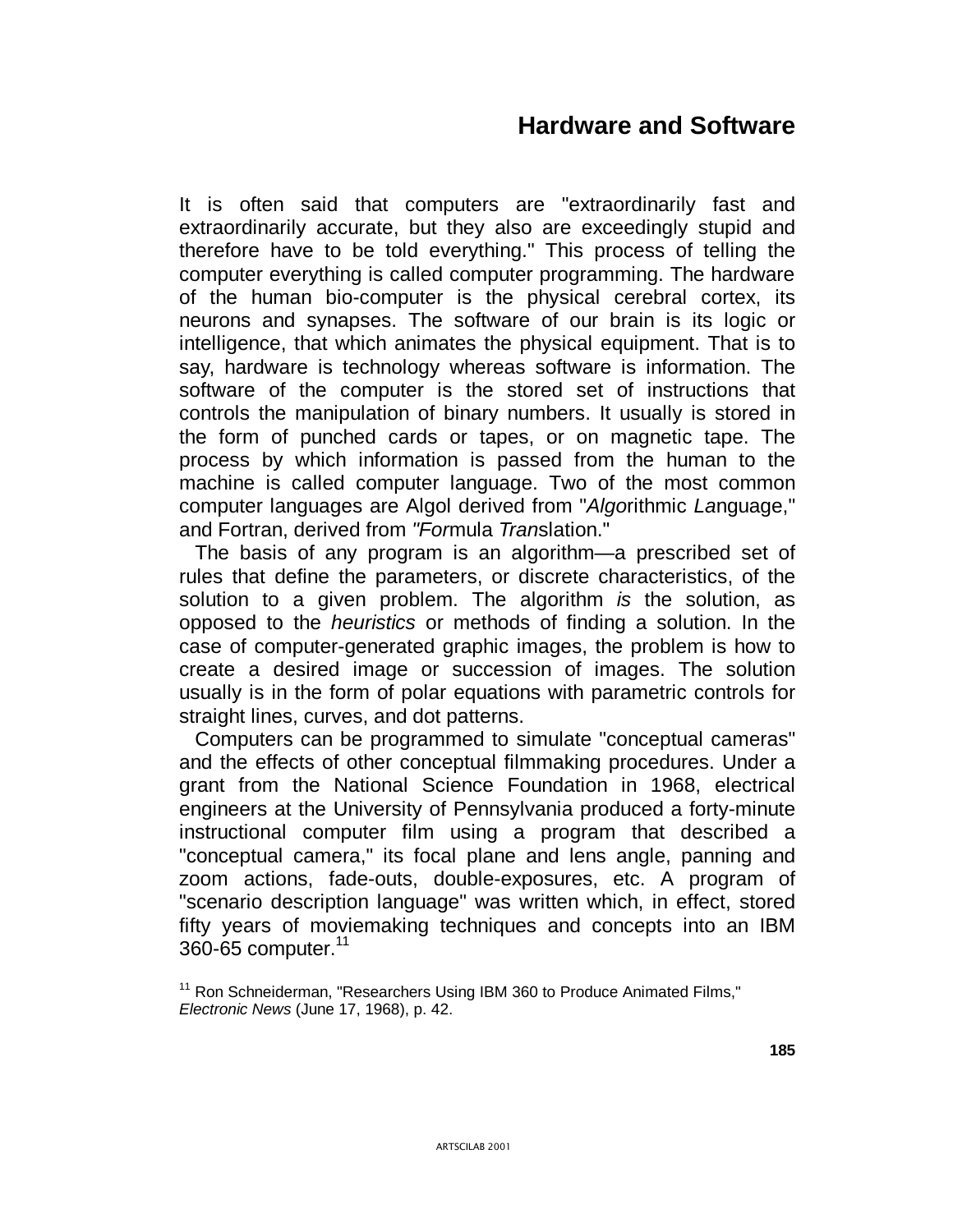In the last decade seventy percent of all computer business was in the area of central processing hardware, that is, digital computers themselves. Authorities estimate that the trend will be completely reversed in the coming decade, with seventy percent of profits being made in software and the necessary input-output terminals. At present, software equals hardware in annual sales of approximately \$6.5 billion, and is expected to double by  $1975.<sup>12</sup>$ 

Today machines read printed forms and may even decipher handwriting. Machines "speak" answers to questions and are voiceactuated. Computers play chess at tournament level. In fact, one of the first instances of a computer asking itself an original question occurred in the case of a machine programmed to play checkers and backgammon simultaneously. A situation developed in which it had to make both moves in one reset cycle and thus had to choose between the two, asking itself: "Which is more important, checkers or backgammon?" It selected backgammon on the grounds that more affluent persons play that game, and since the global trend is toward more wealth per each world person, backgammon must take priority.<sup>13</sup>

Machine tools in modern factories are controlled by other machines, which themselves have to be sequenced by higher-order machines Computer models can now be built that exhibit many of the characteristics of human personality, including love, fear, and anger. They can hold beliefs, develop attitudes, and interact with other machines and human personalities. Machines are being developed that can manipulate objects and move around autonomously in a laboratory environment. They explore and learn, plan strategies, and can carry out tasks that are incompletely specified.<sup>14</sup>

So-called learning machines such as the analogue UCLM II from England, and the digital Minos II developed at Stanford University, gradually are phasing out the prototype digital computer. A learning machine has been constructed at the National Physical Laboratory that learns to recognize and to associate differently shapedshadows which the same object casts in different positions.<sup>15</sup> These new elec-

<sup>12</sup> Robert A. Rosenblatt, "Software: The Tail Now Wags the Dog," *Los Angeles Times Outlook* (June 29, 1969), sec. 1, p. 1.

<sup>13</sup>Fuller, "Prospect for Humanity," *Good News.*

<sup>14&</sup>lt;sup>1</sup> Science Journal (October, 1968).

<sup>15</sup> Bronowski, *op. cit., p. 47.*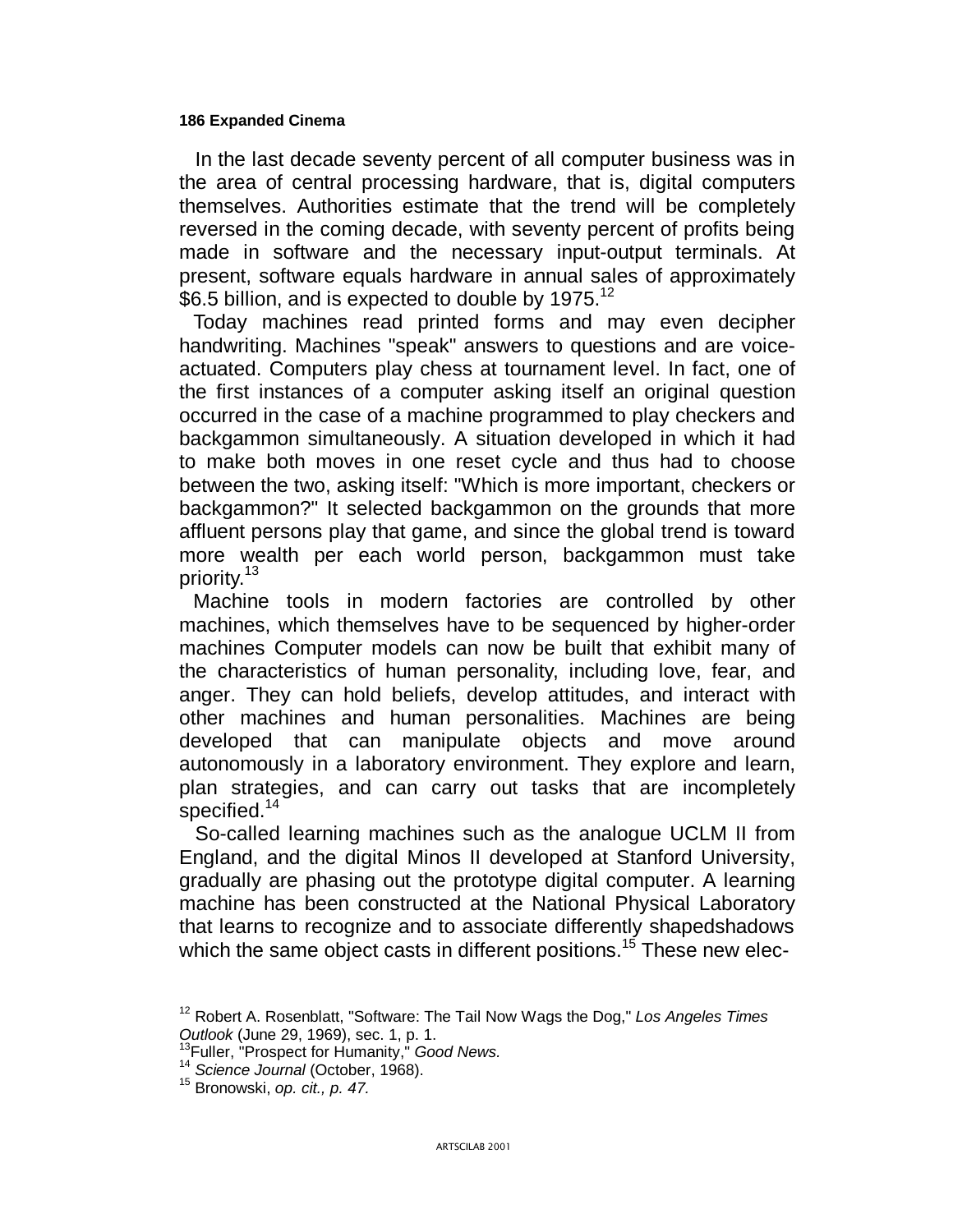tronic brains are approaching speeds approximately one million times faster than the fastest digital computers. It is estimated that the next few generations of learning machines will be able to perform in five minutes what would take a digital computer ten years. The significance of this becomes more apparent when we realize that a digital computer can process in twenty minutes information equivalent to a human lifetime of seventy years at peak performance.<sup>16</sup>

N. S. Sutherland: "There is a real possibility that we may one day be able to design a machine that is more intelligent than ourselves. There are all sorts of biological limitations on our own intellectual capacity ranging from the limited number of computing elements we have available in our craniums to the limited span of human life and the slow rate at which incoming data can be accepted. There is no reason to suppose that such stringent limitations will apply to computers of the future... it will be much easier for computers to bootstrap themselves on the experience of previous computers than it is for man to benefit from the knowledge acquired by his predecessors. Moreover, if we can design a machine more intelligent than ourselves, then *a fortiori* that machine will be able to design one more intelligent than itself."<sup>17</sup>

The number of computers in the world doubles each year, while computer capabilities increase by a factor of ten every two or three years. Herman Kahn: "If these factors were to continue until the end of the century, all current concepts about computer limitations will have to be reconsidered. Even if the trend continues for only the next decade or so, the improvements over current computers would be factors of thousands to millions... By the year 2000 computers are likely to match, simulate or surpass some of man's most 'human-like' intellectual abilities, including perhaps some of his aesthetic and creative capacities, in addition to having new kinds of capabilities that human beings do not have... If it turns out that they cannot duplicate or exceed certain characteristically human capabilities, that will be one of the most important discoveries of the twentieth century."<sup>18</sup>

<sup>16</sup> W. K. Taylor, "Machines That Learn," *Science Journal* (October, 1968).

<sup>17</sup>Sutherland, *Science Journal.*

<sup>18</sup>Herman Kahn, Anthony Wiener, *Year 2000* (New York: Macmillan, 1967), p. 89.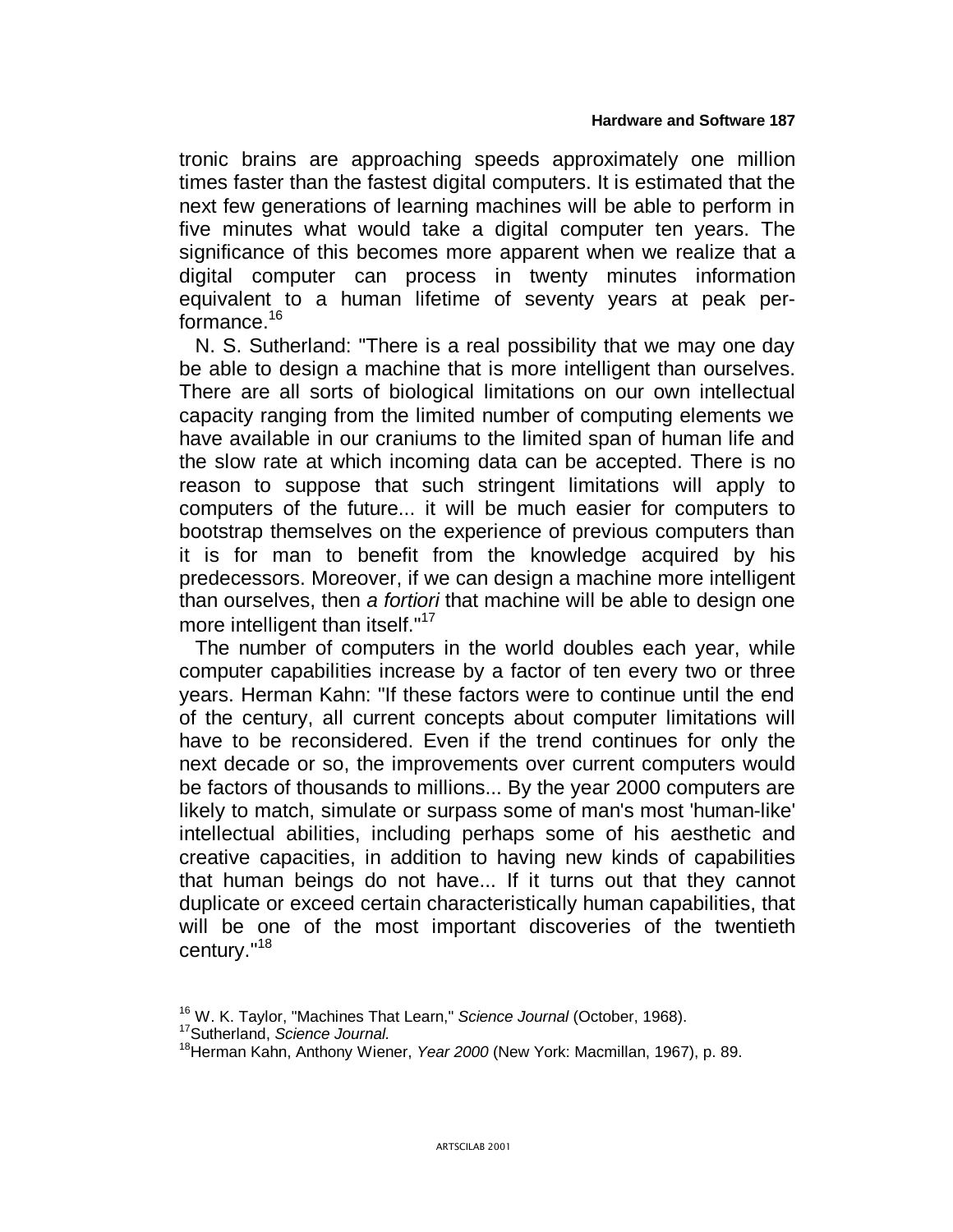Dr. Marvin Minsky of M.I.T. has predicted: "As the machine improves... we shall begin to see all the phenomena associated with the terms 'consciousness,' 'intuition' and 'intelligence.' It is hard to say how close we are to this threshold, but once it is crossed the world will not be the same... it is unreasonable to think that machines could become *nearly* as intelligent as we are and then stop, or to suppose that we will always be able to compete with them in wit and wisdom. Whether or not we could retain some sort of control of the machines— assuming that we would want to— the nature of our activities and aspirations would be changed utterly by the presence on earth of intellectually superior entities."<sup>19</sup> But perhaps the most portentous implication in the evolving symbiosis of the human biocomputer and his electronic brainchild was voiced by Dr. Irving John Good of Trinity College, Oxford, in his prophetic statement: "The first ultra-intelligent machine is the last invention that man need make.<sup>"20</sup>

<sup>19</sup>Arthur C. Clarke, "The Mind of the Machine," *Playboy (December*, 1968), p. 118. <sup>20</sup> *Ibid.*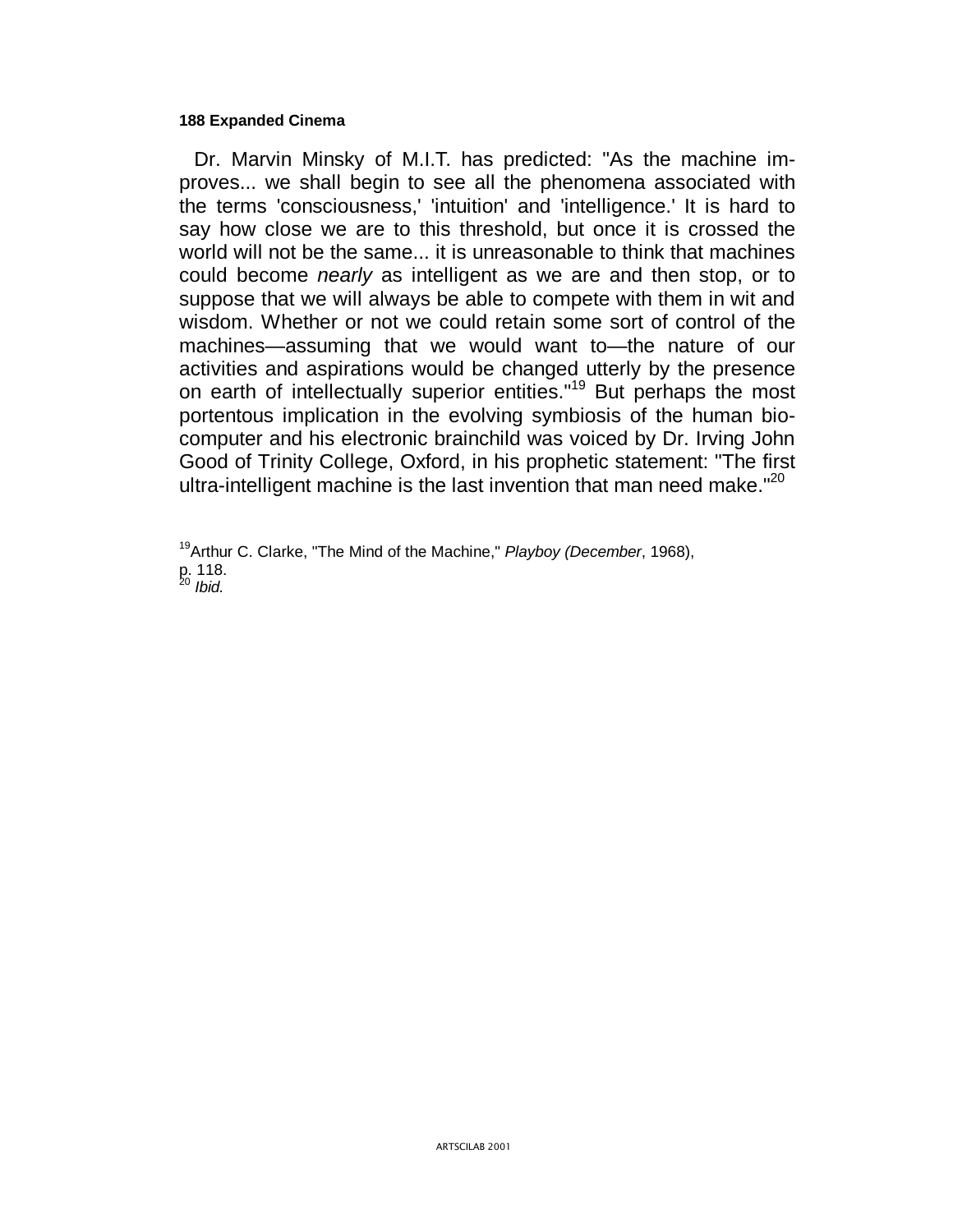## **The Aesthetic Machine**

As the culmination of the Constructivist tradition, the digital computer opens vast new realms of possible aesthetic investigation. The poet Wallace Stevens has spoken of "the exquisite environment of face." Conventional painting and photography have explored as much of that environment as is humanly possible. But, as with other hidden realities, is there not more to be found there? Do we not intuit something in the image of man that we never have been able to express visually? It is the belief of those who work in cybernetic art that the computer is the tool that someday will erase the division between what we feel and what we see.

Aesthesic application of technology is the only means of achieving new consciousness to match our new environment. We certainly are not going to love computers that guide SAC missiles. We surely do not feel warmth toward machines that analyze marketing trends. But perhaps we can learn to understand the beauty of a machine that produces the kind of visions we see in expanded cinema.

It is quite clear in what direction man's symbiotic relation to the computer is headed: if the first computer was the abacus, the ultimate computer will be the sublime aesthetic device: a parapsychological instrument for the direct projection of thoughts and emotions. A. M. Noll, a pioneer in three-dimensional computer films at Bell Telephone Laboratories, has some interesting thoughts on the subject: "...the artist's emotional state might conceivably be determined by computer processing of physical and electrical signals from the artist (for example, pulse rate and electrical activity of the brain). Then, by changing the artist's environment through such external stimuli as sound, color and visual patterns, the computer would seek to optimize the aesthetic effect of all these stimuli upon the artist according to some specified criterion... the emotional reaction of the artist would continually change, and the computer would react accordingly either to stabilize the artist's emotional state or to steer it through some pre-programmed course. One is strongly tempted to describe these ideas as a consciousness-expanding experience in association with a psychedelic computer... current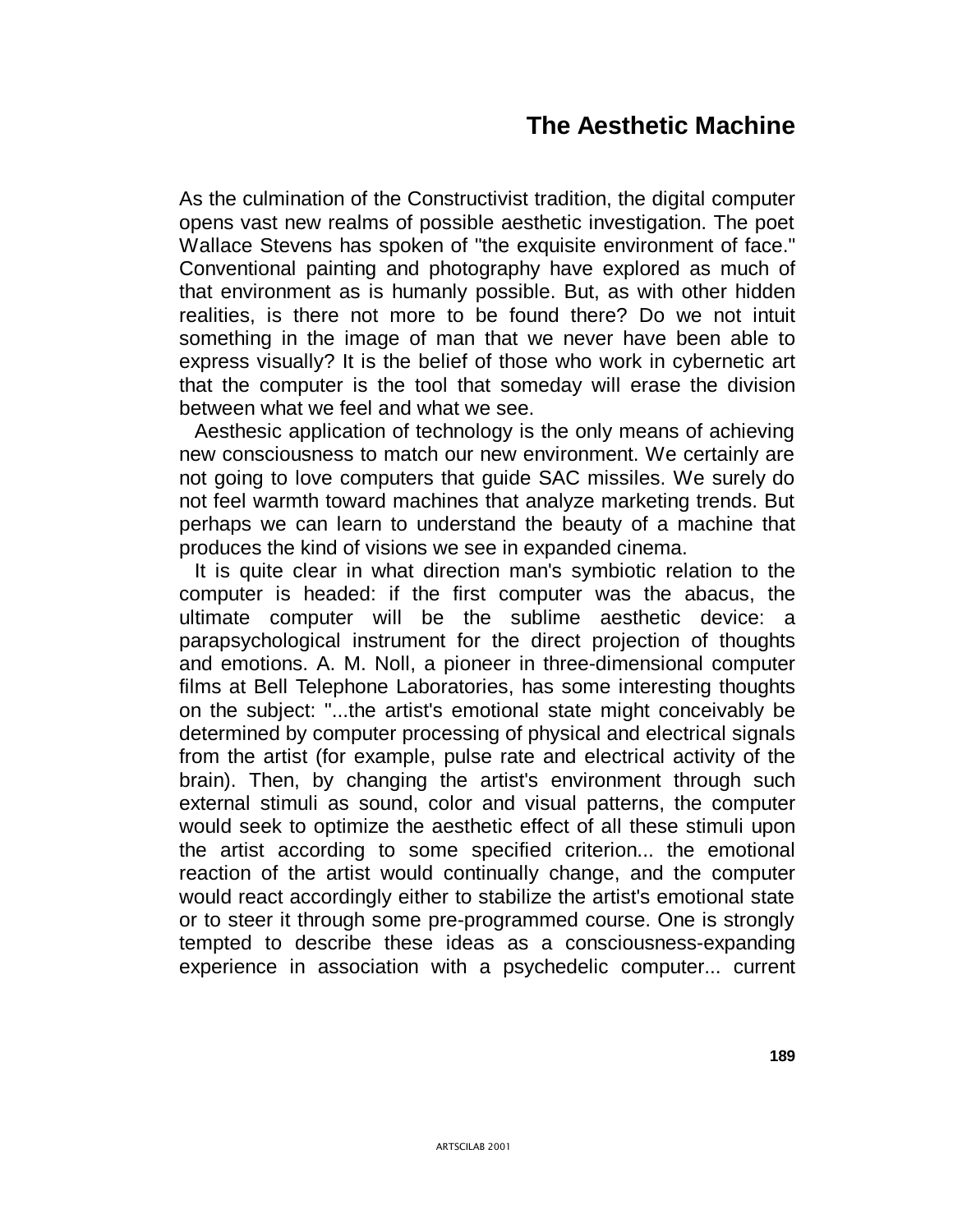

successive stereo pairs from a film by A. Michael Noll of Bell Telephone Laboratories, demonstrating the rotation, on four mutually perpendicular axes, of a four dimensional hypercube projected onto dual two-dimensional picture planes in simulated three-dimensional space. The viewer wears special polarized glasses such as those common in 3-D movies of the early 1950's. It was an attempt to communicate an intuitive under standing of four -dimensional objects, which in physics are called *hyperobjects*. A computer can easily construct, in mathematical terms, a fourth spatial dimension perpendicular to our three spatial dimensions. Only a fourth digit is required for the machine to locate a point in four-dimensional space. Photo: Bell Telephone Laboratories. Visualizing the invisible: Six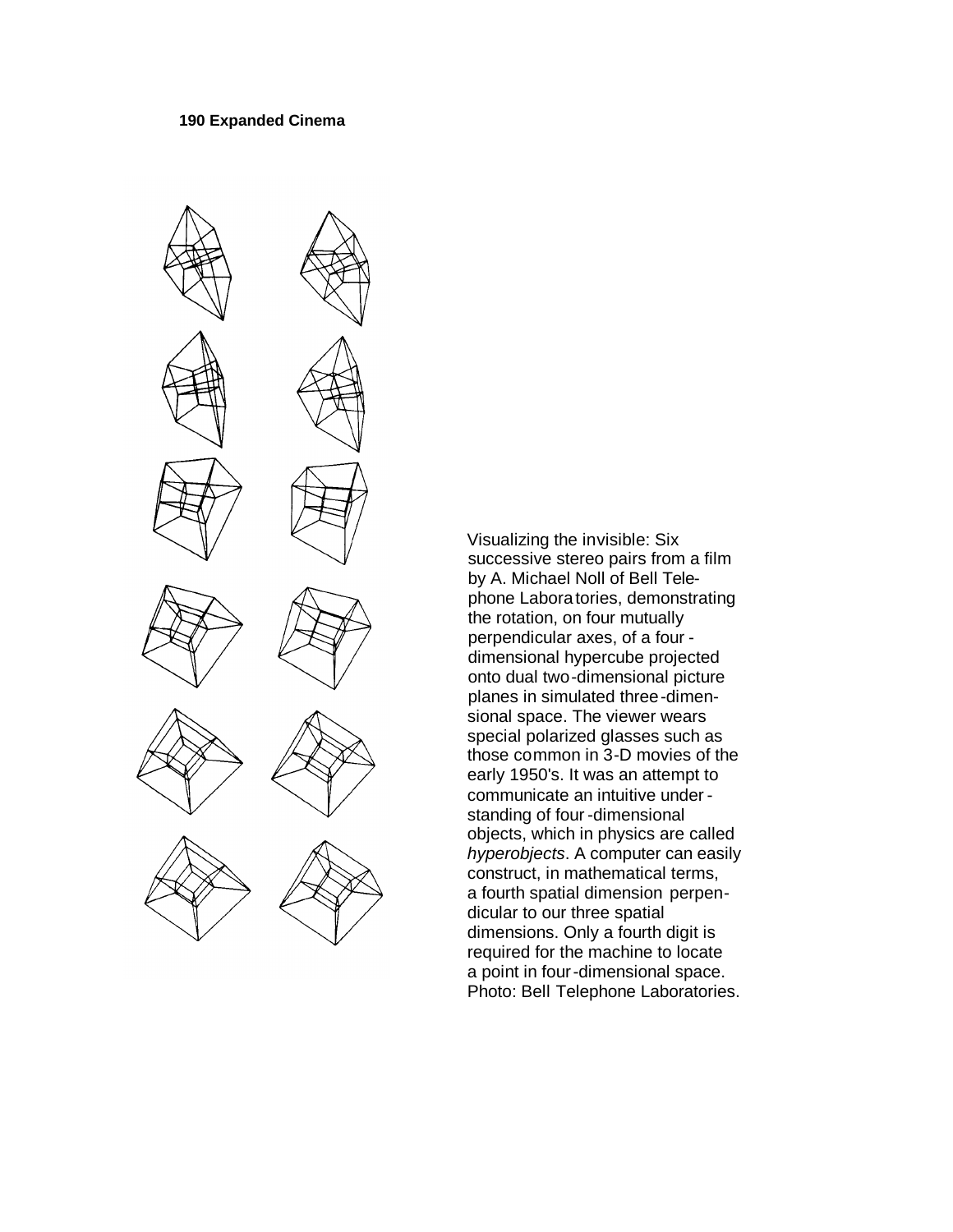technological and psychological investigations would seem to aim in such a direction."<sup>21</sup>

This chapter on computer films might be seen as an introduction to the first tentative, crude experiments with the medium. No matter how impressive, they are dwarfed by the knowledge of what computers someday will be able to do. The curious nature of the technological revolution is that, with each new step forward, so much new territory is exposed that we seem to be moving backwards. No one is more aware of current limitations than the artists themselves.

As he has done in other disciplines without a higher ordering principle, man so far has used the computer as a modified version of older, more traditional media. Thus we find it compared to the brush, chisel, or pencil and used to facilitate the efficiency of conventional methods of animating, sculpting, painting, and drawing. But the chisel, brush, and canvas are *passive* media whereas the computer is an *active* participant in the creative process. Robert Mallary, a computer scientist involved in computer sculpture, has delineated six levels of computer participation in the creative act. In the first stage the machine presents proposals and variants for the artist's consideration without any qualitative judgments, yet the man/machine symbiosis is synergetic. At the second stage, the computer becomes an *indispensable* component in the production of an art that would be impossible without it, such as constructing holographic interference patterns. In the third stage, the machine makes autonomous decisions on alternative possibilities that ultimately govern the outcome of the artwork. These decisions, however, are made within parameters defined in the program. At the fourth stage the computer makes decisions not anticipated by the artist because they have not been defined in the program. This ability does not yet exist for machines. At the fifth stage, in Mallary's words, the artist "is no longer needed" and "like a child, can only get in the way." He would still, however, be able to "pull out the plug," a capability he will not possess when and if the computer ever reaches the sixth stage of "pure disembodied energy."<sup>22</sup>

<sup>&</sup>lt;sup>21</sup> A. M. Noll, "The Digital Computer as a Creative Medium," *IEEE Spectrum* (October, 1967), p. 94.

 $22$  Robert Mallary, "Computer Sculpture: Six Levels of Cybernetics," Artforum (May, 1969), pp. 34, 35.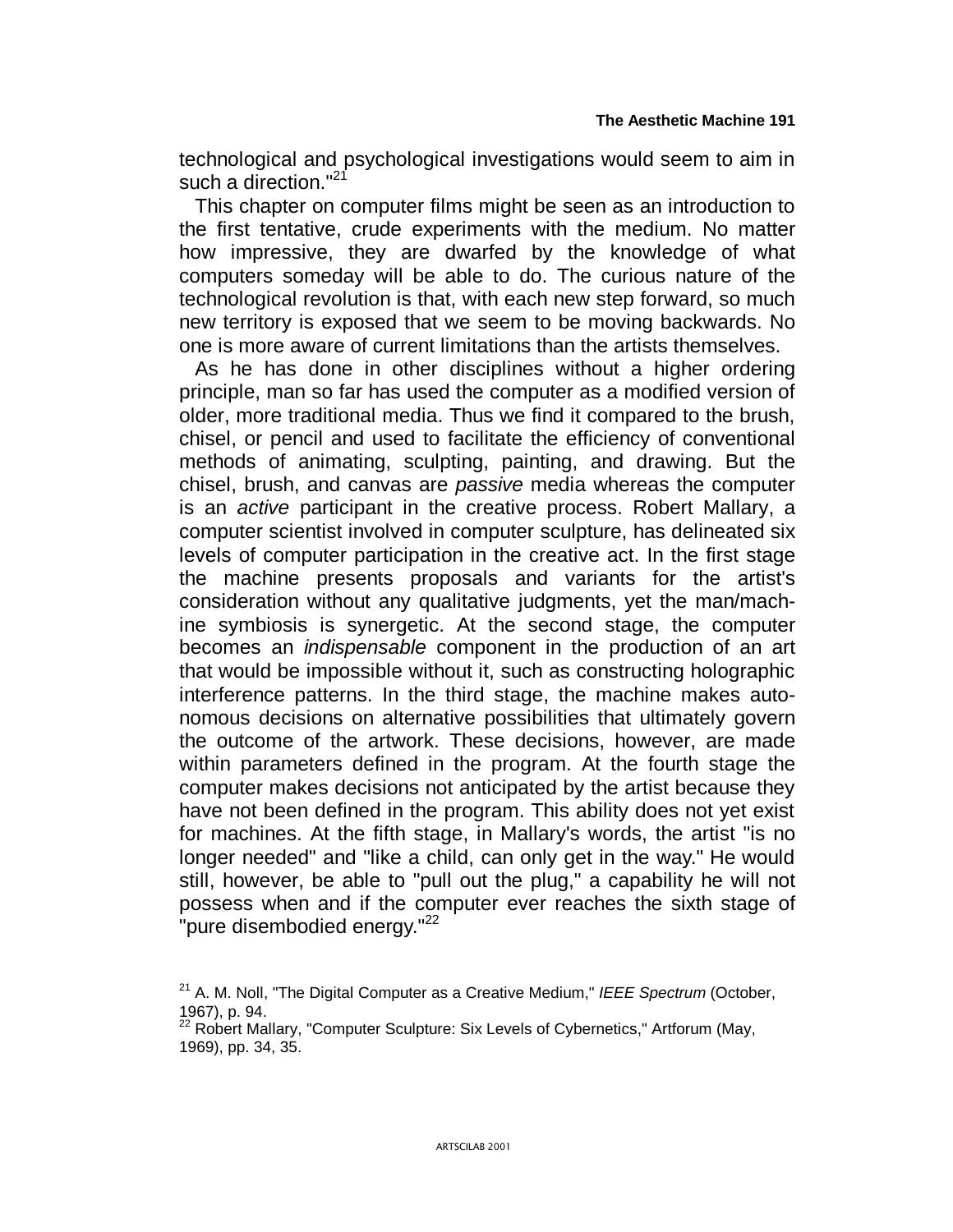Returning to more immediate realities, A. M. Noll has explained the computer's active role in the creative process as it exists today: "Most certainly the computer is an electronic device capable of performing only those operations that it has been explicitly instructed to perform. This usually leads to the portrayal of the computer as a powerful tool but one incapable of any true creativity. However, if 'creativity' is restricted to mean the production of the unconventional or the unpredicted, then the computer should instead be portrayed as a creative medium— an active and creative collaborator with the artist... because of the computer's great speed, freedom from error, and vast abilities for assessment and subsequent modification of programs, it appears to us to act unpredictably and to produce the unexpected. In this sense the computer actively takes over some of the artist's creative search. It suggests to him syntheses that he may or may not accept. It possesses at least some of the external attributes of creativity."<sup>23</sup>

Traditionally, artists have looked upon science as being more important to mankind than art, whereas scientists have believed the reverse. Thus in the confluence of art and science the art world is understandably delighted to find itself suddenly in the company of science. For the first time, the artist is in a position to deal directly with fundamental scientific concepts of the twentieth century. He can now enter the world of the scientist and examine those laws that describe a physical reality. However, there is a tendency to regard any computer-generated art as highly significant— even the most simplistic line drawing, which would be meaningless if rendered by hand. Conversely, the scientific community could not be more pleased with its new artistic image, interpreting it as an occasion to relax customary scientific disciplines and accept anything random as art. A solution to the dilemma lies somewhere between the polarities and surely will evolve through closer interaction of the two disciplines.

When that occurs we will find that a new kind of art has resulted from the interface. Just as a new language is evolving from the binary elements of computers rather than the subject-predicate relation of the Indo-European system, so will a new aesthetic discipline that bears little resemblance to previous notions of art and the creative process. Already the image of the artist has changed

 $23$  Noll, "The Digital Computer as a Creative Medium," p. 91.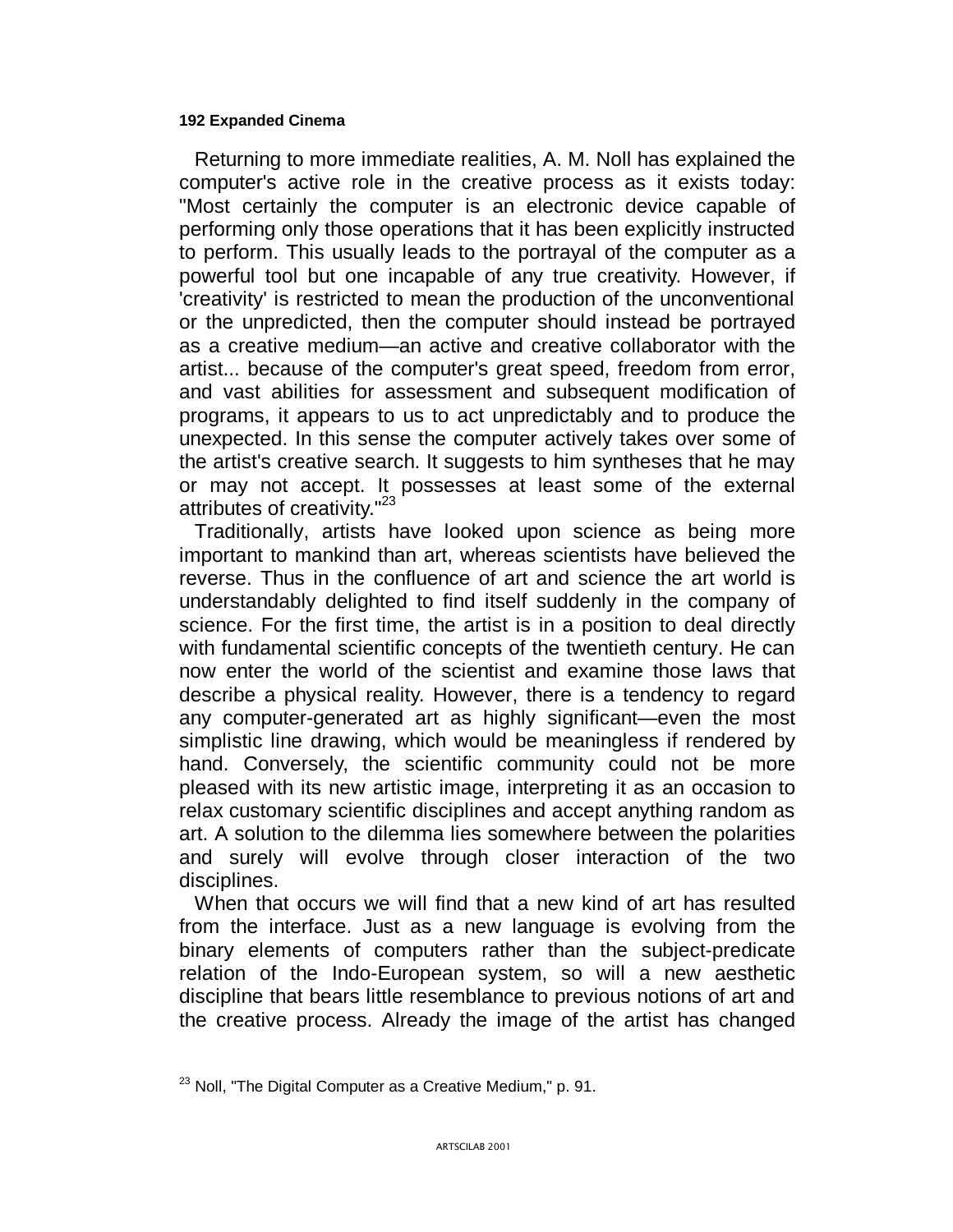radically. In the new conceptual art, it is the artist's *idea* and not his technical ability in manipulating media that is important. Though much emphasis currently is placed on collaboration between artists and technologists, the real trend is more toward one man who is both artistically and technologically conversant. The Whitney family, Stan VanDerBeek, Nam June Paik, and others discussed in this book are among the first of this new breed. A. M. Noll is one of them, and he has said: "A lot has been made of the desirability of collaborative efforts between artists and technologists. I, however, disagree with many of the assumptions upon which this desirability supposedly is founded. First of all, artists in general find it extremely difficult to verbalize the images and ideas they have in their minds. Hence the communication of the artist's ideas to the technologist is very poor indeed. What I do envision is a new breed of artist... a man who is extremely competent in both technology and the arts."

Thus Robert Mallary speaks of an evolving "science of art... because programming requires logic, precision and powers of analysis as well as a thorough knowledge of the subject matter and a clear idea of the goals of the program... technical developments in programming and hardware will proceed hand in glove with a steady increase in the theoretical knowledge of art, as distinct from the intuitive and pragmatic procedures which have characterized the creative process up to now."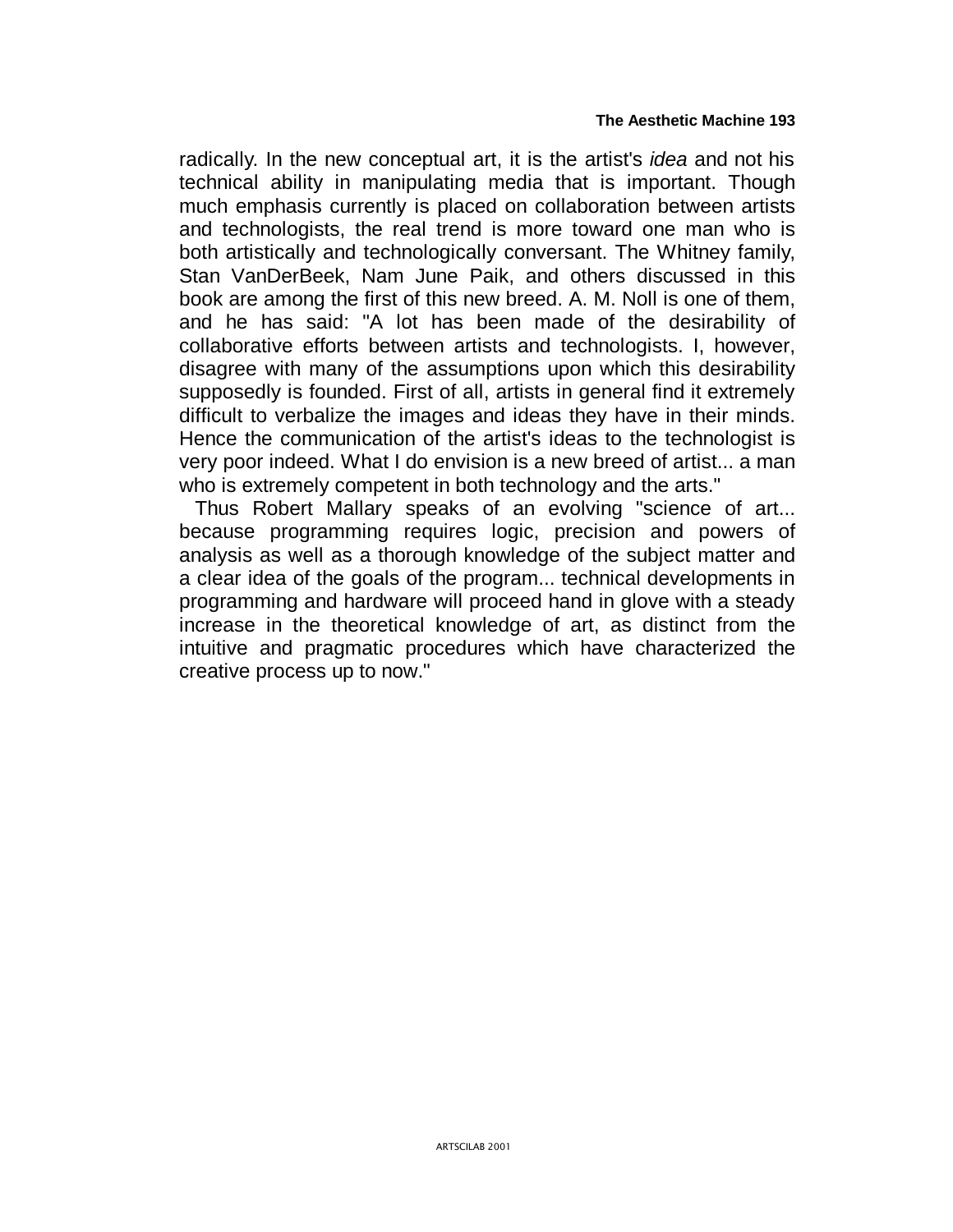## **Cybernetic Cinema**

Three types of computer output hardware can be used to produce movies: the mechanical analogue plotter, the "passive" microfilm plotter and the "active" cathode-ray tube (CRT) display console. Though the analogue plotter is quite useful in industrial and scientific engineering, architectural design, systems analysis, and so forth, it is rather obsolete in the production of aesthetically-motivated computer films. It can and is used to make animated films but is best suited for still drawings.

Through what is known as digital-to-analogue conversion, coded signals from a computer drive an armlike servomechanism that literally draws pen or pencil lines on flatbed or drum carriages. The resulting flow charts, graphs, isometric renderings, or realist images are incrementally precise but are too expensive and time-consuming for nonscientific movie purposes. William Fetter of the Boeing Company in Seattle has used mechanical analogue plotting systems to make animated films for visualizing pilot and cockpit configurations in aircraft design. Professor Charles Csuri of Ohio State University has created "random wars" and other random and semi-random drawings using mechanical plotters for realist images. However, practically all computer films are made with cathode-ray tube digital plotting output systems.

The cathode-ray tube, like the oscilloscope, is a special kind of television tube. It's a vacuum tube in which a grid between cathode and anode poles emits a narrow beam of electrons that are accelerated at high velocity toward a phosphor-coated screen, which fluoresces at the point where the electrons strike. The resulting luminescent glow is called a "trace-point." An electromagnetic field deflects the electron beam along predetermined patterns by electronic impulses that can be broadcast, cabled, or recorded on tape. This deflection capability follows vertical and horizontal increments expressed as xy plotting coordinates. Modern three-inch CRTs are capable of responding to a computer's "plot-point" and "draw-line" commands at a rate of 100,000 per second within a field of 16,000 possible xy coordinates— that is, approximately a million times faster and more accurate than a human draftsman. When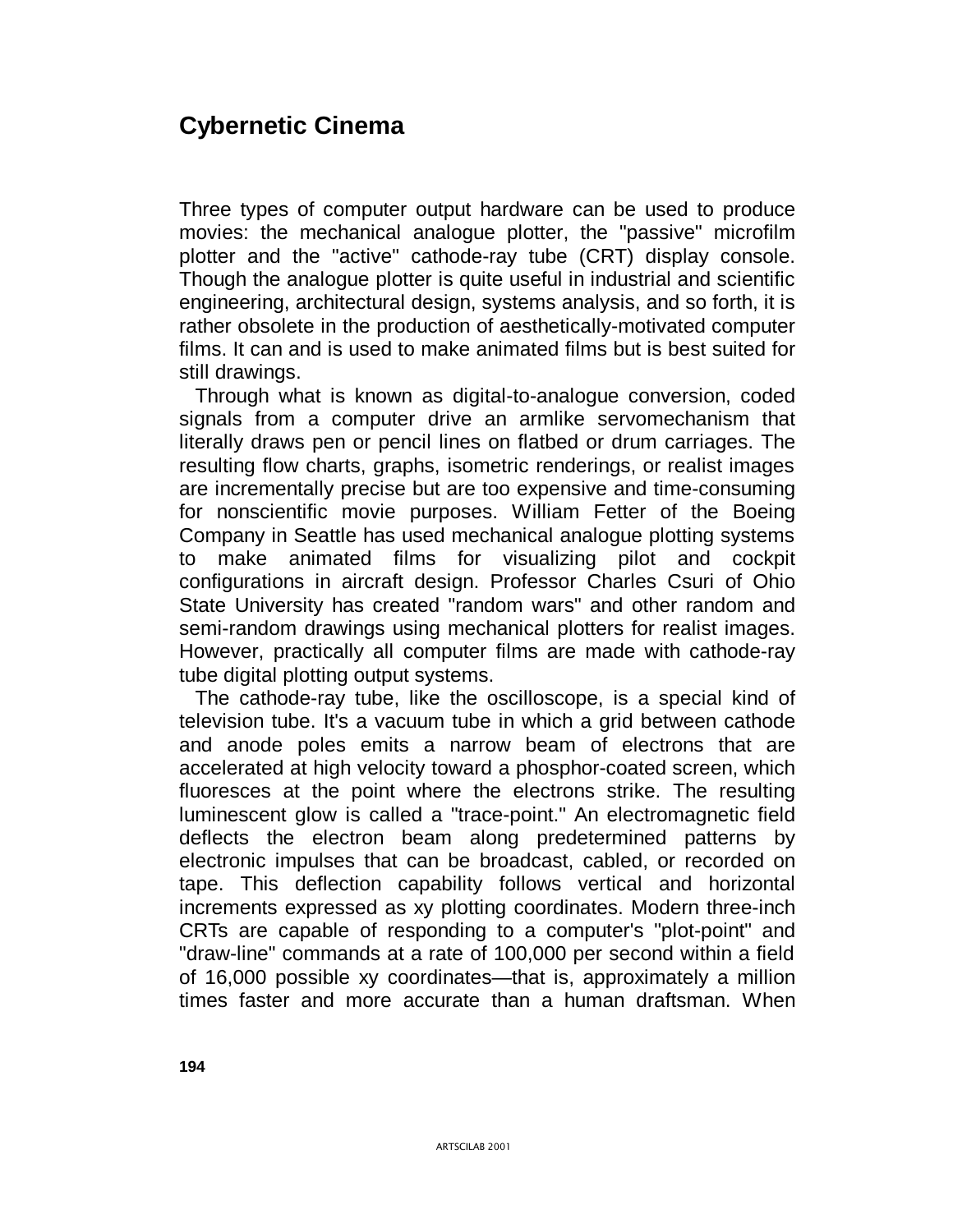### **Cybernetic Cinema 195**



Above: Mechanical analogue plotter draws pilot for computer-animated film by William Fetter of the Boeing Company in Seattle, Washington. *Below:* Animated sequence from the film. Photo: Boeing Company.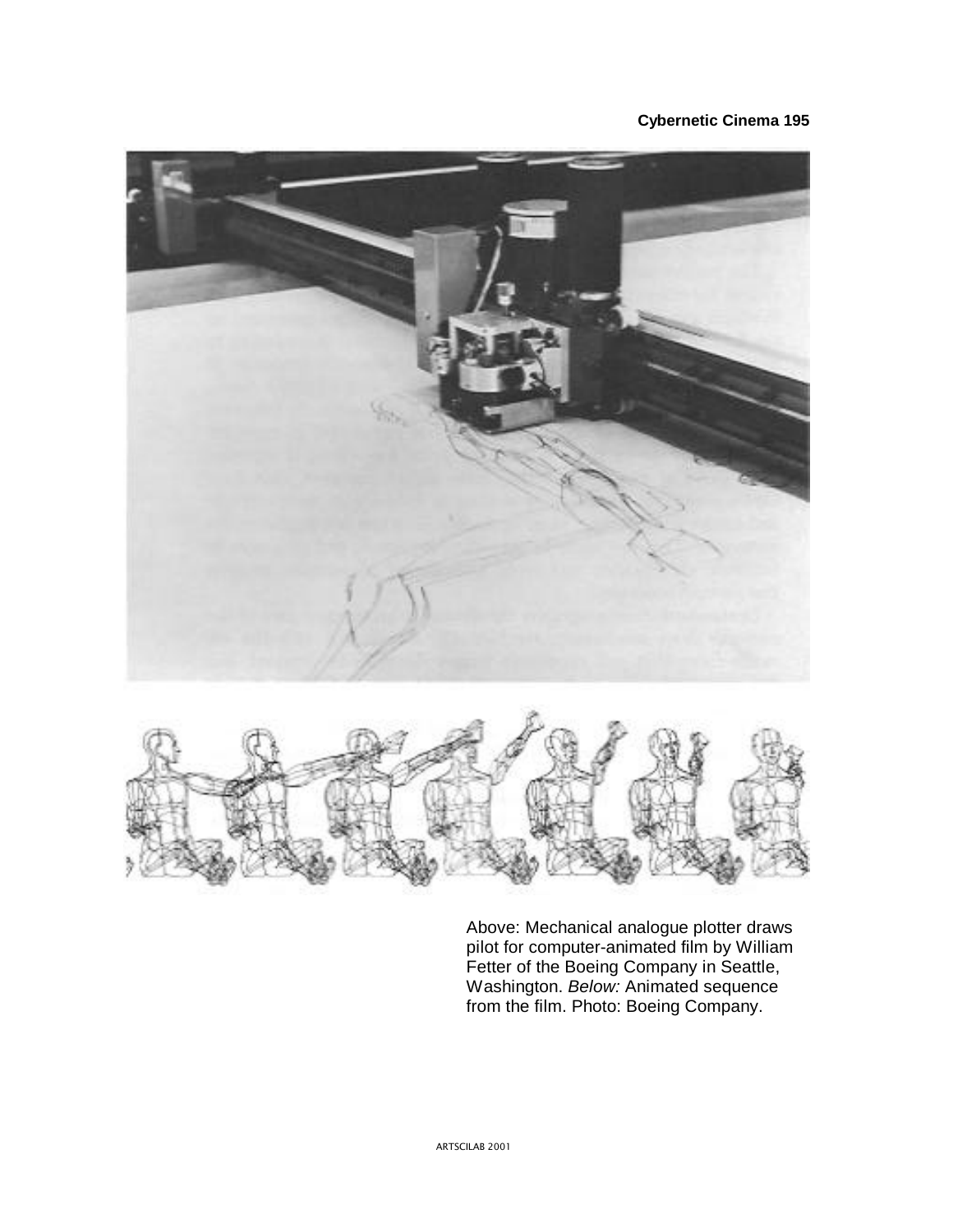interfaced with a digital computer, the CRT provides a visual display of electronic signal information generated by the computer program.

The passive microfilm plotter is the most commonly used output system for computer movies. It's a self-contained film-recording unit in which a movie camera automatically records images generated on the face of a three-inch CRT. The term "microfilm" is confusing to filmmakers not conversant with industrial or scientific language. It simply indicates conventional emulsion film in traditional 8mm., 16mm., or 35mm. formats, used in a device not originally intended for the production of *motion* pictures, but rather *still* pictures for compact storage of large amounts of printed or pictorial information. Users of microfilm plotters have found, however, that their movieproducing capability is at least as valuable as their storage-andretrieval capability. Most computer films are not aestheticallymotivated. They are made by scientists, engineers, and educators to facilitate visualization and rapid assimilation of complex analytic and abstract concepts.

In standard cinematography the shutter is an integral part of the camera's drive mechanism, mechanically interlocked with the advance-claws that pull successive frames down to be exposed. But cameras in microfilm plotters such as the Stromberg-Carlson 4020 or the CalComp 840 are specially designed so that the shutter mechanism is separate from the film pull-down. Both are operated automatically, along with the CRT display, under computer program control.

Some computer films, particularly those of John Whitney, are made with active twenty-one-inch CRTs such as the IBM 2250 Display Console with its light pen, keyboard inputs, and functional keys, whose use will be described in more detail later on. This arrangement is not a self-contained filmmaking unit; rather, a specially modified camera is set up in front of the CRT under automatic synchronous control of a computer program. This system is called "active" as opposed to the "passive" nature of the microfilm plotter because the artist can feed commands to the computer through the CRT by selecting variables with the light pen and the function keyboard, thus "composing" the picture in time as sequences develop (during filming, however, the light pen is not used and the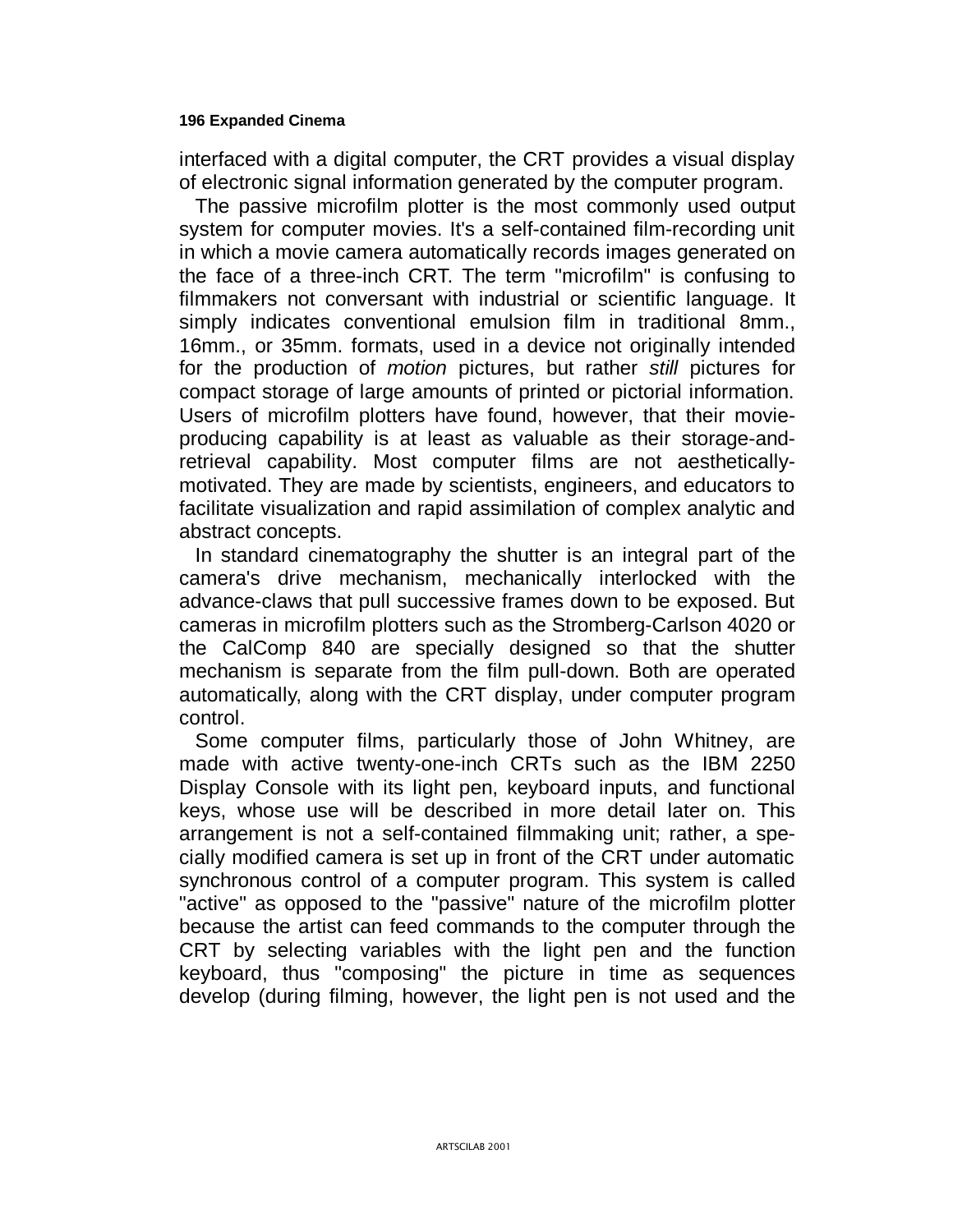#### **Cybernetic Cinema 197**



Cybernetic movie studio: The IBM 2250 Display Console with CRT, light pen, and function keyboard. Photo: IBM.

CRT becomes a passive display of the algorithm). Also, until recently the display console was the only technique that allowed the artist to see the display as it was being recorded; recent microfilm plotters, however, are equipped with viewing monitors.

Since most standard microfilm plotters were not originally intended for the production of motion pictures, they are deficient in at least two areas that can be avoided by using the active CRT. First, film registration in microfilm plotters does not meet quality standards of the motion-picture industry since frame-to-frame steadiness is not a primary consideration in conventional microfilm usage. Second, most microfilm plotters are not equipped to accept standard thousand-foot core-wound rolls of 35mm, film, which of course is possible with magazines of standard, though control-modified, cameras used to photograph active CRTs.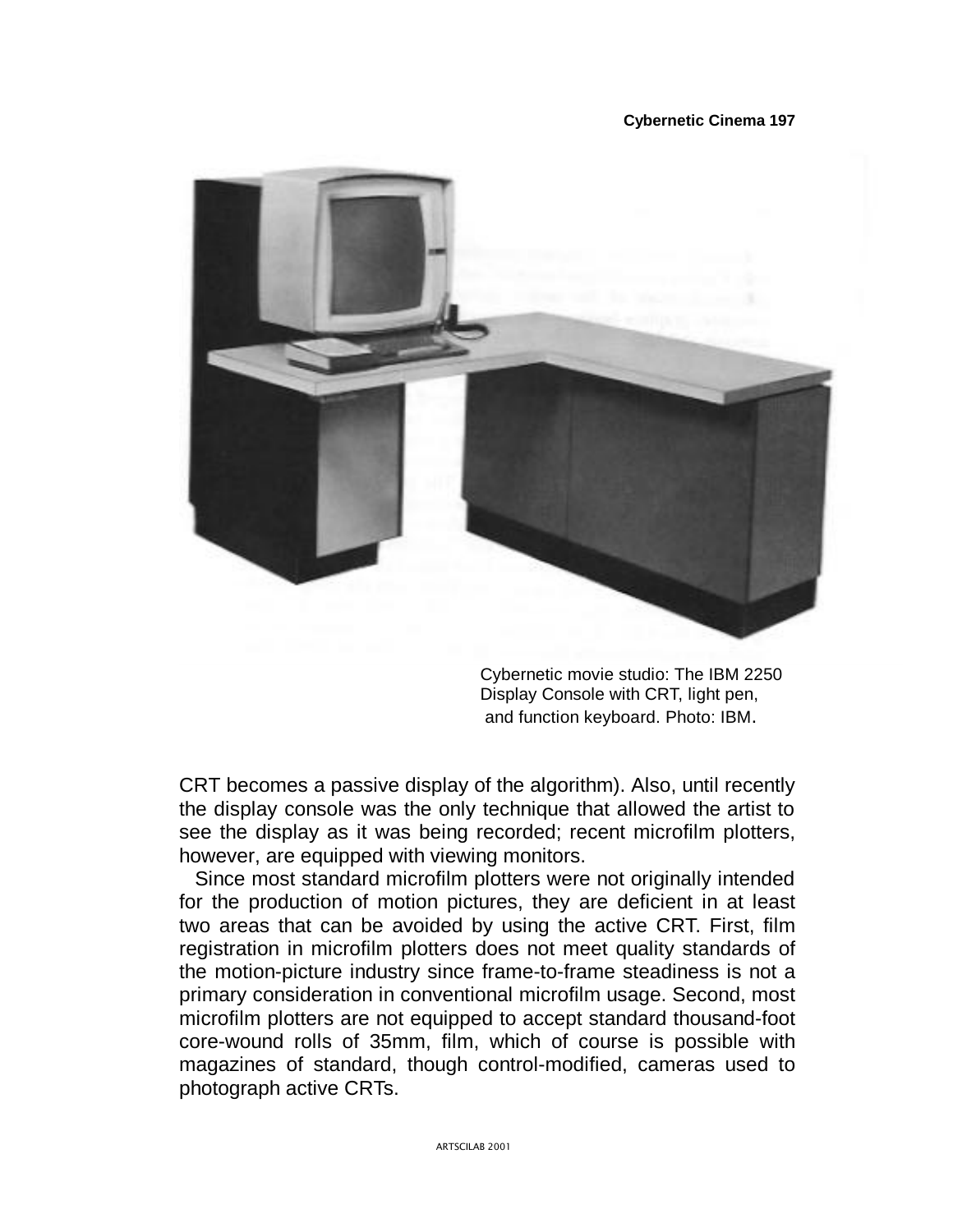Recently, however, computer manufacturing firms such as Stromberg-Carlson have designed cameras and microfilm plotters that meet all qualifications of the motion-picture industry as the use of computer graphics becomes increasingly popular in television commercials and large animation firms. Passive CRT systems are preferred over active consoles for various reasons. First, the input capabilities of the active scope are rarely used in computer animation. Second, passive CRTs come equipped with built-in film recorders. Third, a synchronization problem can arise when filming from an active CRT scope caused by the periodic "refreshing" of the image. This is similar to the "rolling" phenomenon that often occurs in the filming of a televised program. The problem is avoided in passive systems since each frame is drawn only once and the camera shutter remains open while the frame is drawn.

The terms "on-line," "off-line," and "real time" are used in describing computer output systems. Most digital plotting systems are designed to operate either on-line or off-line with the computer. In an on-line system, plot commands are fed directly from the computer to the CRT. In an off-line system, plot commands are recorded on magnetic tape that can instruct the plotter at a later time. The term "real time" refers specifically to temporal relationships between the CRT, the computer, and the final film or the human operator's interaction with the computing system. For example, a real-time interaction between the artist and the computer is possible by drawing on the face of the CRT with the light pen. Similarly, if a movie projected at the standard 24 fps has recorded the CRT display exactly as it was drawn by the computer, this film is said to be a realtime representation of the display. A live-action shot is a real-time document of the photographed subject, whereas single-frame animation is not a real-time image, since more time was required in recording than in projecting.

Very few computer films of significant complexity are recorded in real-time operation. Only one such film, Peter Kamnitzer's *City-Scape,* is discussed in this book. This is primarily because the hardware necessary to do real-time computer filmmaking is rare and prohibitively expensive, and because real-time photography is not of crucial importance in the production of aesthetically-motivated films. In the case of John Whitney's work, for example, although the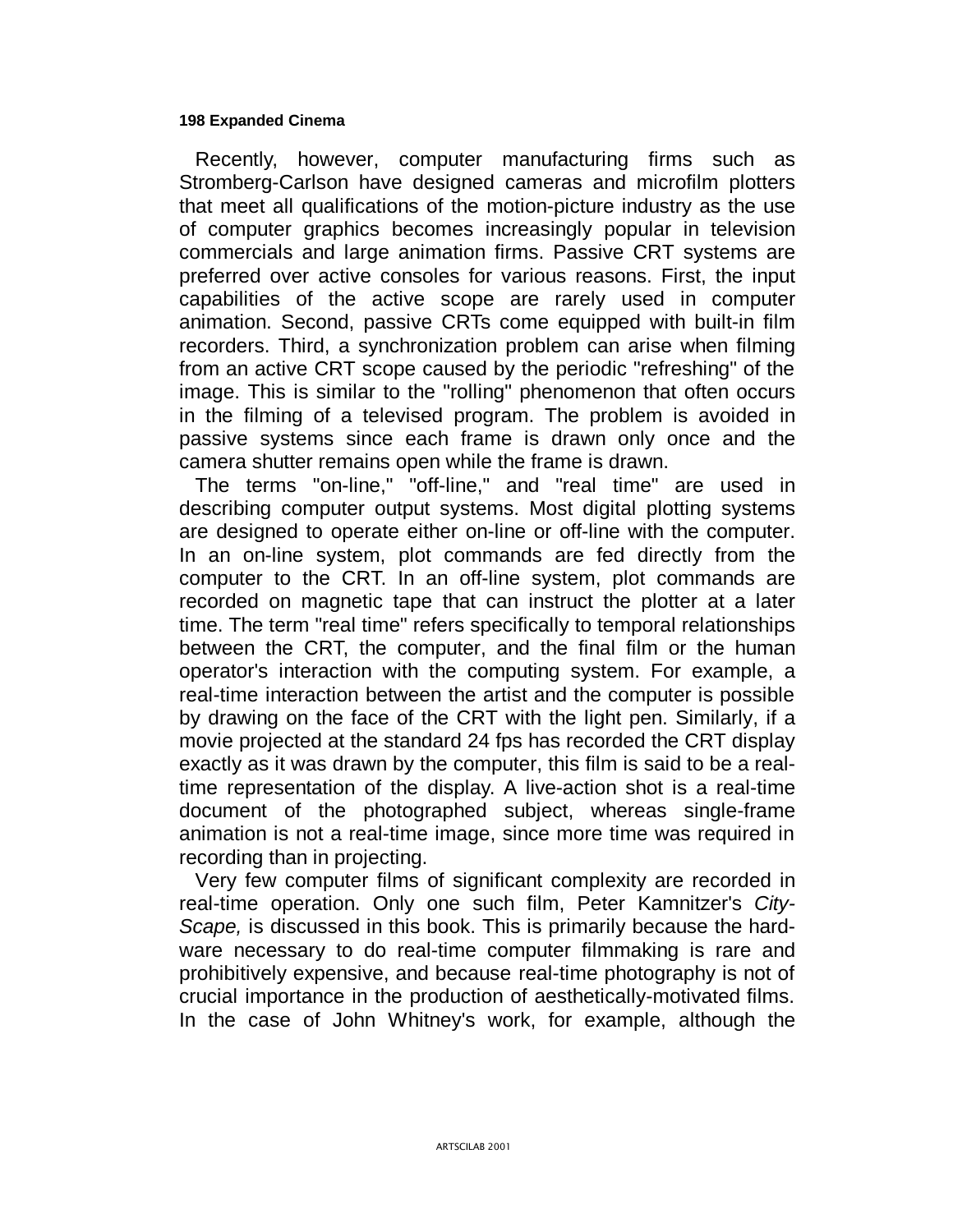imagery is preconceived for movie projection at 24 fps, it is filmed at about 8 fps. Three to six seconds are usually required to produce one image, and a twenty-second sequence projected at 24 fps may require thirty minutes of computer time to generate.

Most CRT displays are black-and-white. Although the Sandia Corporation and the Lawrence Radiation Laboratory have achieved dramatic results with full-color CRTs, the color of most computer films is added in optical printing of original black-and-white footage, or else colored filters can be superposed over the face of the CRT during photography. Full color and partial color displays are available. As in the case of *City-Scape,* however, a great deal of color quality is lost in photographing the CRT screen. Movies of color CRT displays invariably are washed-out, pale, and lack definition. Since black-and-white film stocks yield much higher definition than color film stocks, most computer films are recorded in black-and-white with color added later through optical printing.

A similar problem exists in computer-generated realistic imagery in motion. It will be noted that most films discussed here are nonfigurative, non-representational, i.e., concrete. Those films which do contain representational images— *City-Scape, Hummingbird—* are rather crude and cartoon-like in comparison with conventional animation techniques. Although computer films open a new world of language in concrete motion graphics, the computer's potential for manipulation of the realistic image is of far greater relevance for both artist and scientist. Until recently the bit capacity of computers far outstripped the potentials of existing visual subsystems, which did not have the television capability of establishing a continuous scan on the screen so that each point could be controlled in terms of shading and color. Now, however, such capabilities do exist and the tables are turned; the bit capacity necessary to generate televisionquality motion images with tonal or chromatic scaling is enormously beyond present computer capacity.

Existing methods of producing realistic imagery still require some form of realistic input. The computer does not "understand" a command to make this portion of the picture dark gray or to give that line more "character." But it does understand algorithms that describe the same effects. For example, L. D. Harmon and Kenneth Knowlton at Bell Telephone have produced realistic pictures by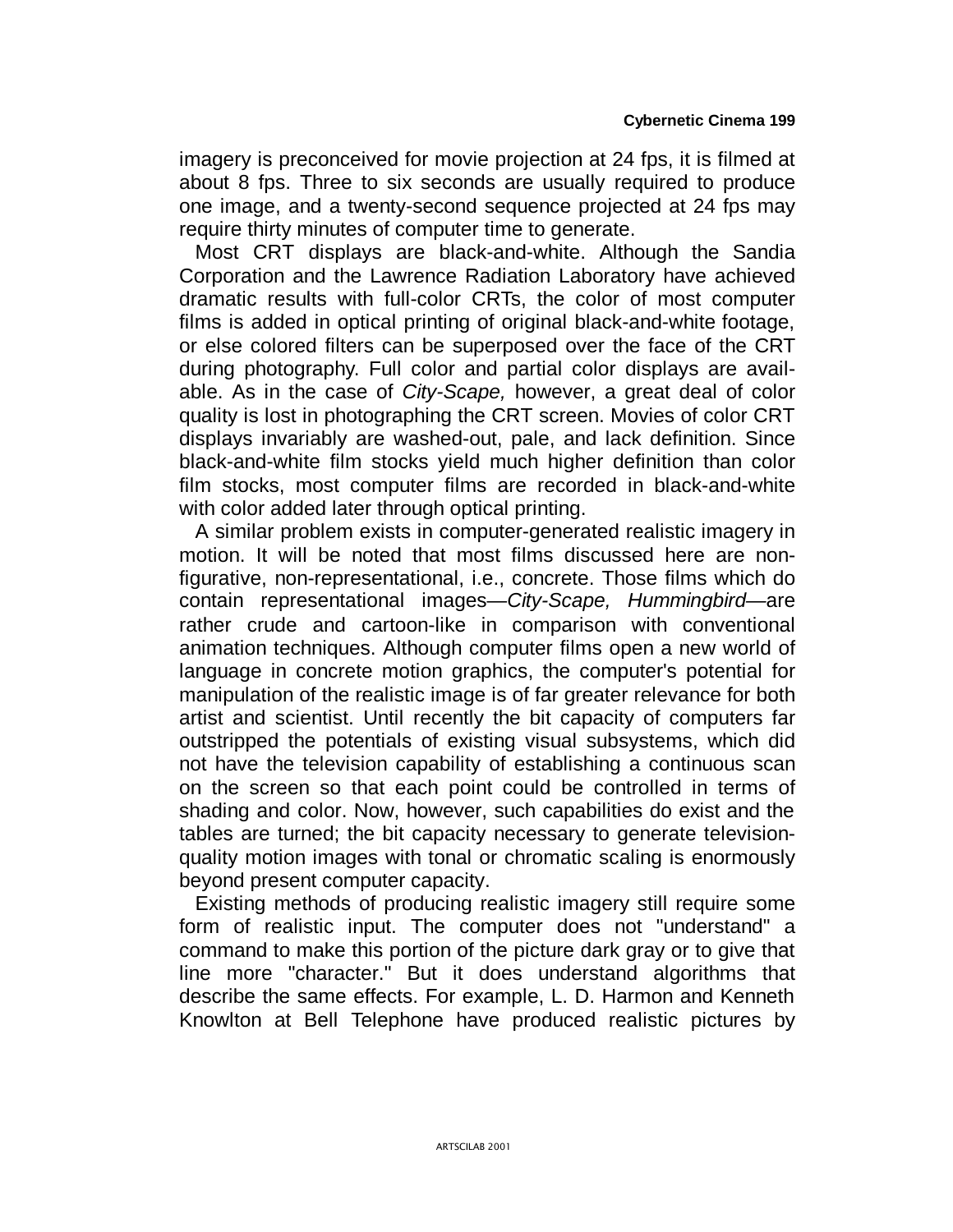scanning photographs with equipment similar to television cameras. The resulting signals are converted into binary numbers representing brightness levels at each point. These bits are transferred to magnetic tape, providing a digitized version of the photograph for computer processing. Brightness is quantized into eight levels of density represented by one of eight kinds of dots or symbols. They appear on the CRT in the form of a mosaic representation of the original photograph. The process is both costly and time consuming, with far less "realistic" results than conventional procedures.

The Computer Image Company of Denver, Colorado, has devised two unique methods of producing cartoon-like representational computer graphics in real-time, on-line operation. Using special hybrid systems with the advantages of both digital and analogue computers, they generate images through optical scanning or acoustical and anthropometric controls. In the scanning process, called *Scanimate,* a television camera scans black-and-white or color transparencies; this signal is input to the Scanimate computer where it is segmented into as many as five different parts, each capable of independent movement in synchronization with any audio track, either music or commentary. The output is recorded directly onto film or videotape as an integral function of the Scanimate process.

The second computer image process, *Animac,* does not involve optical scanning. It generates its own images in conjunction with acoustical or anthropometric analogue systems. In the first instance the artist speaks into a microphone that converts the electrical signals into a form that modulates the cartoon image on the CRT. The acoustical input animates the cartoon mouth while other facial characteristics are controlled simultaneously by another operator. In the second method an anthropometric harness is attached to a person— a dancer, for example— with sensors at each of the skeletal joints. If the person moves his arm the image moves its arm; when the person dances the cartoon character dances in real-time synchronization, with six degrees of freedom in simulated threedimensional space. It should be stressed that these cartoon images are only "representational" and not "realistic." The systems were designed specifically to reduce the cost of commercial filmmaking and not to explore serious aesthetic potentials. It's obvious, however, that such techniques could be applied to artistic investigation and to nonobjective graphic compositions.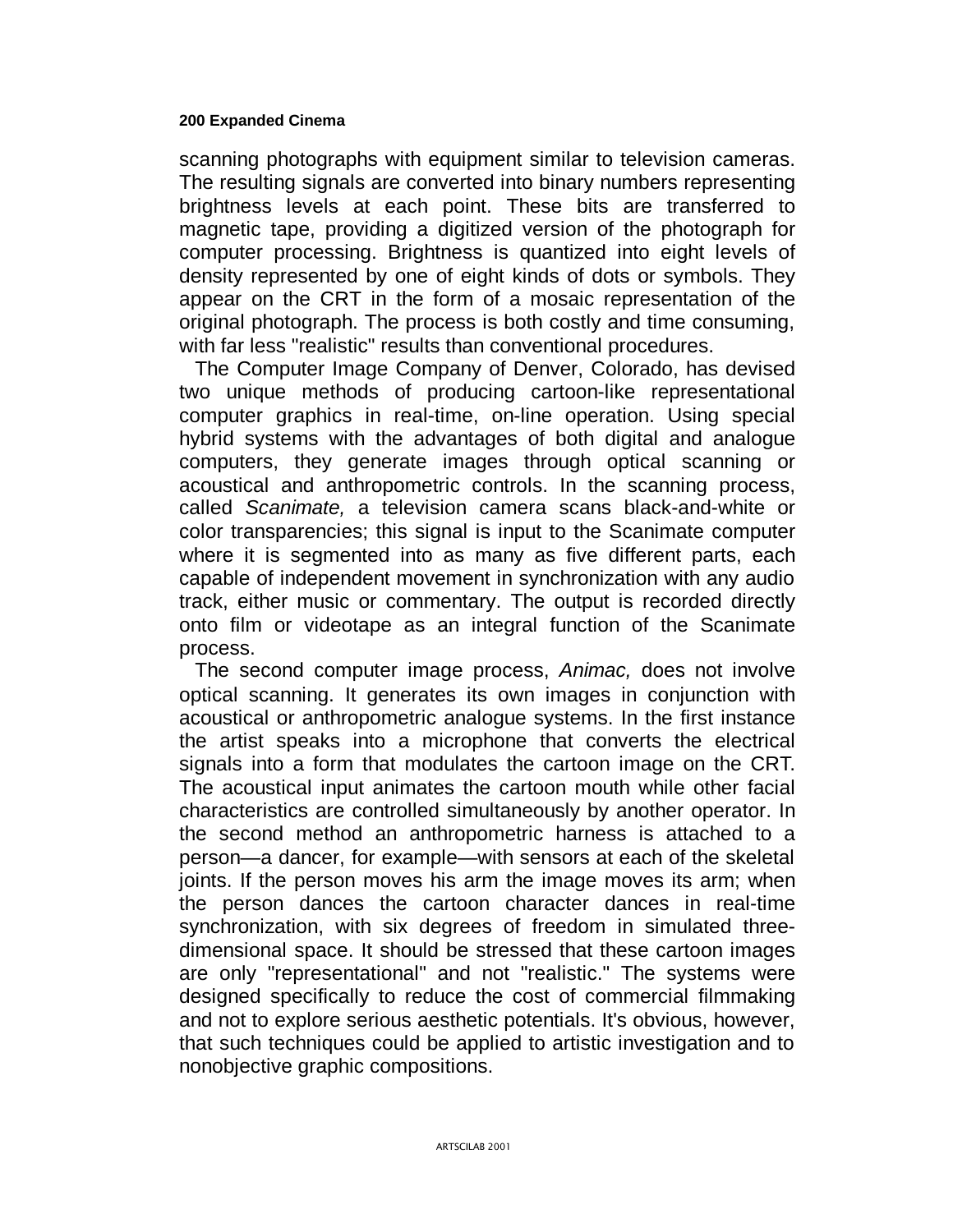### **Cybernetic Cinema 201**



Reclining nude scanned from photo and reconstructed by computer using bright-ness-level symbols. By L. D. Harmon and Kenneth C. Knowlton. Photo: Bell Telephone Laboratories.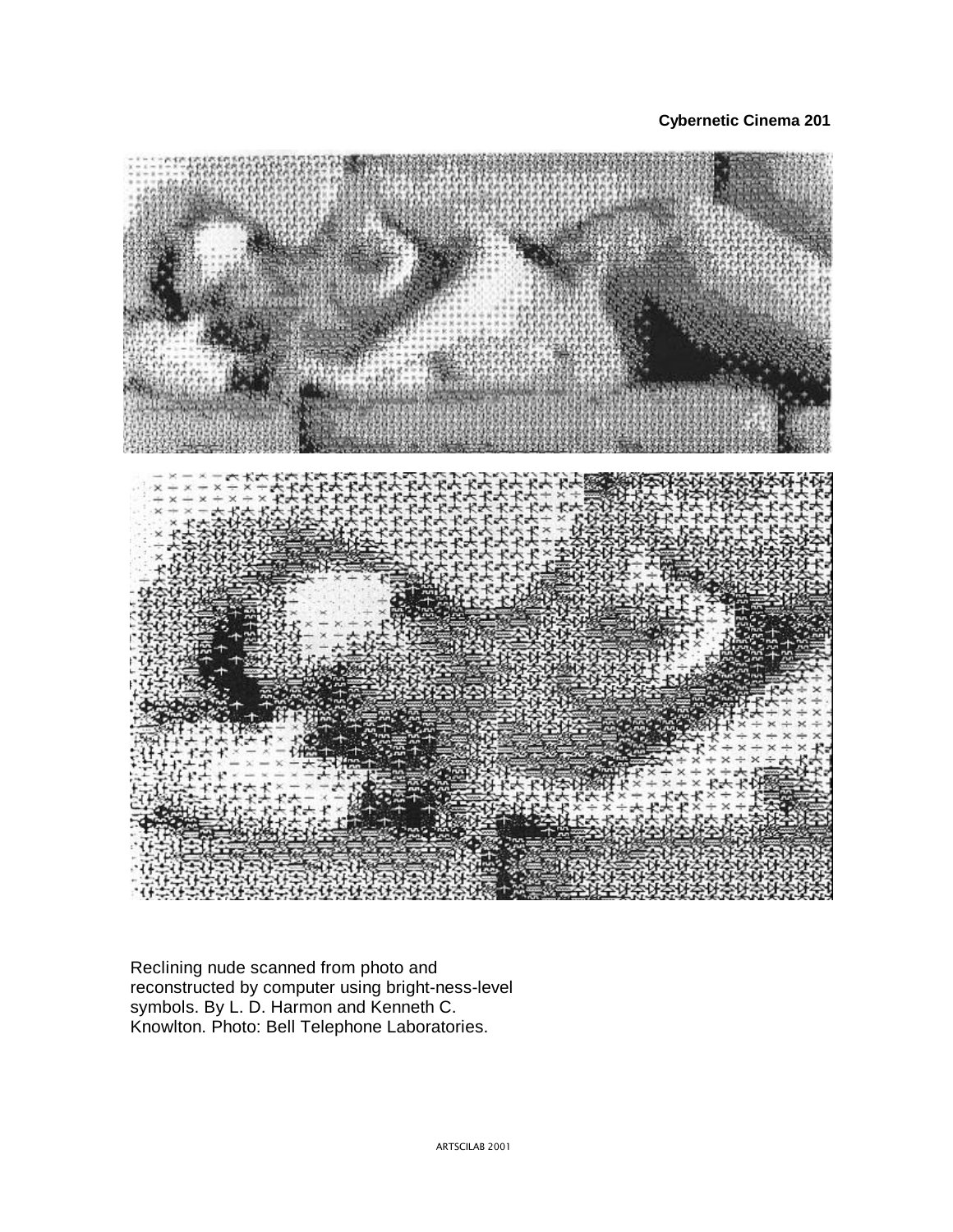

Charles Csuri: *Hummingbird.* 1967, 16mm. Black and white. 10 min. Computer-manipulations of handdrawn figure using *xy* plotting coordinates.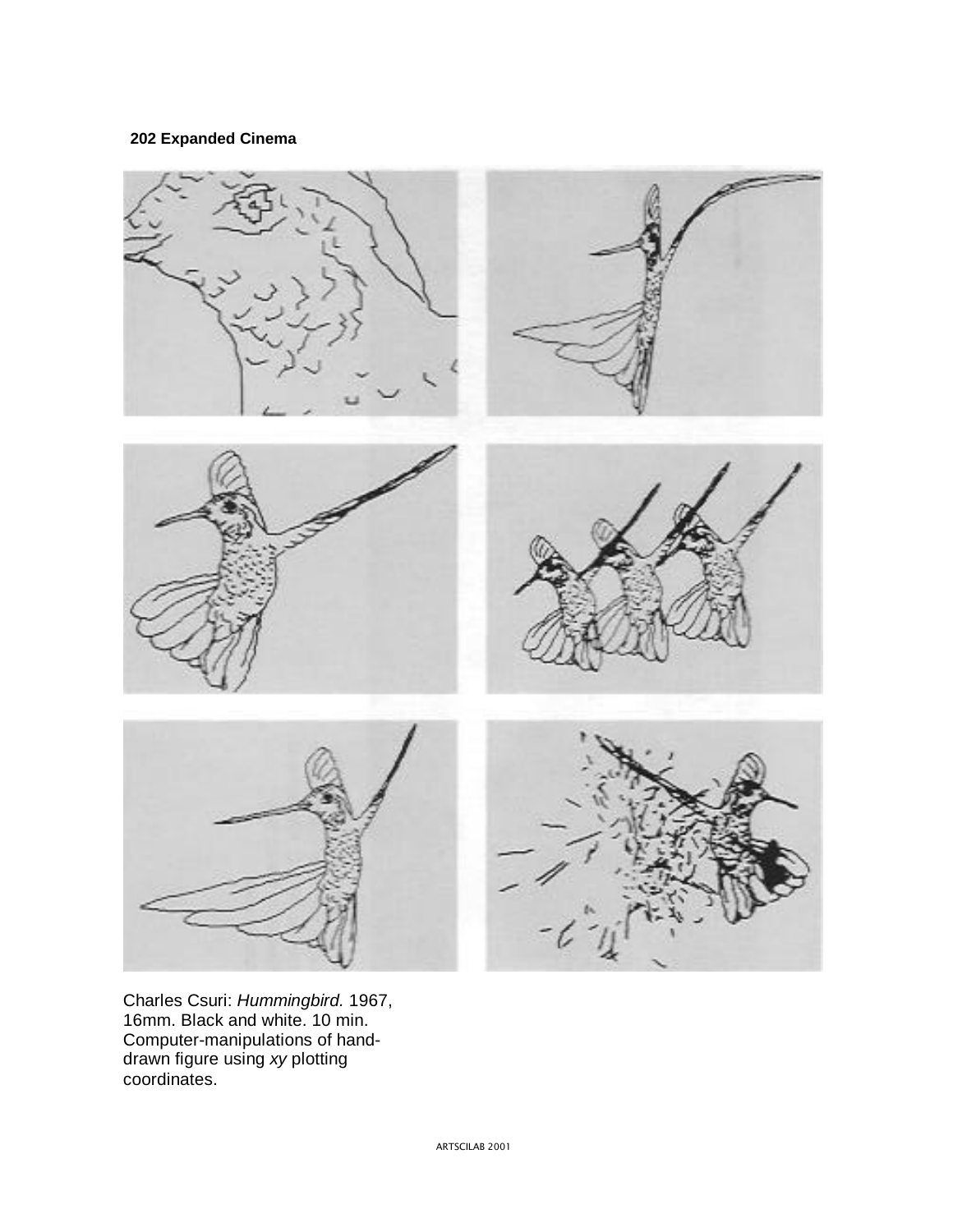Professor Charles Csuri's computer film, *Hummingbird,* was produced by digital scanning of an original hand-drawing of the bird. The computer translated the drawing into *xy* plotting coordinates and processed variations on the drawing, assembling, disassembling, and distorting its perspectives. Thus the images were not computergenerated so much as computer-manipulated. There's no actual animation in the sense of separately-moving parts. Instead a static image of the bird is seen in various perspectives and at times is distorted by reversals of the polar coordinates. Software requirements were minimal and the film has little value as art other than its demonstration of one possibility in computer graphics.

Limitations of computer-generated realistic imagery exist both in the central processing hardware as well as visual output subsystems. Advancements are being made in output subsystems that go beyond the present bit-capacity of most computers. Chief among these is the "plasma crystal" panel, which makes possible billboard or wallsize TV receivers as well as pocket-size TV sets that could be viewed in bright sunlight. The Japanese firms of Mitsubishi and Matsushita (Panasonic) seem to be leaders in the field, each having produced workable models. Meanwhile virtually every major producer of video technology has developed its own version. One of the pioneers of this process in the United States was Dr. George Heilmeier of RCA's David Sarnoff Research Center in Princeton, New Jersey. He describes plasma crystals (sometimes called liquid crystals) as organic compounds whose appearance and mechanical properties are those of a liquid, but whose molecules tend to form into large orderly arrays akin to the crystals of mica, quartz, or diamonds. Unlike luminescent or fluorescing substances, plasma crystals do not emit their own light: they're read by reflected light, growing brighter as their surroundings grow brighter.

It was discovered that certain liquid crystals can be made opalescent, and hence reflecting, by the application of electric current. Therefore in manufacturing such display systems a sandwich is formed of two clear glass plates, separated by a thin layer of clear liquid crystal material only one-thousandth of an inch thick. A reflective mirror-like conductive coating is deposited on the inside face of one plate, in contact with the liquid. On the inside of the other is deposited a transparent electrically-conductive coating of tin oxide. When an electric charge from a battery or wall outlet is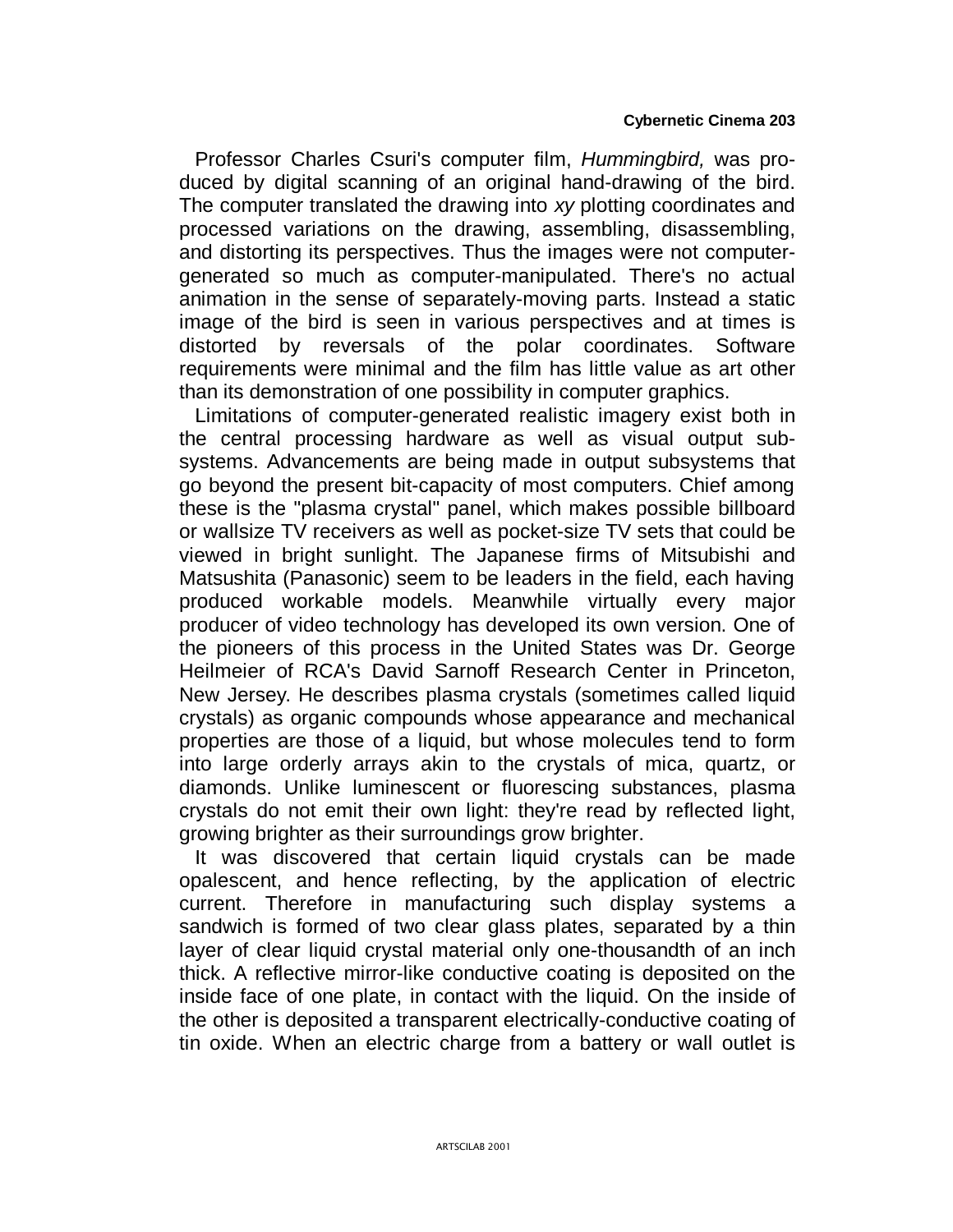

Prototype for flat, wall-size TV screens and computer visualization subsystems of the future: Dr. George Heilmeier demonstrates RCA's liquid crystal display. Photo: RCA.

applied between the two coatings, the liquid crystal molecules are disrupted and the sandwich takes on the appearance of frosted glass. The frostiness disappears, however, as soon as the charge is removed.

In order to display stationary patterns such as letters, symbols, or still images, the coatings are shaped in accordance with the desired pattern. To display motion the conductive coatings are laid down in the form of a fine mosaic whose individual elements can be charged independently, in accordance with a scanning signal such as is presently used for facsimile, television, and other electronic displays. To make the images visible in a dark room or outdoors at night, both coatings are made transparent and a light source is installed at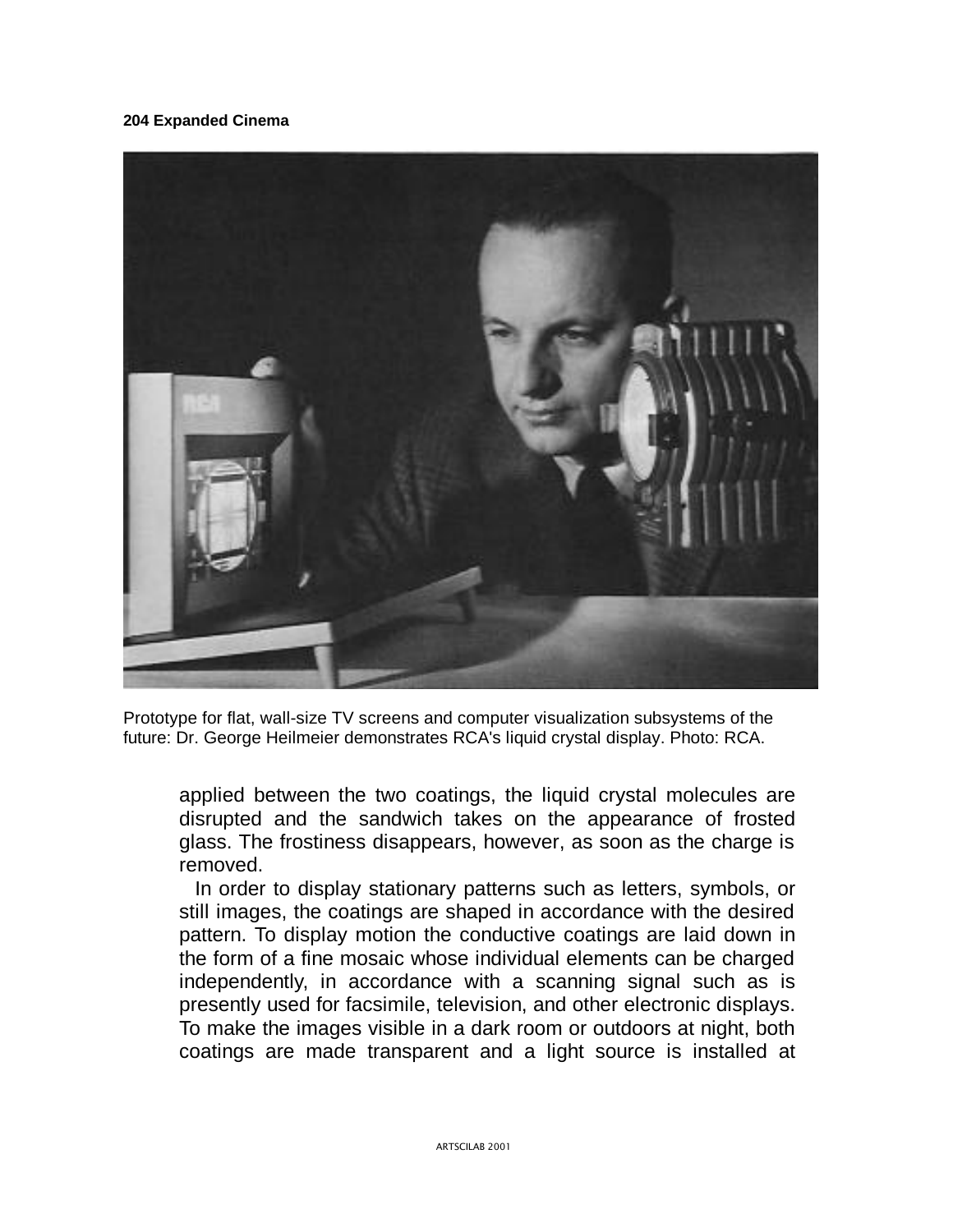the edge of the screen. In addition it is possible to reflect a strong light from the liquid crystal display to project its images, enlarged many times, onto a wall or screen.

The implications of the plasma crystal display system are vast. Since it is, in essence, a digital system composed of hundreds of thousands of discrete picture elements (PIXELS), it obviously is suitable as a computer graphics subsystem virtually without limitation if only sufficient computing capabilities existed. The bit requirements necessary for computer generation of real-time realistic images in motion are as yet far beyond the present state of the art.

This is demonstrated in a sophisticated video-computer system developed by Jet Propulsion Laboratories in Pasadena, California, for translation of television pictures from Mars in the various Mariner projects. This fantastic system transforms the real-time TV signal into digital picture elements that are stored on special data-discs. The picture itself is not stored; only its digital translation. The JPL video system consists of 480 lines of resolution, each line composed of 512 individual points. One single image, or "cycle," is thus defined by 245,760 points. In black-and-white, each of these points, individually selectable, can be set to display at any of 64 desired intensities on the gray scale between total black and total white. Possible variations for one single image thus amount to 64 times 245,760. For color displays, the total image can be thought of as three in-dependent images (one for each color constituent, red, blue, and green) or can be taken as a triplet specification for each of the 480 times 512 points. With each constituent being capable of 64 different irradiating levels in the color spectrum, a theoretical total of 262,144 different color shadings are possible for any given point in the image. (The average human eye can perceive only 100 to 200 different color shadings.)

These capabilities are possible only for single motionless images. Six bits of information are required to produce each of the 245,760 points that constitute one image or cycle, and several seconds are necessary to complete the cycle. Yet JPL scientists estimate that a computing capability of at least two megacycles (two million cycles) *per second* would be required to generate motion with the same image-transforming capabilities.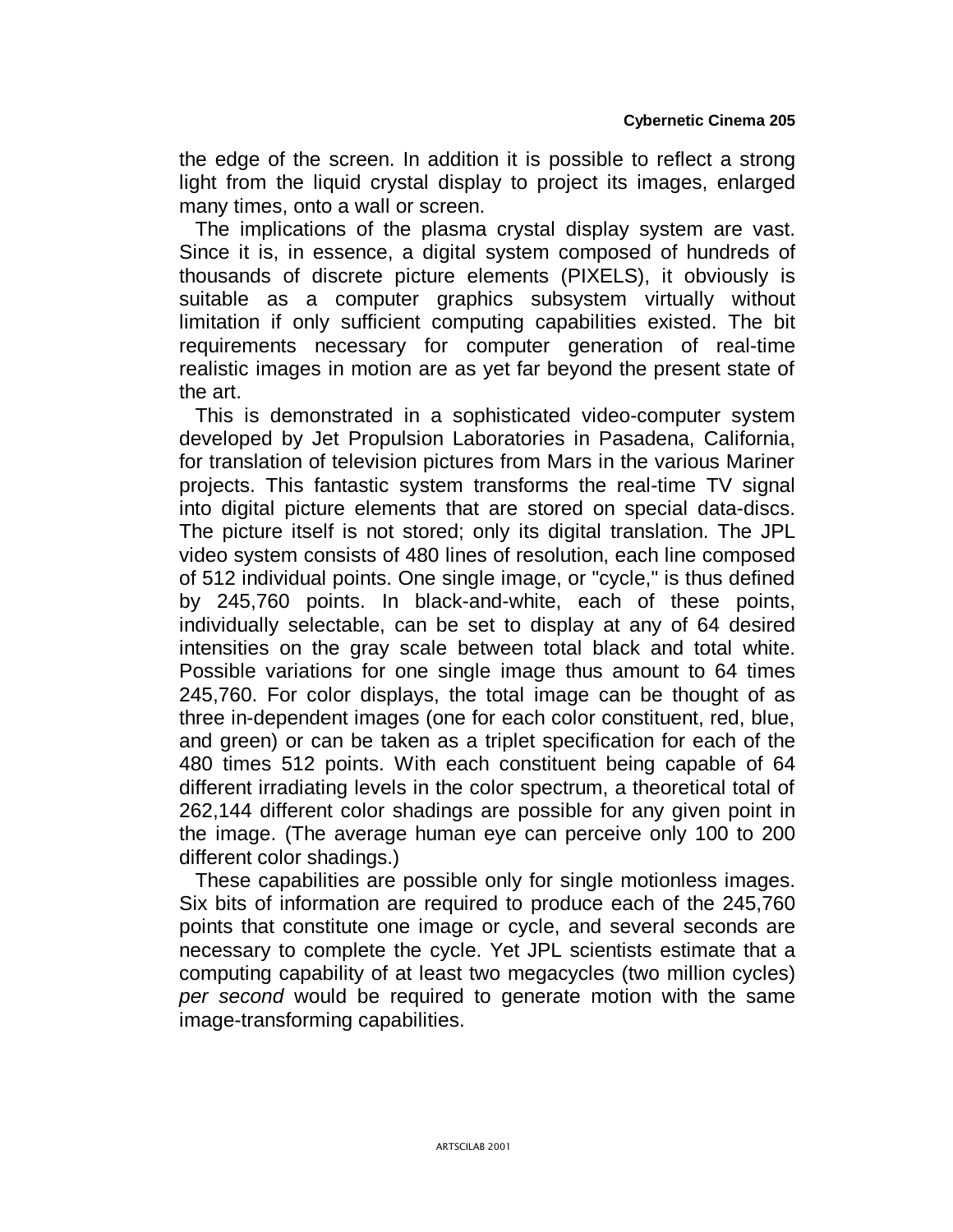It is quite clear that human communication is trending toward these possibilities. If the visual subsystems exist today, it's folly to assume that the computing hardware won't exist tomorrow. The notion of "reality" will be utterly and finally obscured when we reach that point. There'll be no need for "movies" to be made on location since any conceivable scene will be generated in totally convincing reality within the information processing system. By that time, of course, movies as we know them will not exist. We're entering a mythic age of electronic realities that exist only on a metaphysical plane. Meanwhile some significant work is being done in the development of new language through computer-generated, nonrepresentational graphics in motion. I've selected several of the most prominent artists in the field and certain films, which, though not aestheticallymotivated, reveal possibilities for artistic exploration. We'll begin with the Whitney family: John, Sr., and his brother James inaugurated a tradition; the sons John, Jr., Michael, and Mark are the first secondgeneration computer-filmmakers in history.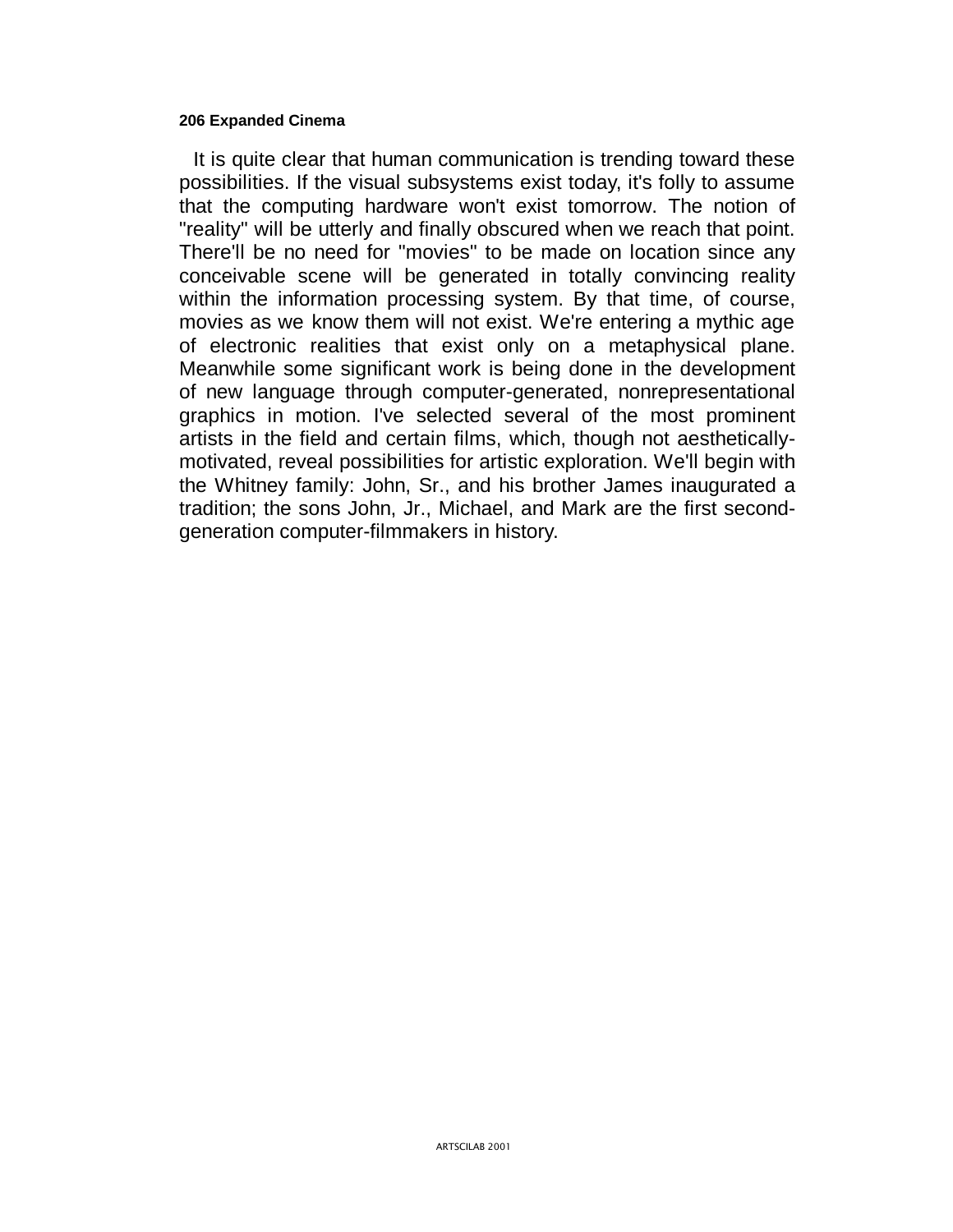## **Computer Films**

### John Whitney: Composing an Image of Time

"My computer program is like a piano. I could continue to use it creatively all my life."

The foremost computer-filmmaker in the world today, John Whitney has for more than thirty years sought new language through technological resources beyond human capacity. He has, however, remained resolutely "humanist" in his approach, constantly striving to reach deep emotional awarenesses through a medium essentially austere and clinical. He has realized his goal to a remarkable degree, yet he would be the first to admit that there is a long way to go. "Computer graphic systems," he has said, "present an opportunity to realize an art of graphics in motion with potentials that are only now conceivable and have never been explored."

In his essay "Systems Esthetics," Jack Burnham observed: "Scientists and technicians are not converted into artists, rather the artist becomes a symptom of the schism between art and technics. Progressively, the need to make ultrasensitive judgments as to the uses of technology and scientific information becomes 'art' in the most literal sense.<sup>"24</sup> Whitney is making those judgments with a powerful extension of his brain.

Following studies at Pomona College in California, Whitney spent a year in Europe where he studied photography and musical composition. In 1940 he began specializing in concrete designs in motion, working with his brother James on animated films which won first prize at the first Experimental Film Festival in Belgium in 1949.

Early in the 1950's he experimented with the production of 16mm. films for television and in 1952 wrote, produced, and directed engineering films on guided missile projects for Douglas Aircraft. He was a director of animated films at UPA in Hollywood for one year. The title sequence for Alfred Hitchcock's *Vertigo* was among the

<sup>24</sup>Jack Burnham, "Systems Esthetics," *Artforum* (September, 1968), pp. 30-35.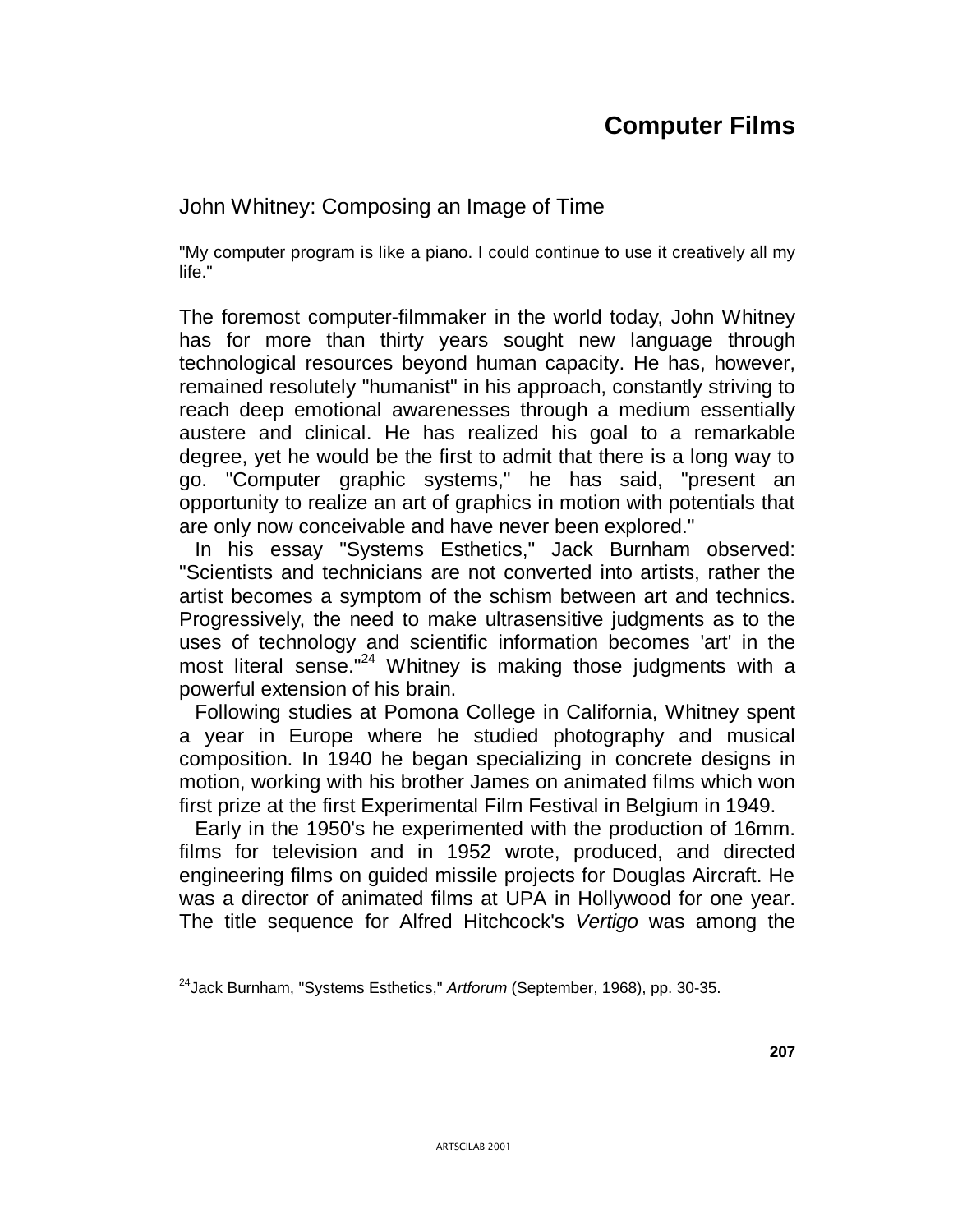work he produced in association with Saul Bass during this period. Following that he directed several short musical films for CBS television, and in 1957 worked with Charles Eames assembling a seven-screen presentation for the Fuller Dome in Moscow. Each screen was the size of a drive-in movie screen.

In 1960 Whitney founded Motion Graphics Inc., producing motionpicture and television title sequences and commercials. Much of this work was done with his own invention, a mechanical analogue computer for specialized animation with typography and concrete design. In 1962 he was named Fellow of the Graham Foundation for Advanced Study in the Fine Arts. Finally, after approximately a decade, he found himself free once again to begin experimenting with less commercial, more aesthetic, problems of motion graphics.

The analogue computer work gained Whitney a worldwide reputation, and in the spring of 1966 International Business Machines became the first major corporation to take an "artist in residence" to explore the aesthetic potentials of computer graphics. IBM awarded Whitney a continuing grant that has resulted in several significant developments in the area of cybernetic art. Whether working with hand-drawn animation cards or highly abstract mathematical concepts, Whitney has always displayed an artist's intuition and a technologist's discipline. He is a man of tomorrow in the world of today.

The history of cybernetics reached a milestone during World War II with the development of guidance and control mechanisms for antiaircraft artillery. Two men riding a telescope table sighted enemy aircraft and followed their penetration into the battery range. Selsyn motors in the gun-director mechanism automatically aimed an entire battery of guns while analogue computers set fuse times on explosive shells and specified true-intercept trajectories from data fed into the ballistics equation from movements of the operators.

An M-5 Antiaircraft Gun Director provided the basic machinery for Whitney's first mechanical analogue computer in the late 1950's. This complex instrument of death now became a tool for producing benevolent and beautiful graphic designs. Later Whitney augmented the M-5 with the more sophisticated M-7, hybridizing the machines into a mammoth twelve-foot-high device of formidable complexity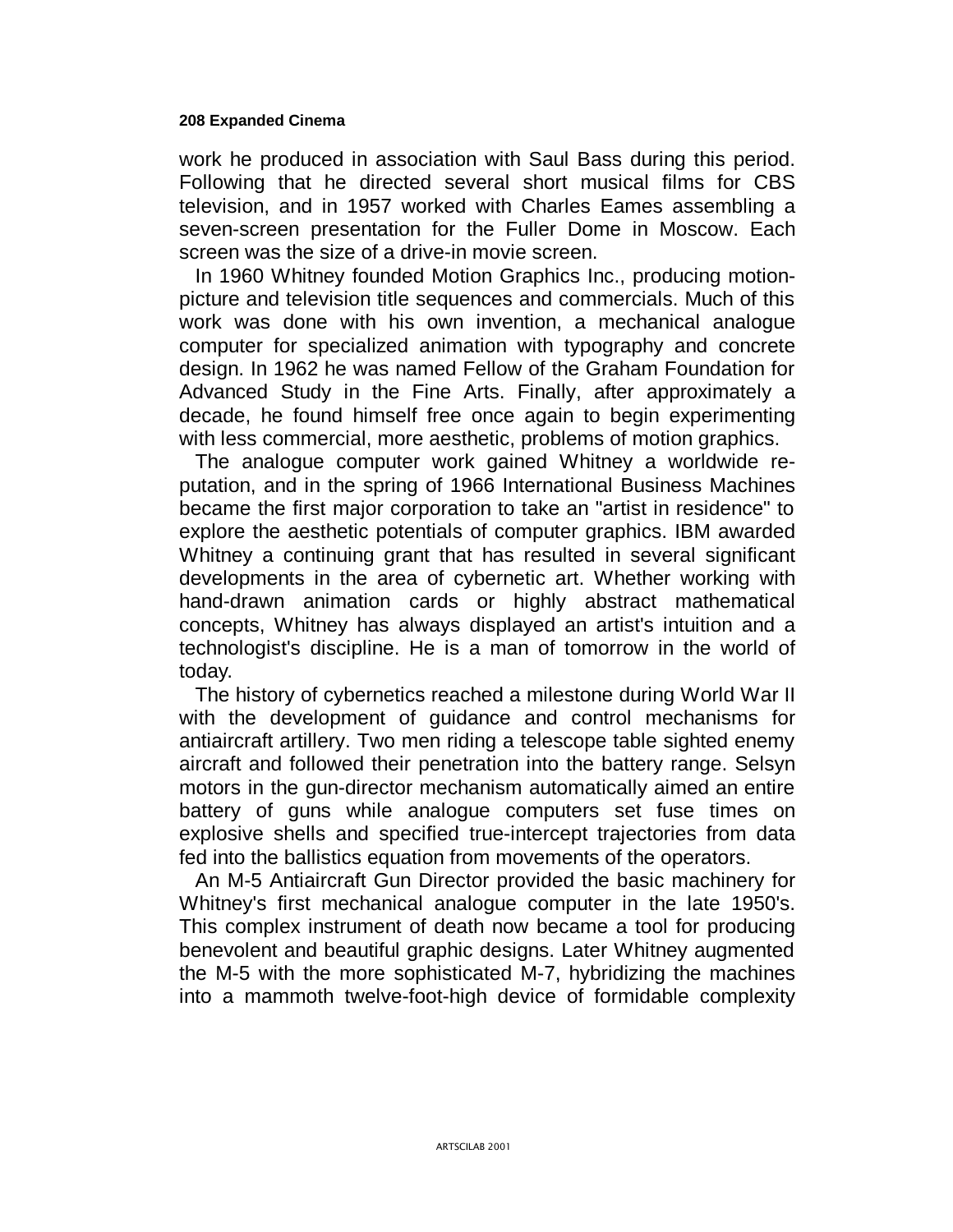### **Computer Films 209**



John Whitney working with his mechanical analogue computer. Photo: Charles Eames.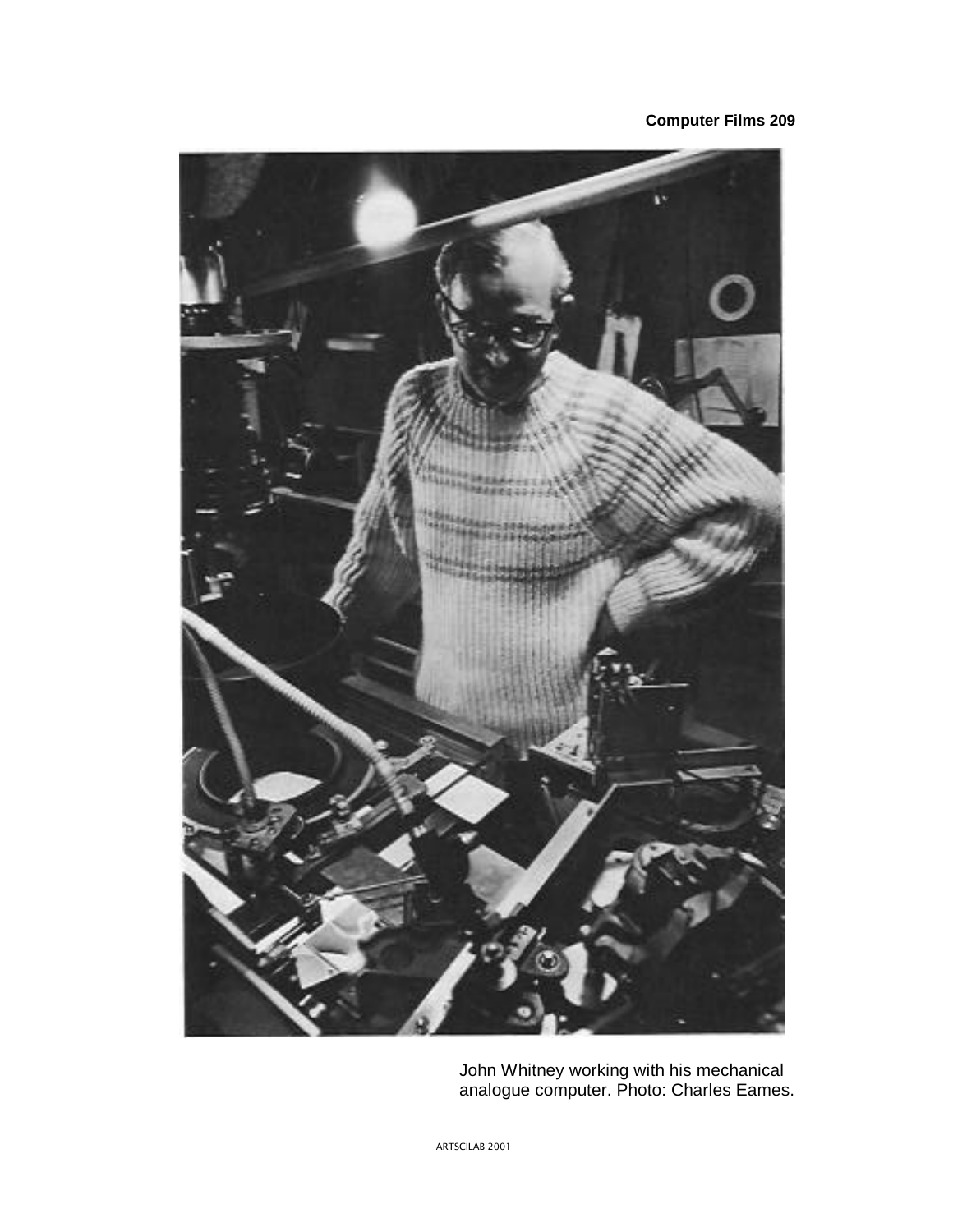upon which most of the business of Motion Graphics was conducted for many years.

Similar to the analogue device built by Whitney's brother James for the production of *Lapis,* but far more complex, the machine consists of primary, secondary, and tertiary rotating tables, cam systems, and other surfaces for pre-programming of image and motion sequences in a multiple-axis environment. Whitney's son John, Jr., an electronics genius who improved his father's device as a teen-ager by rewiring and implementing its circuitry, explains the basic functions of the machine:

There's not one function that isn't variable. The whole master table rotates and so does every part in it, as well as moving laterally, horizontally, and in some cases vertically. The camera moves in the same way completely independent of the rest of the machine, or in synchronization with it. I don't know how many simultaneous motions can be happening at once. There must be at least five ways just to operate the shutter. The input shaft on the camera rotates at 180 rpm, which results in a photographing speed of about 8 fps. That cycle time is constant, not variable, but we never shoot that fast. It takes about nine seconds to shoot one frame because the secondary rotating tables require nine seconds to make one revolution. During this nine-second cycle the tables are spinning on their own axes while simultaneously revolving around another axis while moving horizontally across the range of the camera, which itself may be turning or zooming up and down. During this operation we can have the shutter open all the time, or just at the end for a second or two, or at the beginning, or for half of the time if we want to do slit-scanning.

The elder Whitney actually never produced a complete, coherent movie on the analogue computer because he was continually developing and refining the machine while using it for commercial work. It remained for his sons John and Michael to make full creative use of this device that had dominated their childhood from earliest recollection. However, Whitney did assemble a visual catalogue of the effects he had perfected over the years. This film, simply titled *Catalogue,* was completed in 1961 and proved to be of such overwhelming beauty that many persons still prefer Whitney's analogue work over his digital computer films.

The machine, like the digital computer, not only facilitated the quick and effortless rendering of complex geometrical shapes and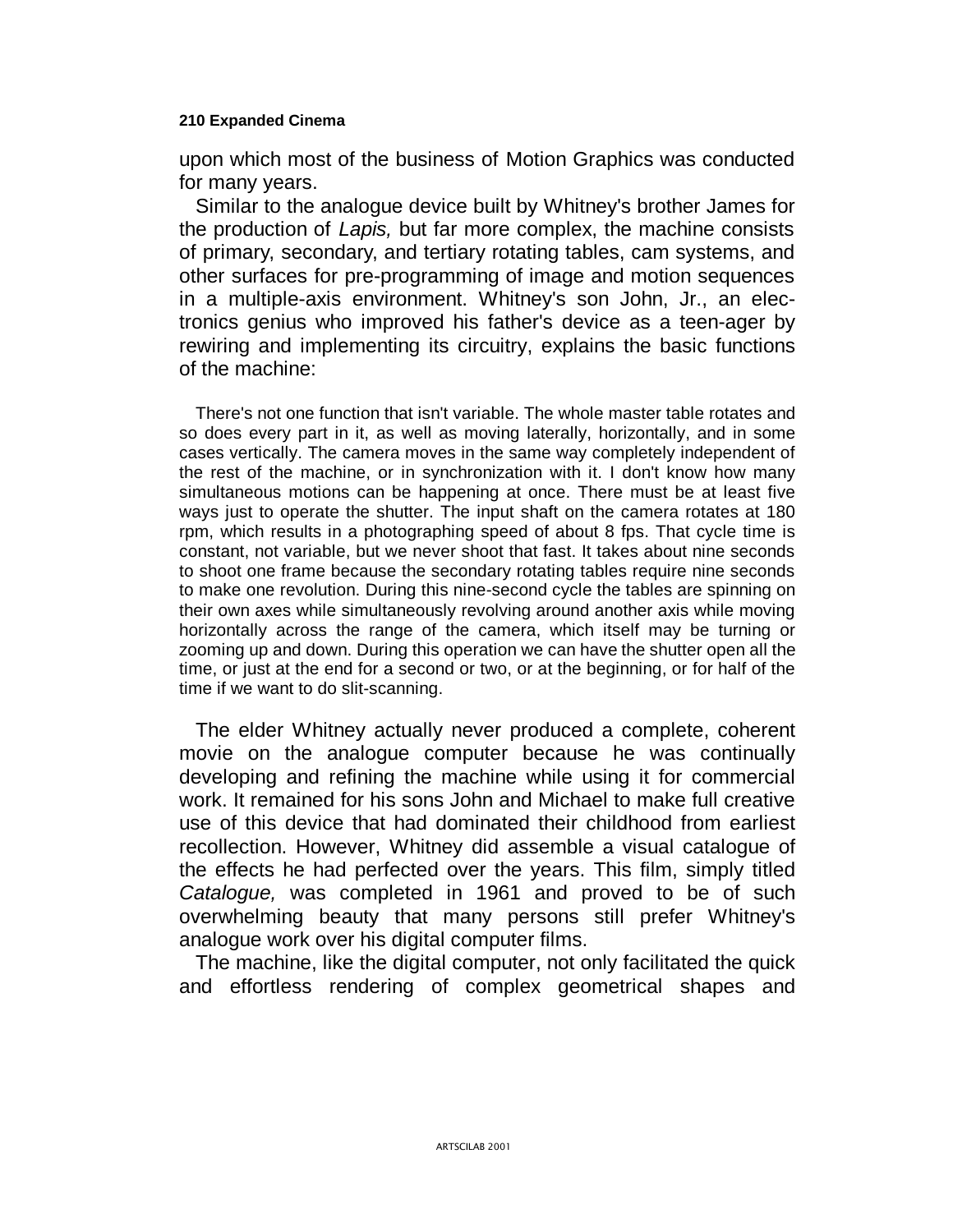#### **Computer Films 211**



*Left:* Camera zoom lens *(center)* focusing into primary rotating table of Whitney mechanical analogue computer. (Photo: Charles Eames) *Below:* Whitney places design template into

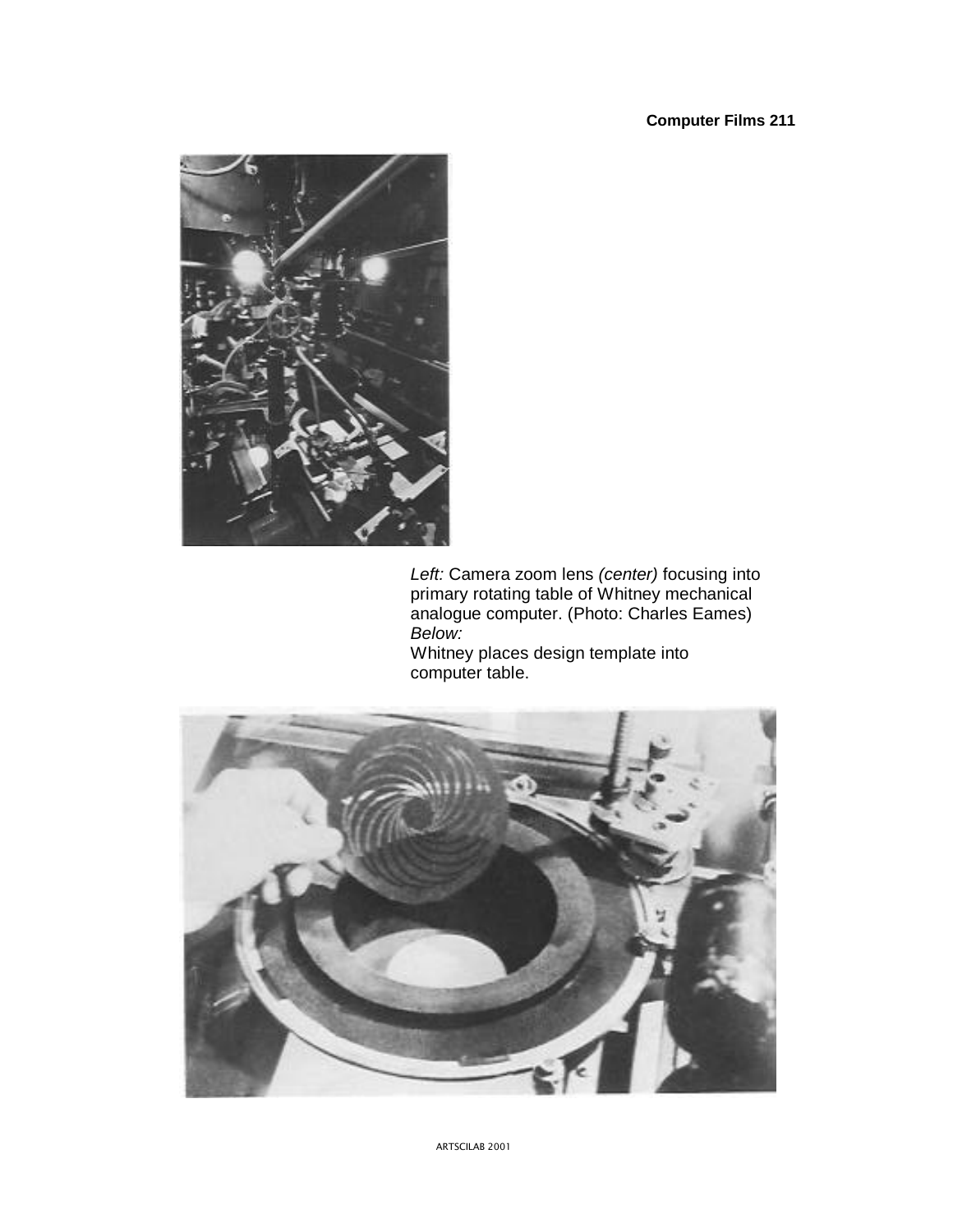

John Whitney: Catalogue. 1961.16mm. Color. 7 min. "Floral patterns curl as though they were actually organic growths..."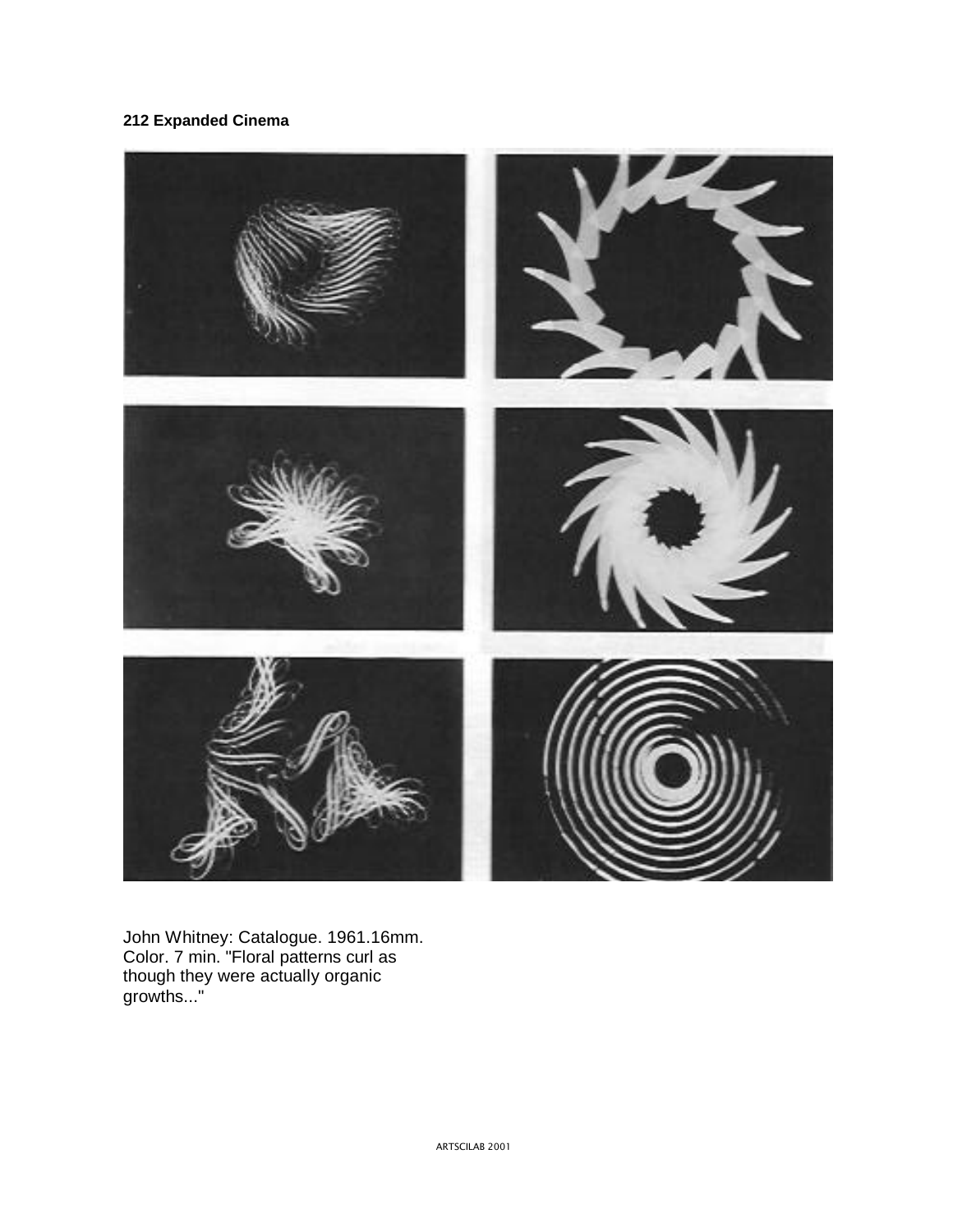motions, but also actually helped realize certain graphics possibilities that otherwise might not be conceivable to the artist untrained in mathematical concepts. *Catalogue* is a brilliant display of floral patterns that seem to bloom and curl as though they were actually organic growths photographed in time-lapse. Also they have a natural quality quite unlike traditional single-frame animation and are far more convincing. Elsewhere in the film, neon-like coils expand and contract, throwing out bursts of pastel color. Dish-shaped curvilinear disks wobble and strobe, stretch and contract in a variety of unexpected ways. Syncretistic dot-pattern fields collect together as in *Lapis.* Strings of green light perform seemingly impossible transformations into endless intertwined configurations of baffling optical complexity. Words assemble and disintegrate, defying logic. Floral ringlets pop like neon confetti, showering the screen with flak bursts of color.

Unlike the digital computer, which requires only a mathematical code as its input, the mechanical analogue computer as used by the Whitneys requires some form of input that directly corresponds to the desired output. That is, at least a basic element of the final image we see on the screen must first be drawn, photographed, pasted together, or otherwise assembled *before* it is fed into the analogue equipment for processing. This means that a great deal of handicraft still is involved, though its relation to the final output is minimal. The original input may be as simple as a moiré pattern or as complex as a syncretistic field of hand-painted dots— but *some*  form of handmade or physically demonstrable information is required as input in the absence of conventional computer software.

- GENE: You're among the few people in the world working to bring the public into a closer understanding of technology on a basis we can relate to—a movie, pretty colors, things that move. It's very important.
- JOHN: Just after World War II my brother and I were constantly excited by a future world. We sort of expected it to happen before the 1940's were past. We thought nothing of taking on the formal and creative problems of a totally technological medium such as the cinema. It's taken twenty or thirty years to realize that the technology we looked upon as being the technology of the future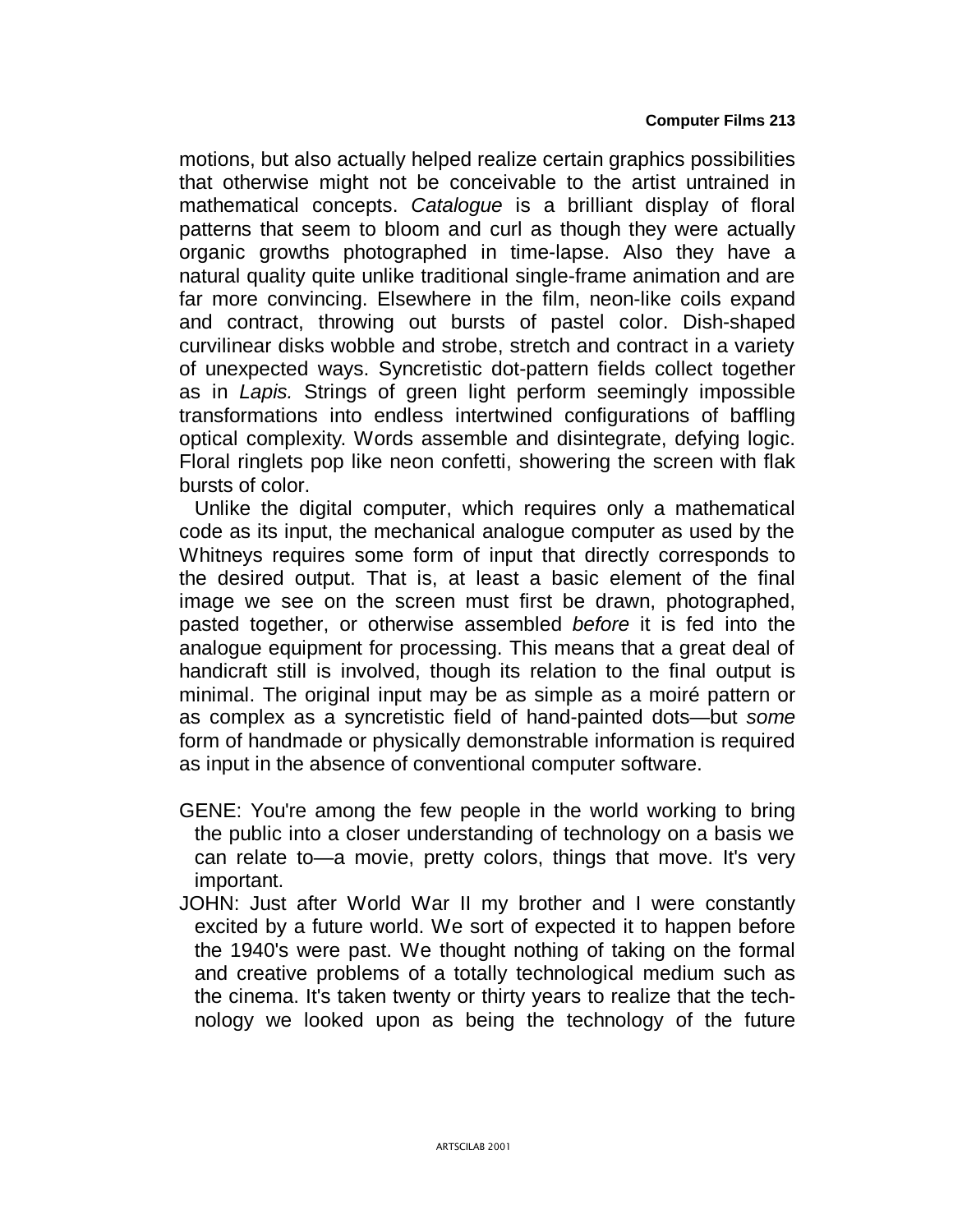was far from it. Instead of being the camera, the most important piece of instrumentation is the computer itself. Still ahead is considerable disciplined study to gain understanding or control of this kind of formal dynamic material so that it can be human. That's the whole problem. The light show people are doing a lot of wonderful sensory things, but I feel there must come insight into what is riot seen now—an understanding of a whole new area of conceptual form. The light show people are doing something like an infant pounding on the keys of a piano. Sometimes it can be very creative and terribly exciting. But in the long run, looking at it as an adult, it's just banging away at the piano without training. We know that someone who plays a Beethoven sonata maybe has been sharpening his sensibilities and manual dexterity with that one piece for seven or eight years. That's the way I see the relationship between computer aesthetics and contemporary light shows.

- GENE: Where would you place yourself today concerning what you've done and what you'd like to do?
- JOHN: In one sense I'm just beginning. In another sense my work with the digital computer is a culmination of all my interests since the 1940's because I found myself forced into the techniques and mechanisms of cinema. I got to work with the digital computer thanks to the fact that I developed my analogue equipment to the point that I had. As I continued to develop the machine I realized it was really a mechanical model of the electronic computer. Anyone experimenting with the medium of cinema as opposed to working in the industry is forced into a direct confrontation with his technology. People tried all different techniques of abstract cinema, and it's strange that no one has really invented anything that another experimental filmmaker can take up and use himself. It's starting afresh every time. Jim and I were trying to make something and there wasn't a machine available for making it. So my work has come to fruition because the past thirty years of search for instrumentation has culminated in the present availability of the computer. On the other hand I'm only beginning to use it. We all are. It's the same with those who are beginning to use the computer to compose music— they're at a very primitive stage today.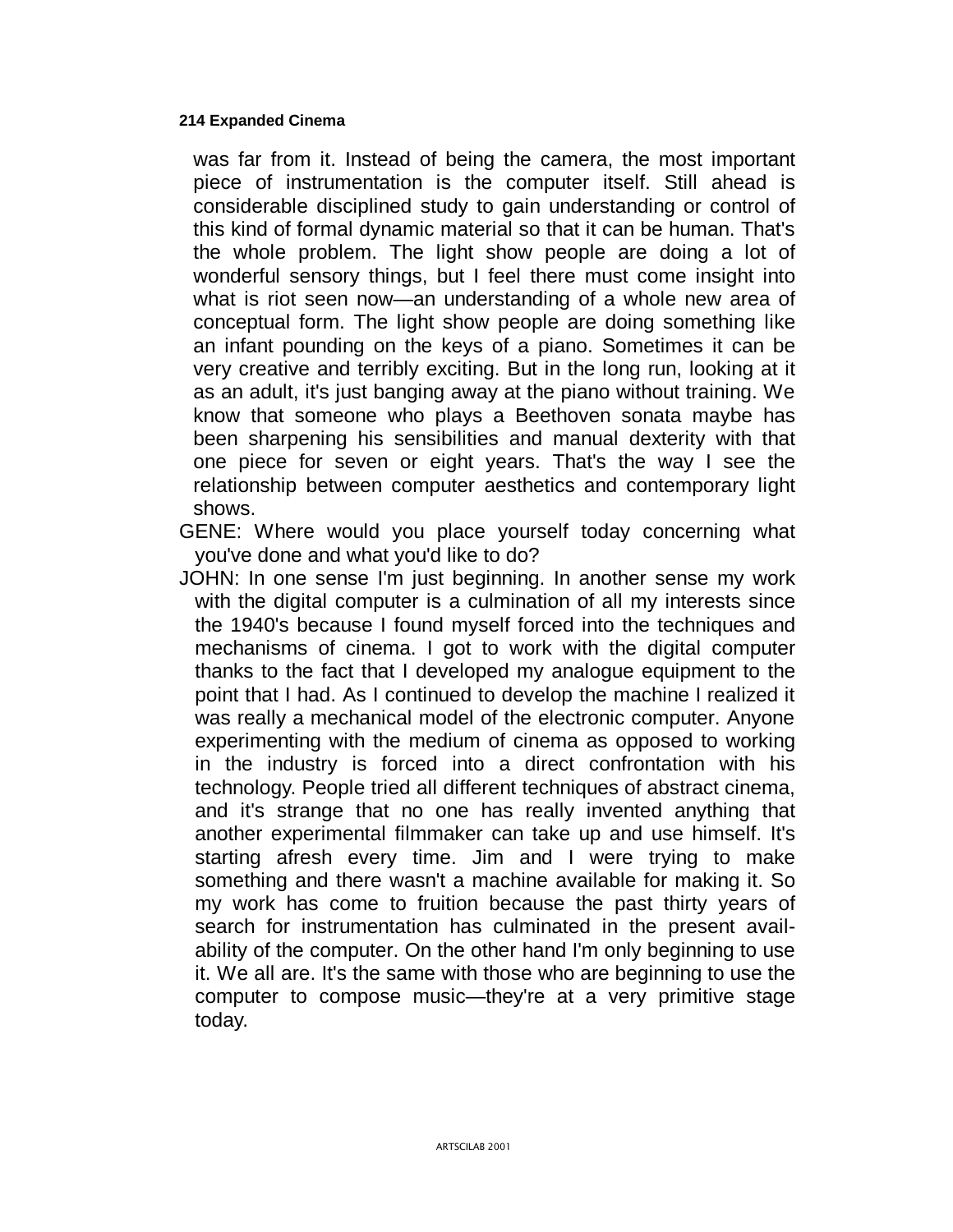*Permutations* (see color plates), the first cohesive film to come out of Whitney's work with the digital computer, is a dazzling display of serial imagery that seems to express specific ideas or chains of ideas through hypersensitive manipulation of kinetic empathy. The patterns, colors, and motions dancing before us seem to be addressing the inarticulate conscious with a new kind of language. In fact, Whitney thinks of his work precisely as the development of a new communicative mode. Speaking of *Permutations,* he explains:

The film contains various types of dot patterns which might be compared to the alphabet. The patterns are constructed into "words," each having basically a twohundred-frame or eight-second time duration. These words in turn can be fitted contextually into "sentence" structures. My use of the parallel to language is only partially descriptive; I am moved to draw parallels with music. The very next term I wish to use is "counterpoint." These patterns are graphically superimposed over themselves forward and backward in many ways, and the parallel now is more with counterpoint, or at least polyphonic musical phenomena. Should it be called "polygraphic phenomena"?

Whatever they're called, Whitney's films are impossible to describe with the archaic language of the phonetic alphabet. Circles, crescents, quadrants, and multiplex forms of infinite variety and endless motion interact serially, and cosmically, until one is transported into a realm of expanded consciousness that intuitively understands this new language. It's as though the very essence of the idea of permutation is expressed in this film, as though the "word" no longer were separate from the fact. And that's exactly what Whitney has done: he's merged language with what it is intended to express. "Beautiful" seems such an inadequate term in this respect.

Before discussing the film itself, it will be helpful to understand in some detail how it was made, beginning with the program and going on through the final stages of photography and optical printing. This will be helpful to readers interested in making computer films, since Whitney's methods and working conditions are those most likely to be available to the average person— with the exception of his own specialized film processing equipment.

Dr. Jack Citron of IBM became interested in Whitney's work and began collaborating with him before there was any formal IBM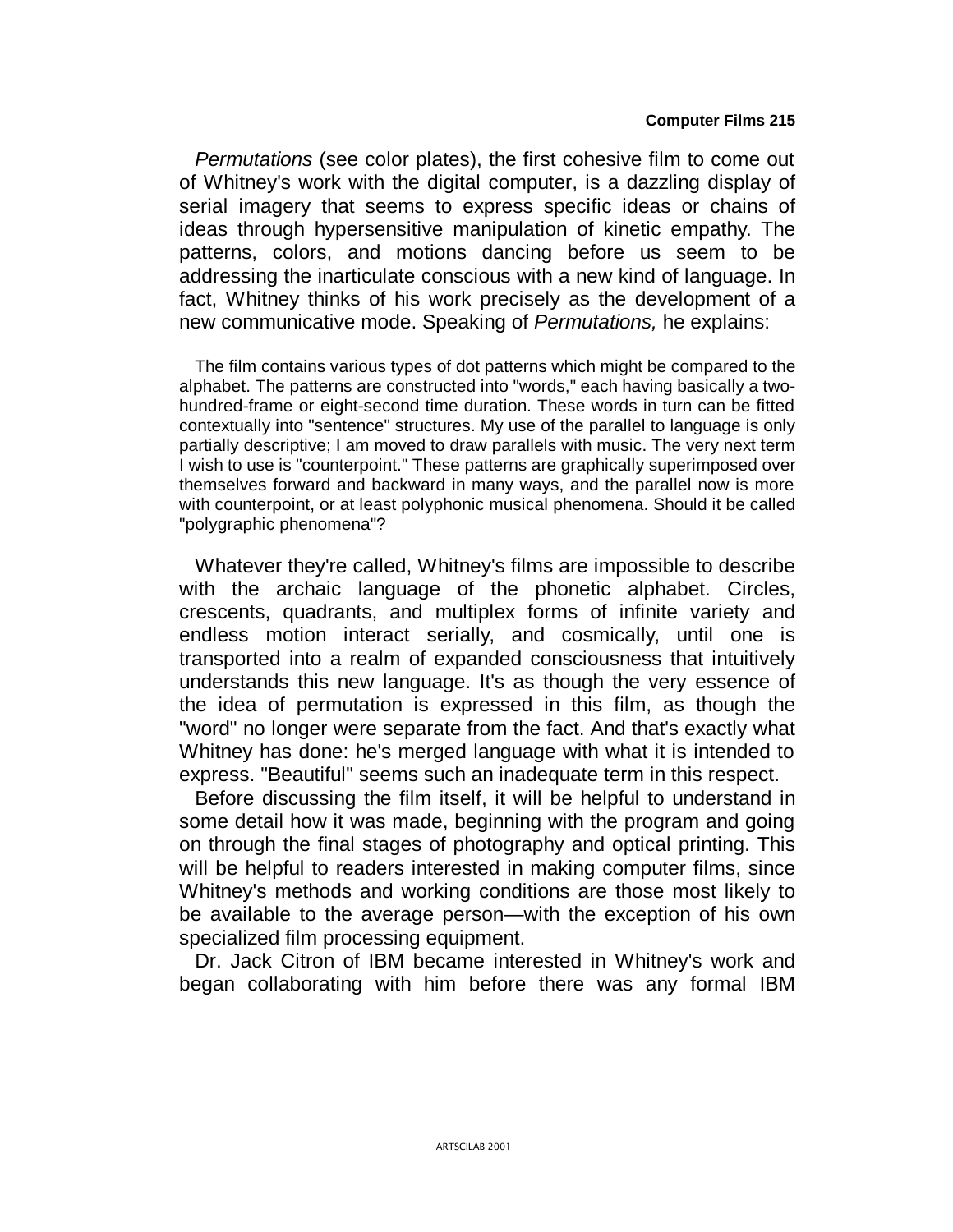support. Dr. Citron later was given formal responsibility for further work with Whitney under the IBM program, exploring the creative possibilities inherent in the IBM Model 360 computer and the IBM 2250 Graphic Display Console. It was Citron who wrote the original program called GRAF (Graphic Additions to Fortran), which Whitney has been using since the spring of 1966.

- Citron: One of the things I was interested in doing was to set up a kind of instrument which would buffer the computer user from the technical details. I think this can only be done by someone who understands both areas. The line of attack in my program was to start with what's in the artist's mind, and somehow have him use a kind of mathematics which he learns by rote with a "teaching program," to learn to express what's in his head visually. Once such a program is written, the fact that the programmer who wrote the algorithms knew what the artist needed enables the artist to sit down and say the kind of things John says without all that other training. I'm very happy it worked that way. Certainly in the future one will need more of a mathematical-logical background than artists have today. But you won't need ten years of schooling in nuclear physics. The thing that should be done is to develop a scientific curriculum for the artist. I don't know of anyone seriously considering that, but it should be done.
- WHITNEY: Dr. Citron and I talked for some time before I actually began working. When I first began to realize from correspondence with IBM that I would be given the grant, the first thing that came to my mind was the question: would I be able to draw a free-hand line and somehow get that into the computer as digital information so I could manipulate it? I was presenting these ideas in preliminary talks and I was told that anything you can define mathematically you can do with a computer very easily. At first, having flunked mathematics consistently all through school, I was a bit horrified. And yet I began to realize the great breadth of elegance in simple geometrical graphics, and the historic respect geometry has enjoyed as a graphic form. Slowly these misgivings about having to define things in mathematical form died off... Some people in computer work criticize me for not being able to program myself instead of relying on someone else. Yet I've used this one program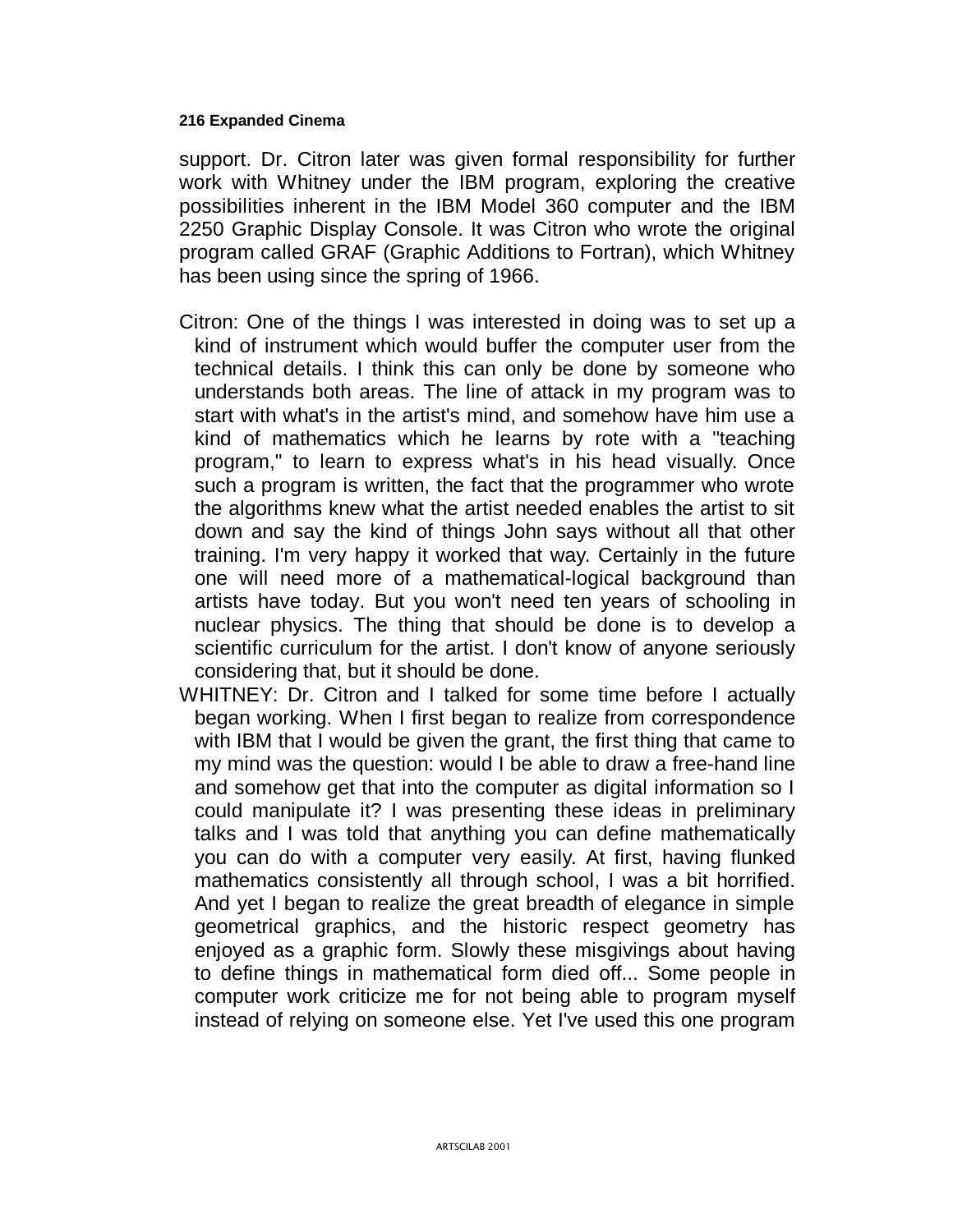for more than three years and I know that it is still only fragmentarily explored. In terms of software the program Dr. Citron developed for me is like a piano. I could continue to use it creatively all my life. But one program is like one area of a total palette. Let's assume that other people are going to develop other programs that will have another area of significance. Some of the ultimate orchestrations to come in fifteen or twenty years will perhaps involve many combined programs.

The GRAF program is based on a single polar-coordinate equation having about sixty parameters. In preparation for a display of images in what is called the "learning" stage of the program, the light pen is used to select numerical variables, displayed on the CRT, which can be assigned to any of the parameters of the program to determine a particular graphic pattern. After values have been selected for all parameters and the camera is brought into play to record the images, control of the computer program is by punch cards, not the light pen. The shutter of the computer camera specially modified by Whitney and his son John is operated electrically, under control of the computer. The functions of opening and closing the shutter and advancing the film are controlled by a separate program in addition to GRAF.

Three types of punch cards are used during filming for control of images, and are signified as Identification Statements (for specifying particular curves), Parameter Statements (for assigning values to the curve), and Frame Statements (for control of successive displays). During this time the artist interacts with the computer through the Program Function Keyboard (PFKB), part of the 2250's hardware. The PFKB is equipped with thirty-six sets of keyswitches and lights. The program turns on light 1 as a signal to open the camera shutter. Interface connections between camera and computer include feedback circuits that allow the camera, in effect, to respond to computer commands: thus key 1 is depressed, entering 20 volts back into the computer and pulsing the camera with 5.3 volts, which operates one single frame exposure. This is followed by an exposure timing loop in the program, and subsequently light 2 is illuminated ordering the shutter to close. Programmed logic decides whether or not more information is to be displayed for this same frame of film.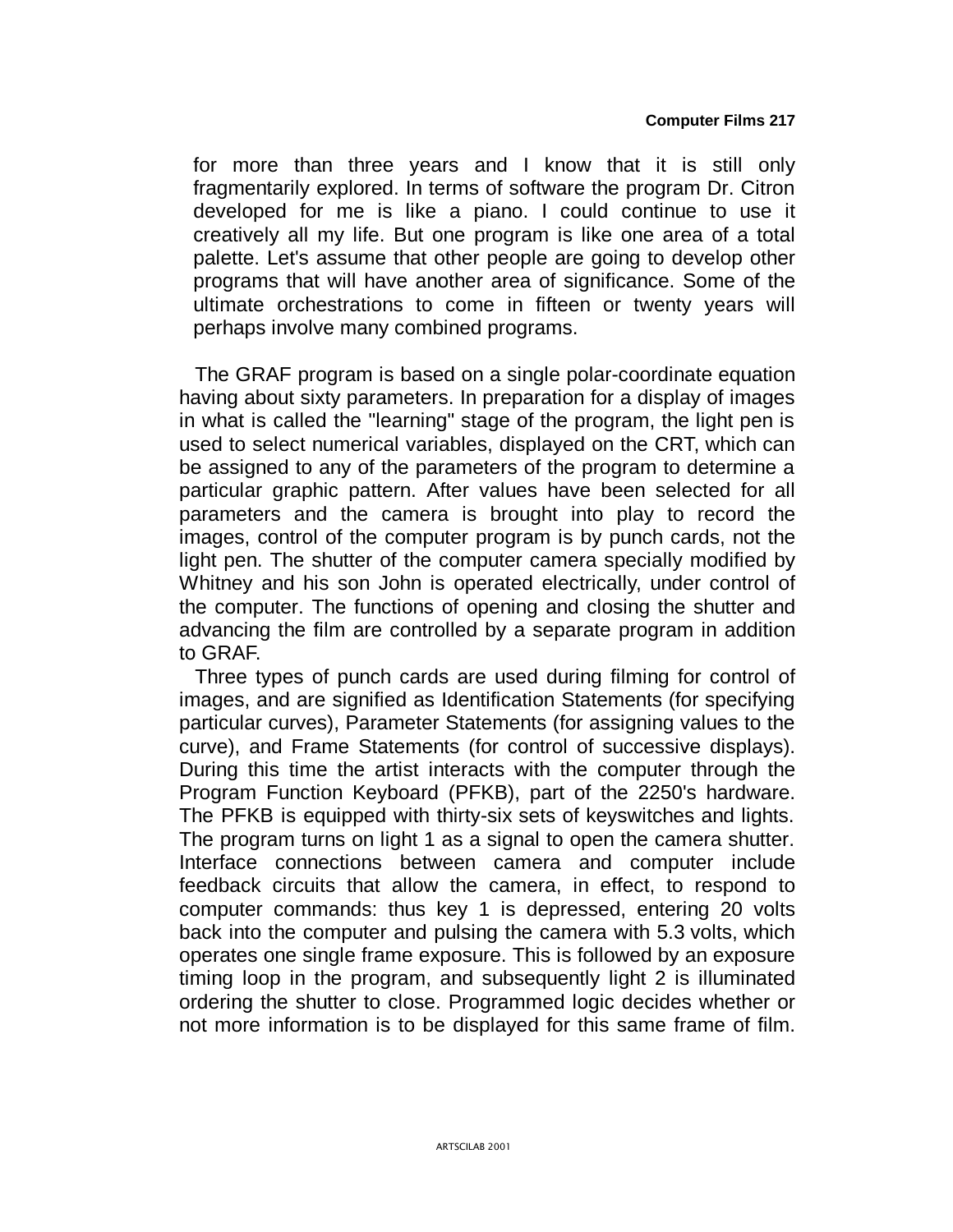When the film frame is to be advanced, light 3 goes on and the next curve is computed and displayed, the camera is activated, and so on.

The 35mm. black-and-white negative from the camera is processed normally on high-contrast stock yielding an image that consists of clear lines on a dense black field. This film is threaded into the projector side of Whitney's optical printer, which has several special features: the optical axis of the system is vertical with the camera looking down into the projector. The projector itself is mounted on a compound mill table. Thus additional translations and rotations of a mechanical nature may be superimposed, and the camera may be moved along the axis so as to provide for an additional scaling factor of from .1 to 10. A stepping switch circuit and preset frame counter allow a wide range of skip-frame ratios to expand editing capabilities temporally. For *Permutations* Whitney used little skip-framing, but quite a bit of superimposition, slowing and speeding, and forward and backward printing.

Set to a *tabla* solo by Balachander, *Permutations* begins with a ring of white dots in a black void, with individual white dots circumscribing the inner circumference of the ring. This becomes an oval floral pattern of blue, green, and pink dots moving simultaneously clockwise and counterclockwise.

Two factors quickly become apparent: first, the neon-like cold scintillation of the image, a result of electrons deflecting traces in the cathode phosphor at a rate of 30 cycles per second. In our fluorescent world of neon suns and video eyes this scintillating glimmer more closely approximates daily experience than, say, the artificial arc lamp lighting of conventional movies.

Second, is the quite noticeable seriality of the composition, the unified wholeness of the statement, although it is composed of discrete elements. In defining "serial" in this context I should like to quote from art critic John Coplans: "To paint in *series* is not necessarily to be *serial.* Neither the number of works nor the similarity of theme in a given group determines whether a [work] is serial. Rather, seriality is identified by a particular interrelationship, rigorously consistent, of structure and syntax: serial structures are produced by a single indivisible process that links the internal structure of a work to that of other works within a differentiated whole. While a series may have any number of works, it must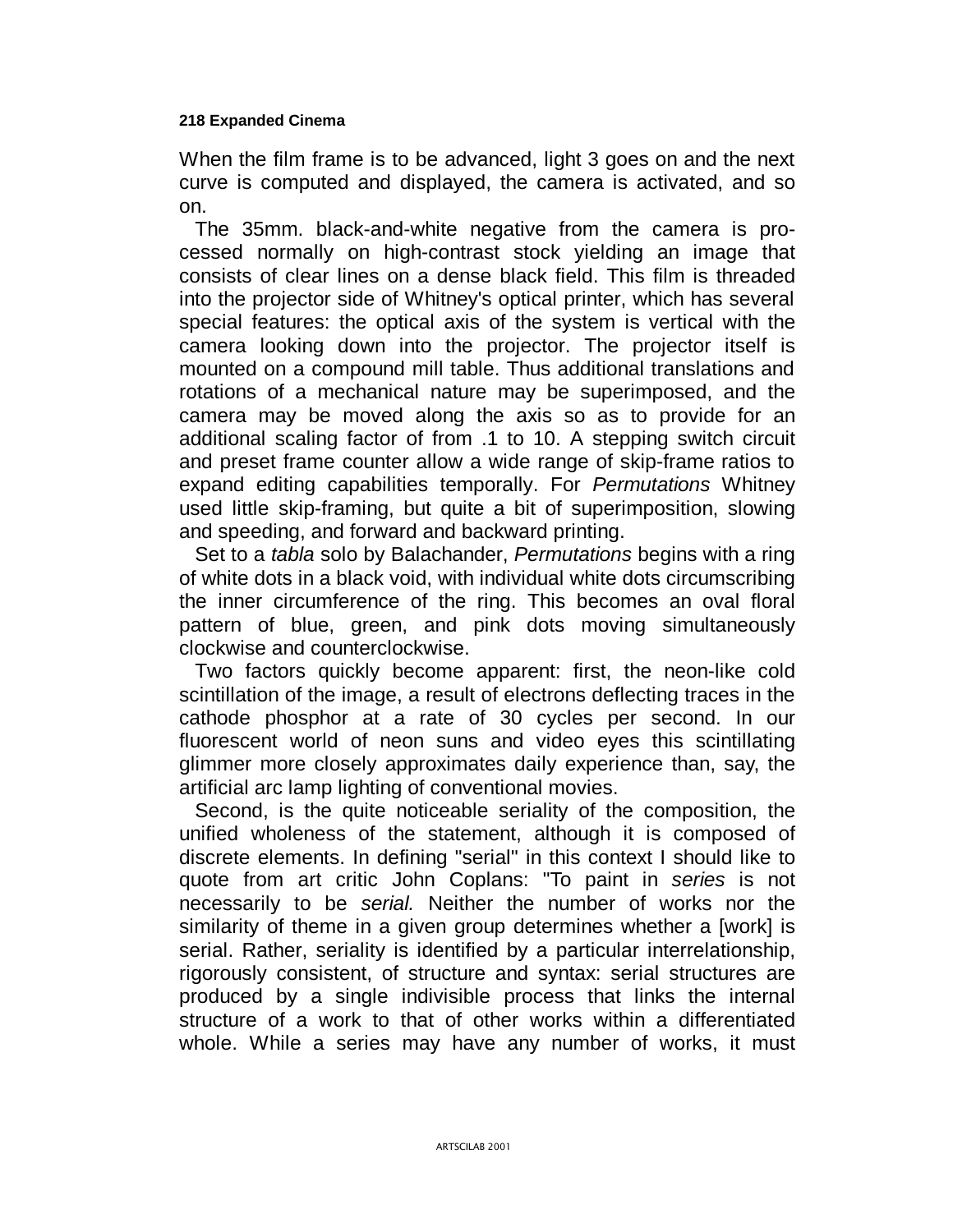#### **Computer Films 219**



Dr. Jack Citron, IBM Los Angeles, selects numerical values for a typical image, using the light pen at the 2250 Display Console.

must as a precondition of seriality have at least two... there are no boundaries implicit to serial imagery; its structures can be likened to continuums or constellations... all contemporary usage of serial imagery is without either first or last members. Obviously at one point there had to be a beginning, but its identity becomes subsumed within the whole, within the macrostructure. The same principle applies to the last member. At any given point in time one work in a series stands last in order of execution, but its sequential identity is irrelevant and in fact is lost immediately on the work's completion."<sup>25</sup>

<sup>25</sup> John Coplans, "Serial Imagery," *Artforum* (October, 1968), pp. 34-43.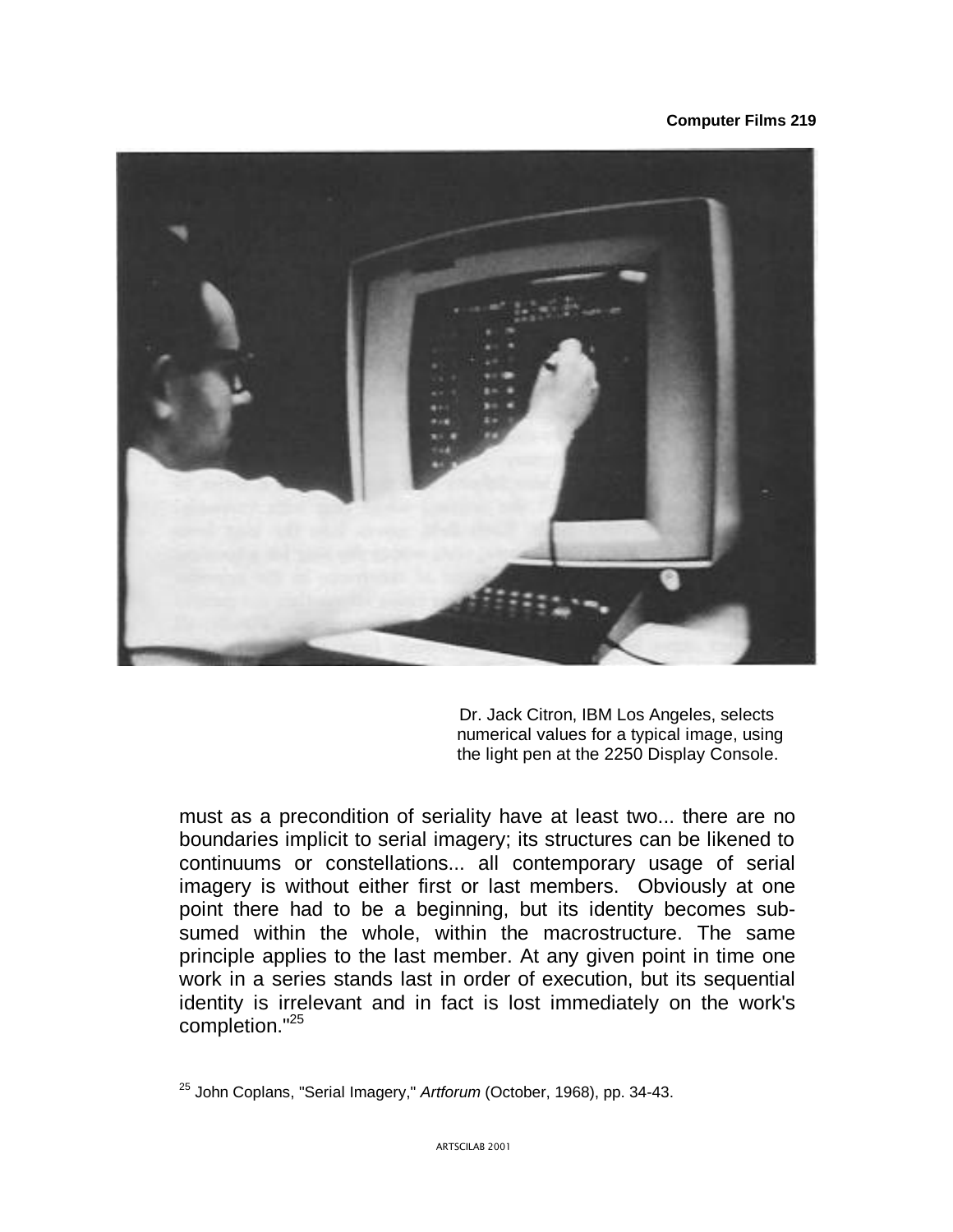It is this seriality, then, that identifies *Permutations* both as "words" and "sentence structures" as well as a complete overall statement, which is the meaning of the title. Whitney speaks of "graphic integrity" in this respect, referring to the mathematically precise interrelationships between forms, colors, and movements.

At one point in the film there is an exploration of centrifugal and centripetal ring movement in alternating colors and dot-pattern fields. This becomes an extremely dramatic statement in which bright emerald-green linear figures sweep the inner circumference of a white ring in a black void. The action is asymmetrical, not centeroriented, a fluid kind of motion not restricted to one point, a multiplex motion with no static elements, moving on a path in space that approximates a trajectory.

This figure vanishes into infinity and there follows a series of superimpositions that fill the original white ring with variously-colored dot-pattern fields. Each field moves into the ring from different directions in the frame, rests within the ring for a moment scintillating gently, then moves out of the frame in the opposite direction from which it came, making room for another dot-pattern field of another color which moves in simultaneously. Finally, all colors move into the ring simultaneously from all sides, forming circles within circles all scintillating smoothly in a floral configuration.

- GENE: You seem hesitant or apologetic using the parallel with musical forms.
- JOHN: I'm wary of it. I've been making that analogy all along, but I'm aware of the pitfalls of a lot of people in history. Da Vinci talked about an art of color which would be dealt with as musical tones. Wilfred and Remmington in England at the turn of the century were building color organs. They were so hung up with parallels with music that they missed the essence of their medium. People talk about abstraction in graphics as being cold or inhuman. I just don't see that at all. What is a musical note? It's totally abstract. That's the essential point and that's why I use the musical analogy. The essential problem with my kind of graphics must resemble the creative problem of melody writing. It is perhaps the most highly sensitive task of art, involving as it does balance, contrast, tension, and resolution all brought into play with minimum expenditure.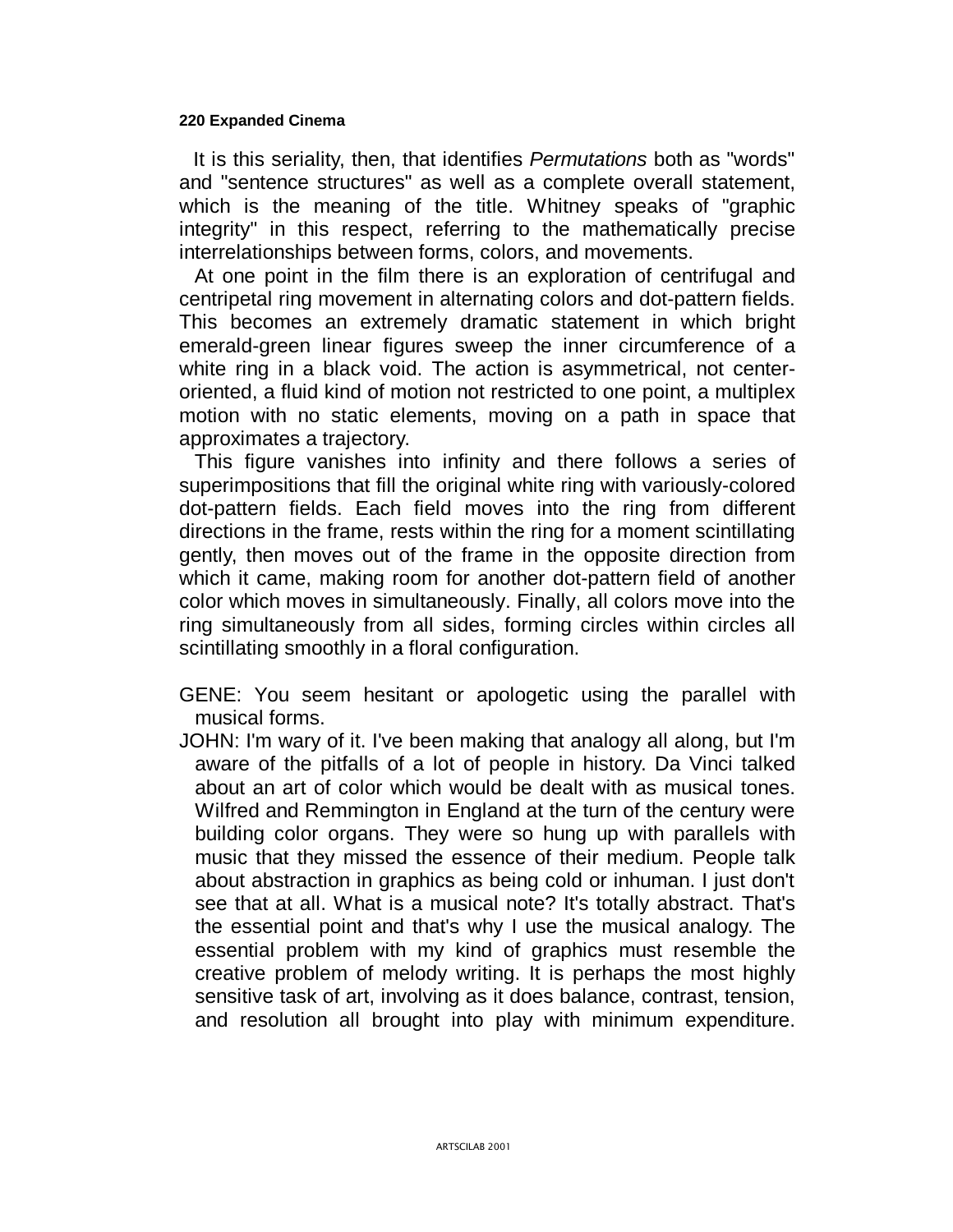Music really is the art that moves in time. The many statements about architecture being frozen music notwithstanding, here we are truly looking at another art that moves in time. Someone once said about musical compositions: "Time and tone completely fill each other... what the hearer perceives in the tones and rests of a musical work is not simply time but shaped and organized time... so the conventional formula receives its final interpretation: music is a temporal art because, shaping the stuff of time, it creates an image of time." I like that idea very much, so I ask myself, what can be essentially the image of time for the eye to perceive?

One such image in *Permutations* involves bright blue, green, and red ellipses that move in perspectival space from static positions at each side of the frame, growing larger as they move alternately to the center and back again, exchanging positions. The feeling is precisely one of counterpoint and of temporal experiences.

This sentence structure becomes a white ring spinning rapidly on a vertical axis until it appears to be a group of white rings in a cagelike configuration, still spinning on a polar vertical axis. Inside this cage appears a similar ring of elliptical spheres, emerald green, revolving on a horizontal axis. Finally, the whole assemblage becomes an incredibly beautiful constellation of all colors and quickly runs through all configurations and movements seen during the film. These are seen moving around, within, and through a total field of scintillating colors as the film ends.

# GENE: Which comes first, sound or image?

JOHN: Image. In *Permutations* the sequences and colors were all done before I selected a piece of music, yet there are all these astonishing relations with the music. That's where accident is working in my favor. In many areas of art and music it has been commonplace for the artist to tell you there's nothing in his work that doesn't have some sort of valid relationship or meaningful reason for being there. They've constantly sought to avoid arbitrariness— not accident: you can often make an accident turn into a very wonderful twist to new meaning. But the worst kind of arbitrariness is when a person thinks his own casual decisions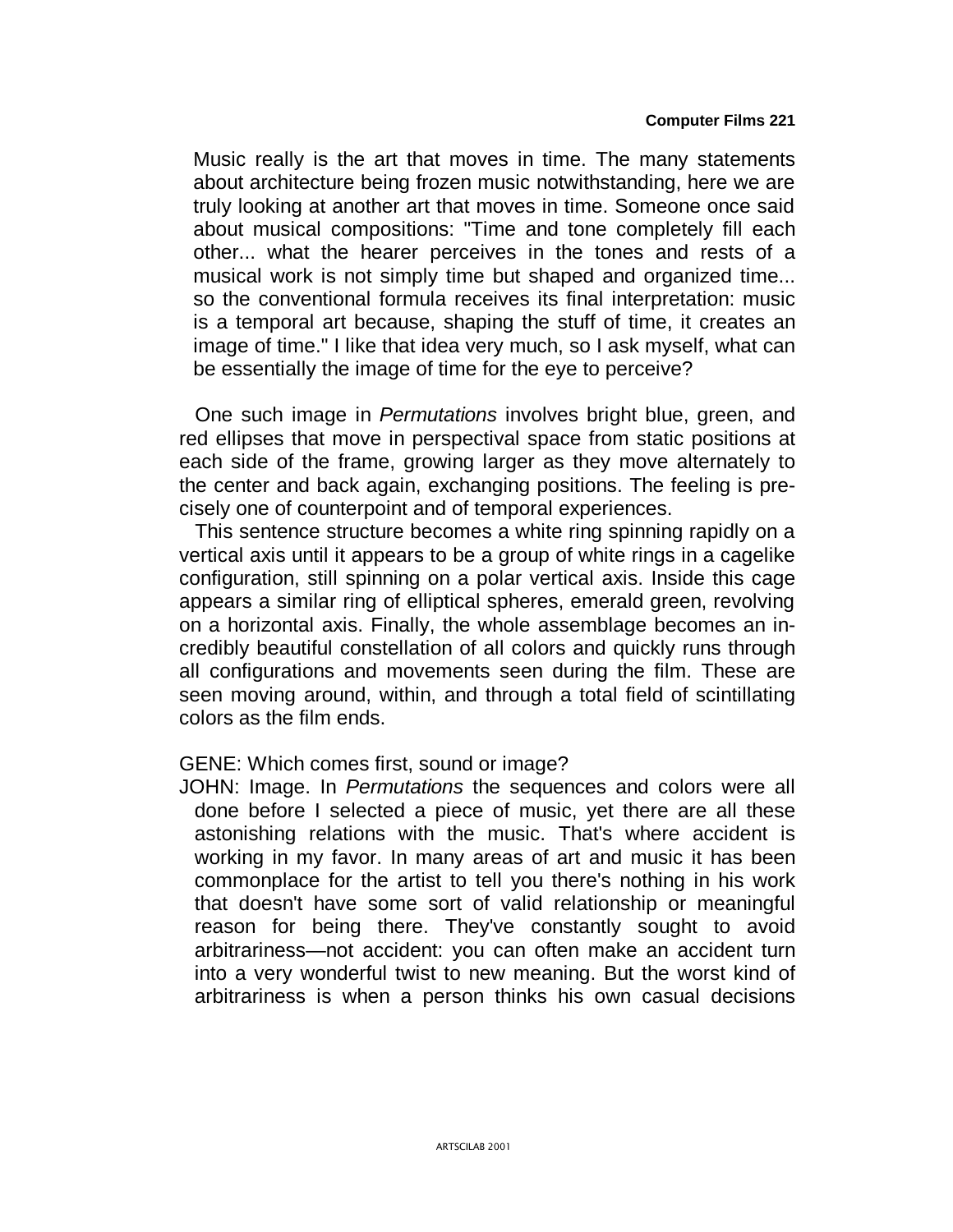are great simply because he's done it, because he decided to be arbitrary. I expect to make a lot more progress in the direction of having more and more levels of formal organization— therefore it should be more and more human and multistructured.

- GENE: In one sense you're in the forefront of avant-garde art today, concerned as it is with systems aesthetics, scientific discipline, and so on. In another respect, however, you do seem to be running against the grain of a trend toward the stochastic element, especially in music, films, and theatre.
- JOHN: It's a universal misunderstanding. At the Aspen Design Conference in 1967, a scientist was describing a problem scientifically, saying it could be done this way and that, and then he said if it couldn't be done in such a rigorous way let's do it anyway and that'll be art. Scientists very frequently get excited about becoming involved in art. And the very first thing that comes to their minds is just to chuck out the whole discipline that their entire career is based on. They think if it's art, it's free. Anything that goes with random numbers is art; and anything that has to be worked out carefully so that this goes here and this has got to go there, that's not art, that's science. But for my money it's more important and difficult to get this here and that there in the area of art, because it involves much more than just counting numbers and making it mathematically sound: it's got to be intensely and intuitively sound. That's what I'm searching for. That's what I mean by structure.

# James Whitney's *Lapis:* Cybernetic Philosopher's Stone

James Whitney's cybernetic art seems totally removed from the idyllic scene in the serene Southern California garden where he has developed ceramic handicraft to a fine art in days of quiet meditation. Yet his *Lapis is* perhaps the most beautiful, and one of the most famous, of all computer films. Like the work of his long-time friend, Jordan Belson, it represent expanded cinema in its widest meaning: an attempt to approximate mind forms. That Whitney claims to have failed in his quest does not subtract from the archetypical eloquence of his works. They are glowing testimony of the truth of Herbert Read's assertion that greatness lies "in the power to realize and even to forecast the imaginative needs of mankind."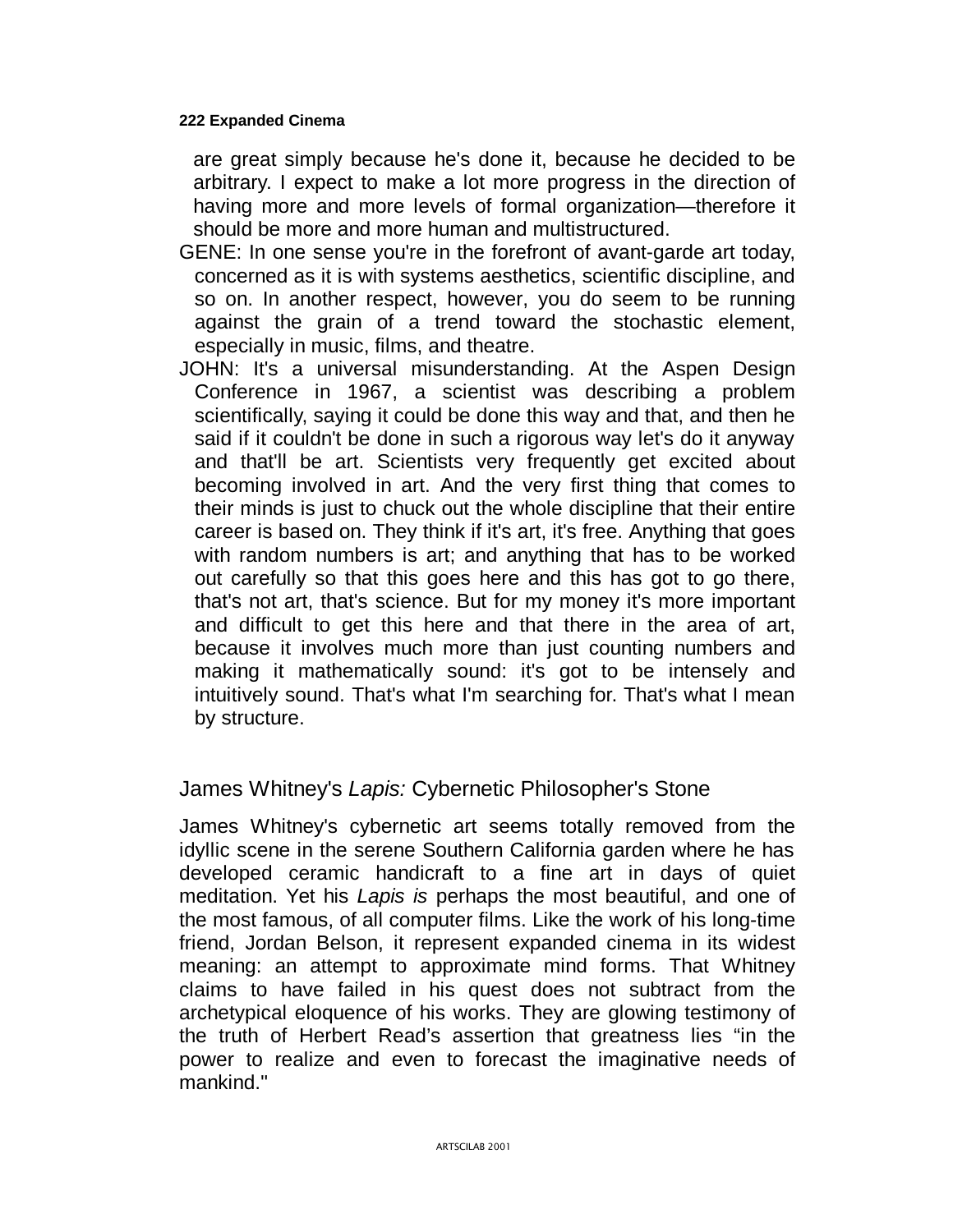The fundamental imaginative need of mankind today is, as it always has been, the bridging of the chasm between spirit and matter. Atomic science is moving us closer to that realization. But in the words of Louis Pauwels, "just as science without conscience spells ruin for the soul, conscience without science means defeat also." In this respect Whitney is a "scientist of the soul" like the ancient alchemists in whose work he has found much inspiration.

Internationally known as experimental filmmakers because of their five *Film Exercises* of the period 1941-44, James and John Whitney began working separately around 1945. "After the exercises," James recalls, "the structure of my work was external, following pretty close to serial imagery concepts. The intent was a unity of structure which would result in a whole experience. The structure was whole, and naturally it would relate to your own attempts at wholeness: as you were more whole the structures you were dealing with would become more whole. Then after that there was a long period of development in which I tried to make exterior imagery more closely related to the inner. Those early images just weren't relating thoroughly to my own experiences in meditation, for example, where forms are breaking up. So I reduced the structural mode to the dotpattern, which gives a quality which in India is called the *Akasha,* or ether, a subtle element before creation like the *Breath of Brahma,* the substance that permeates the universe before it begins to break down into the more finite world. That idea as expressed through the dot-pattern was very appealing to me."

Thus in 1950 Whitney began work on his first truly personal film, *Yantra,* an inspired and arduous project, which was to consume ten years before its completion. Drawn entirely by hand on small filing cards, it was an attempt to relate images to Yoga experiences. ". . . A *Yantra is* an instrument designed to curb the psychic forces by concentrating them on a pattern, and in such a way that this pattern becomes reproduced by the worshiper's visualizing power. It is a machine to stimulate inner visualizations, meditations, and experiencees... when utilized in connection with the practice of Yoga the contents of the *Yantra* diagram represent those stages of consciousness that lead inward from the everyday state of naive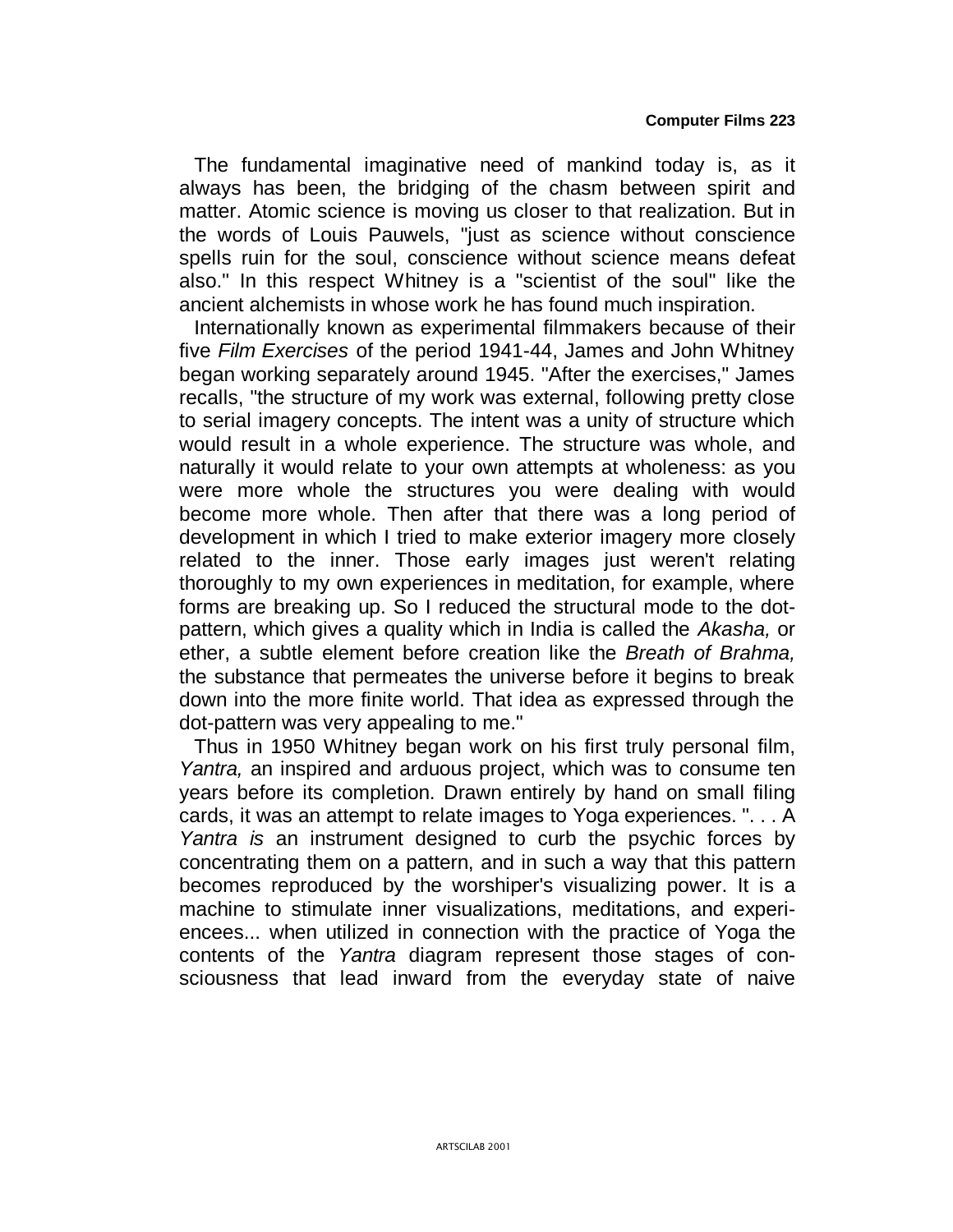

James Whitney: *Lapis.* 1963-66. 16mm. Color. 10 min. "A mandala that revolves eternally like the heavens."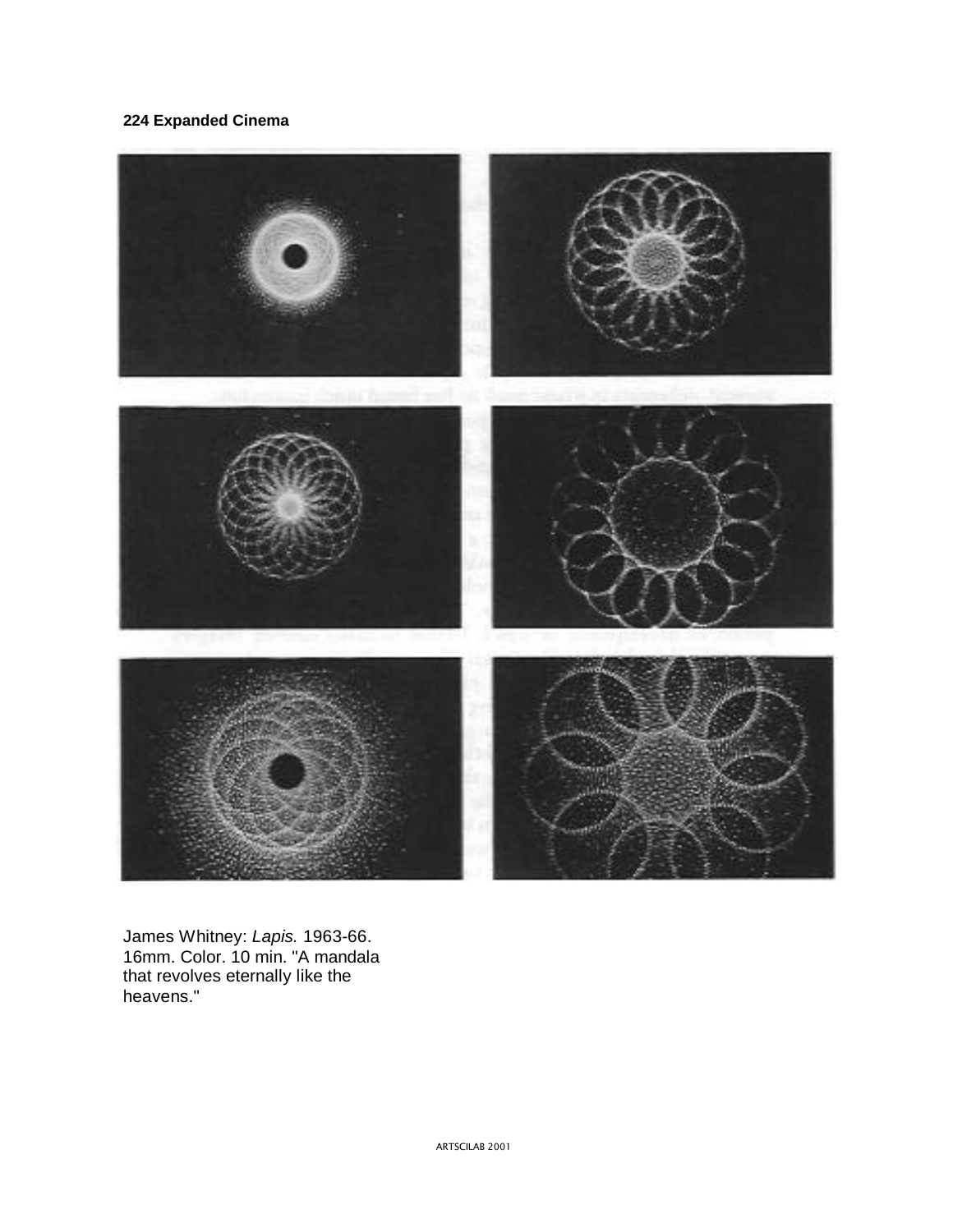#### **Computer Films 225**



Lapis: ". . . they manifest as though out of the air itself, gathering and converging around a central sphere ... revolving with implacable grace against the eerie drone of the tamboura."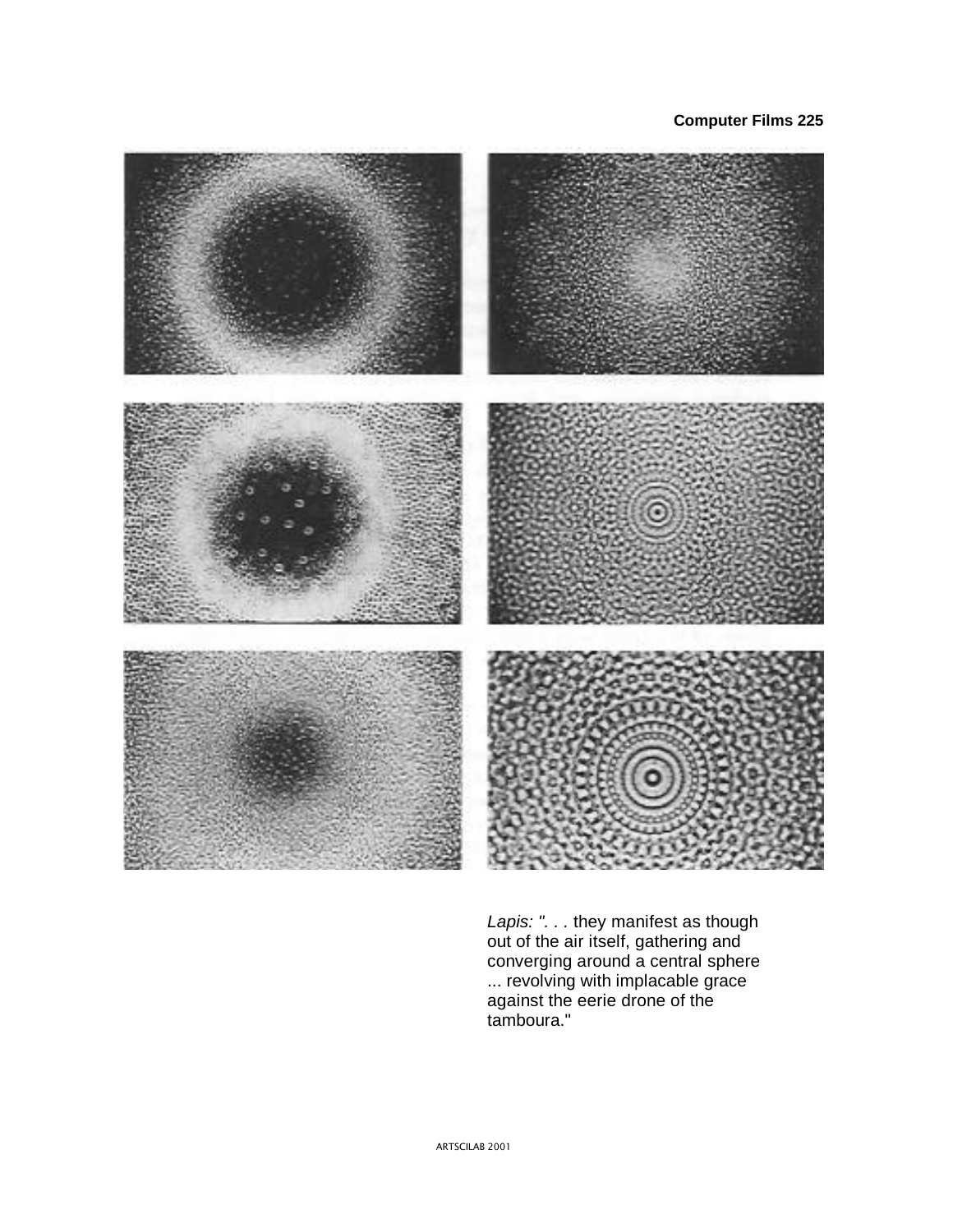ignorance through the degrees of Yoga experience to the realization of the Universal Self."<sup>26</sup>

During most of the ten-year period in which James Whitney was laboriously producing the intricate images of *Yantra* by hand, his brother had developed the analogue computer, which could produce images of far greater complexity in a fraction of the time. After *Yantra*  was finished the brothers assembled another mechanical analogue computer, and it was on this device that *Lapis* was created.

In general, the term *Lapis* held the same meaning for the ancient alchemists that the mandala holds for the Lamaist, Tantrist, Taoist, Hindu: a kind of "philosopher's stone" or aid to meditation. In alchemical times, and later during the period of the Rosicrucians, the *Lapis* was felt to contain a vital force or mystic power, a center of knowledge. Hermes asserted that the *Lapis* was composed of body, soul, and spirit, "… that thing midway between perfect and imperfect bodies." Gnostic philosophy suggests that the way to the power of the *Lapis* is by a spiral or circumambulation, specifically, according to Jung, "a mandala that revolves eternally like the heavens."

Whitney began work on *Lapis* in 1963 and completed it in 1966. Much of this time was consumed, however, in the construction of the analogue computer that programmed the extremely intricate mandala-like structure of the film. Thus cybernetics assisted Whitney to return through the centuries to the ancient practice of syncretism in his search for a more total vision.

The opening sequence of *Lapis is* startlingly beautiful: a pure white frame into which, very slowly, moves a ring of thousands of tiny particles. They manifest as though out of the air itself, gathering and converging around a central sphere of light, gradually tightening, growing more complex, until they become a vast syncretistic mandala of intricate geometrical patterns. These configurations defy definition as they revolve with implacable grace against the eerie drone of a tamboura.

<sup>26</sup> Heinrich Zimmer, *Myths and Symbols in Indian Art and Civilization* (Harper Torchbook; New York: Harper & Row, 1946), pp. 141-142.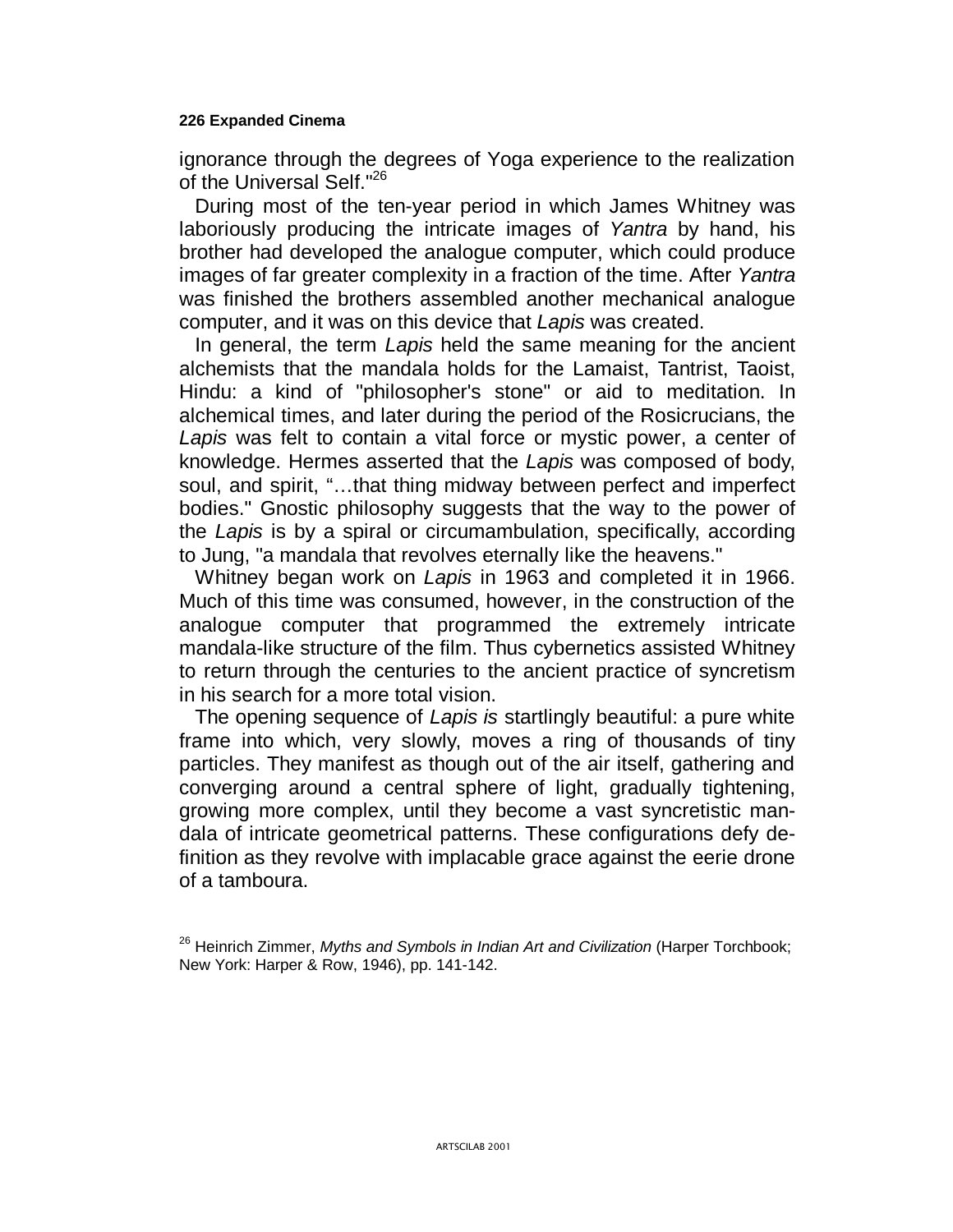To achieve this effect, Whitney hand-painted glass plates with fields of dot-patterns that began sparsely and collected into high concentration toward the center. These were placed on rotating tables beneath a vertically-mounted camera. The tables spun on their own axes while simultaneously revolving around another axis, and at the same time moving horizontally across camera range.

At first the huge mandala is a monotone beige against a white field, then it becomes a glowing red-orange and crystallizes into thousands of intricate modules, each containing a green floral pattern inside a diamond configuration. Forms take shape and vanish as the whole revolves majestically, its movement accentuated by the sonorous drone of the tamboura. Suddenly the image disintegrates into a loose cloud of red, yellow, and orange particles that solidify into the word *Lapis.* This bursts apart slowly as the first beats of the tabla are heard and a raga begins.

The mandala draws away from the camera until its individual sections are no longer distinguishable from the whole. It dissolves into a blue multispoked mandala in the center of a black void, revolving and spewing out showers of fine sparklike particles that fade and vanish. One seems to detect snowflake crystals, diamonds, molecular clusters— but they're transformed before the mind's eye can grasp their trajectory. Later we see starbursts throwing off showers of light, spinning around dark centers. A repeat of the opening sequence is done in blue and black— thousands of tiny blue particles slowly collecting around a central vortex. For a split second the particles freeze into diamond-like crystals and then melt back into the syncretistic field. A vibrant orange sun shimmers in blackness, surrounded by a corona of concentric rings, each enclosing a peacock floral pattern.

Finally the original beige mandala reappears and spins rapidly through the various configurations we've seen throughout the film. Two translucent globes within a blinding white center begin to stretch apart diagonally across the frame, creating a sense of enormous tension and stress, shimmering, pulsating, until the final blackout. This was Whitney's way of suggesting what he calls "the last breaking or snapping, unable to reach *Samadhi.* That was because *Lapis* was near the end of what I could do. The machine restricted me; my fantasies couldn't flow. Of course we're in the most primitive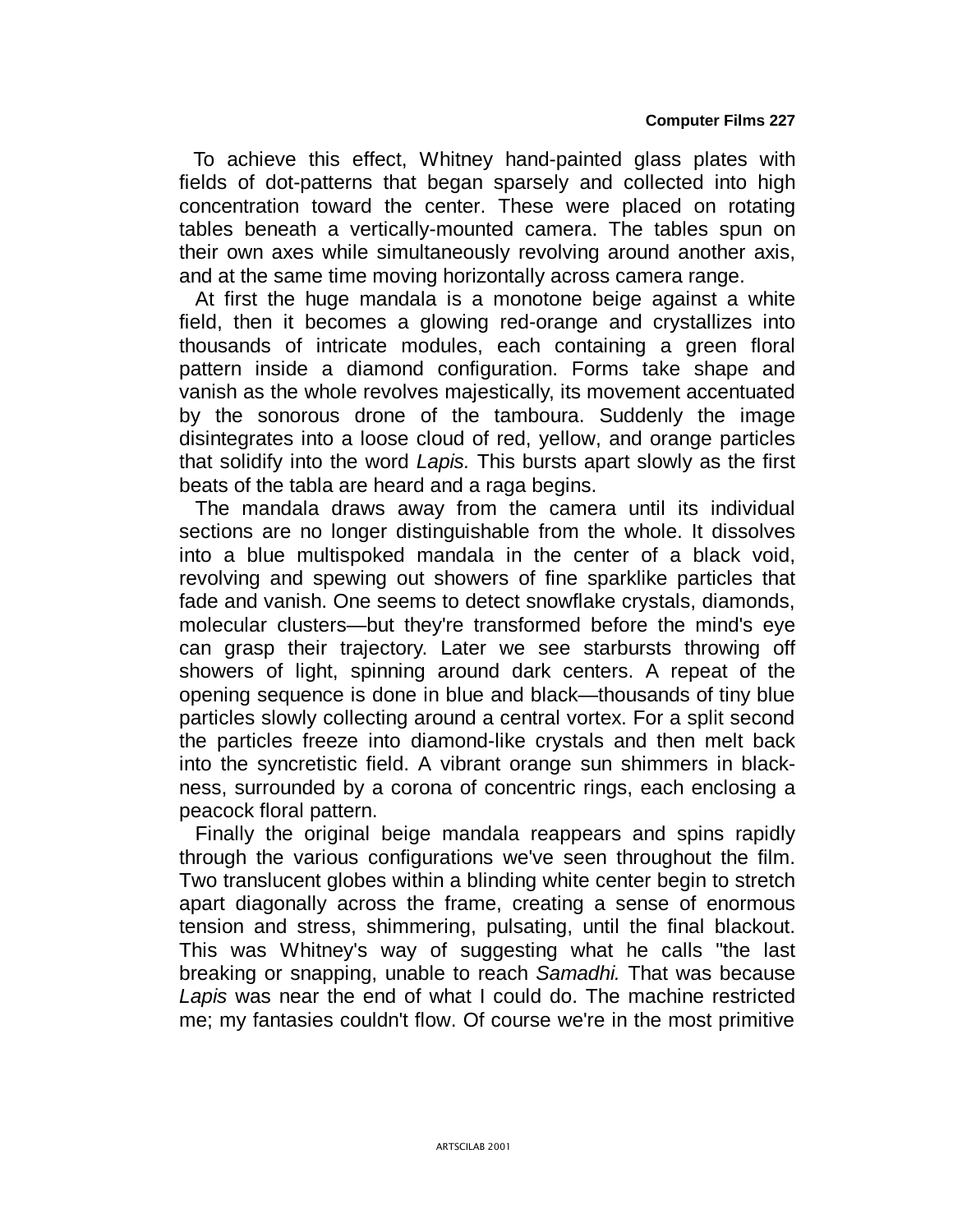stages of cybernetic art, but my inner imagery gave way at the same time that my outer ability to control the instrument broke down."

Whitney finds more than a casual resemblance between Eastern philosophy and modern science, and suggests that this confluence may have a profound effect on conventional notions of art. "Only to a person who has expanded his consciousness," he says, "is ordinary experience expanded. So it's exciting where art is going in this respect. Art and science are getting much closer to Eastern thought. But you'll always find those who seek to go beyond any language. Those are the people whose eyes and ears are really open. But they will come back, and they will be totally open and very sympathetic to what the artist is doing, but they won't have the energy to remain within that confine of art. Artists must in order to create. The other man will see art as the great play and fun that it is, but he won't be able to put that same sort of intensity into it as the artist does. The artist, in a sense, must keep a lot of ignorance. To stay in the world you have to preserve a certain amount of ignorance.

"I certainly do not feel that art is dead. But when you're really involved with the thing you want to experience, you stop conceiving it. Art finally becomes a barrier to accepting what *is.* Art stays within its closed circle and reality never does. Art is all symbols of reality. Symbols are never going to free you. But it would be foolish to say 'Stop making art.' That's not what I'm saying. One should be aware of its limitations, that's all. This must be what they had in mind when they said: 'Thou shalt not create graven images."

The Younger Whitneys: Children of the New Age

"An inadvertent spin-off from technology will transform man into a transcendental being. Nothing we can conceive now will give us a clue to what that spin-off will be. But I suspect that vision will play an important role. The eye will have a lot to do with it."

JOHN WHITNEY, JR.

If the Starchild Embryo of 2001 were to grow up as a human he'd probably feel quite at home with the Whitney brothers. From earliest childhood the future has been their way of life. John, Jr., Michael, and Mark all were born well after World War II. They were raised in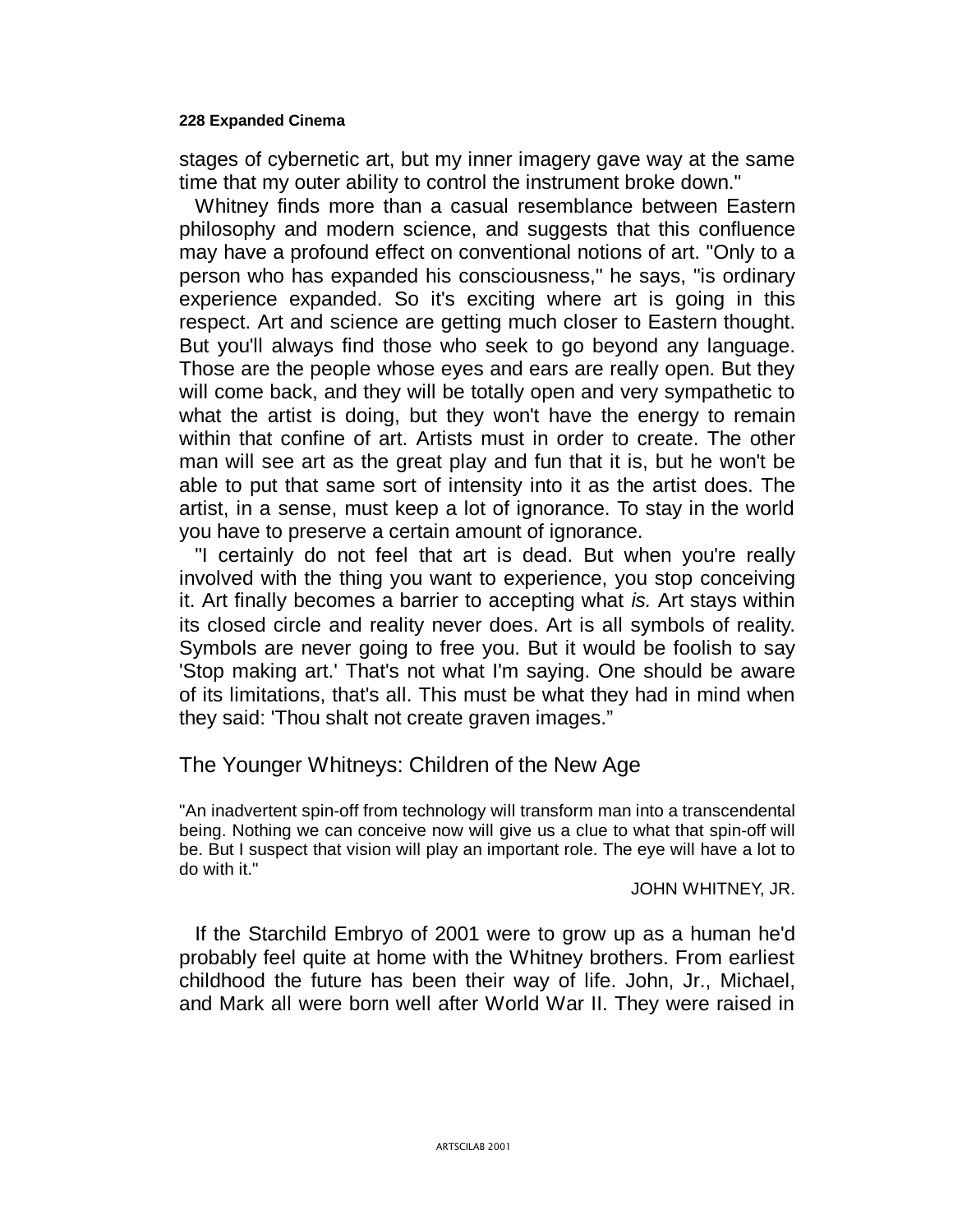an environment of science, technology, the arts, Eastern philosophy. John Cage, Buckminster Fuller, and Jordan Belson have been their houseguests. Their eyes and ears have been nourished by higher orders of sight and sound than most of us are able to conceive. At eighteen John was filming slit-scan sequences, several years before Stanley Kubrick discovered the technique. "I surpassed Dad when I was about eleven," says John, who built his father's computer camera and wired an analogue computer at an age when most boys find model airplanes challenging.

In 1965 the Whitney living room was transformed into a multipleprojection environment with seven screens and ten projectors mounted on two levels. At that time John was eighteen, Michael was seventeen, and Mark was fourteen. And what were they thinking?

MICHAEL: We were anxious to get away from the limitations of a single screen. Obviously the answer was multiple screens. As very young children we were exposed to the films our father and Jim had made. All of our lives we've been exposed to that kind of nonrealist material. We didn't try to interpret them. We just accepted them as films without any other hangups. People call our films "abstract" but they're not. They're concrete films. "Abstract" means to make an abstraction from something concrete, but our films *are*  concrete. I can remember when all the other kids in the neighborhood would go to the movies every Saturday afternoon and our parents wouldn't let us go. There was an obvious reason of course: those movies were absolute trash. John and I were thinking in terms of "performance" films: not just one strictlycomposed film but multi-images whose relationships could be improvised in real time. You would "play" as you felt. We began to envision encompassing other art forms. We had ideas about cartridge loops and spontaneously interchangeable films. Some system that would make possible a real-time film image composition, being able to change a cartridge so you could compose spontaneously.

Also during this period, while Michael was studying calculus and physics, John was completing his first computer film *Byjina Flores,* a pidgin-Spanish satirical translation of "vagina flowers." Though he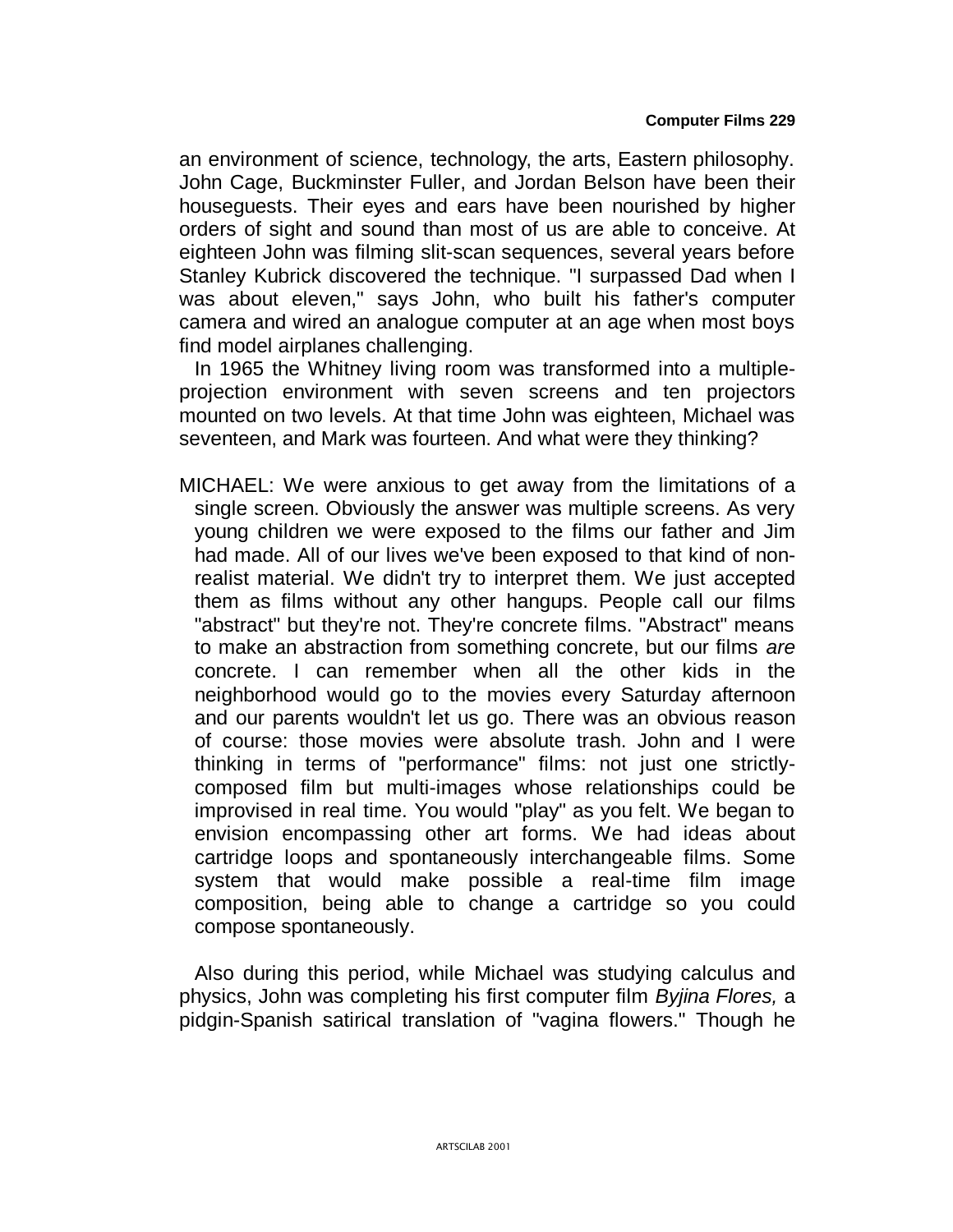has since disowned this film, it remains a beautiful optical experience, one of the few movies that might stand comparison (in concept if not in fact) to the Op Art of Vasarely or Bridget Riley. John's father had devised a method of scanning an image through a slit, which would guide the phasing relationship between the image and the camera. This was essentially the method used by Doug Trumbull several years later for the Stargate Corridor of *2001.*

In *Byjina Flores,* filamented, fluted panels of neon-bright red, orange, and yellow shift rhythmically across the range of vision to produce weird perspectival illusions and kinetic trajectories. Objects, which seem to be giant walls of lightbulbs, warp, wobble, and dance, alternating colors stroboscopically. The effect approximates a kind of sculpture in time, a kinetic molding of the temporal as well as the optical experience.

JOHN: It was an overall pattern of moiré dots moving with a scanline which guided the phasing between the moiré and the lens. The artwork was trucking horizontally while the zoom was moving in and out to achieve the illusion of curvature, warps, and perspectives. My idea was to work with illusions of color and retinal persistence of images. There's one point where it only slightly works as I intended, so the film becomes a total failure for me. We've hardly begun to scratch the surface of possibilities with the slit-scan. The computerized optical printer I've built will scan consecutive frames of a whole motion-picture sequence. I could've had the whole *2001* setup reduced down to a small panel and scanned it on our computer and come up with the same effect. In the making of *Byjina Flores* and all our analogue films there are parallels with the way one programs a digital system, that is, determining variable values in a system by setting cam rates and directions which are linked differentially to related functions and amplitudes.

From September 1966, to September 1967, the brothers staged several multi-screen environmental shows across the country. For a Grateful Dead concert in San Francisco they worked with Tom DeWitt and Scott Bartlett, using eight or nine screens at angles to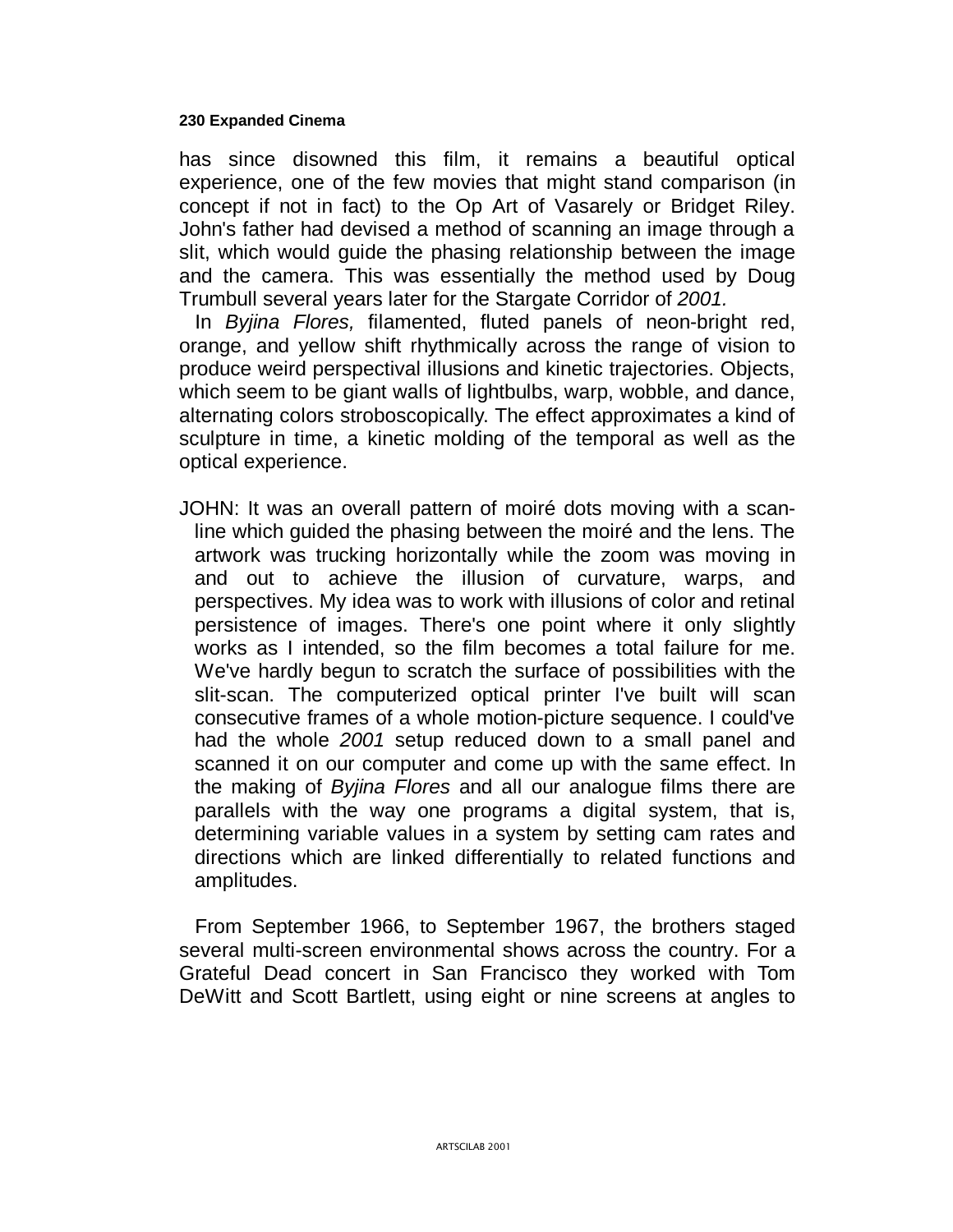each other. At the Center for the Study of Democratic Institutions in Santa Barbara, they staged an environmental presentation using a truckload of equipment including speakers, ten projectors, and dozens of film loops for projection on five screens that they constructed at the site. In 1967 they were given a building on the grounds of the Monterey Pop Festival and trained nine projectors on three screens. A day after the festival closed they were in Aspen, Colorado, showing their work at an international design conference.

By this time John, Jr., had made more than 5,000 feet of computer film out of which came the extraordinarily beautiful, and now famous, triple-screen film that remains untitled (see color plates). It was premiered at Expo '67 in Montreal and later that year was shown at the Museum of Modern Art in New York. The film is a sequential triptych: it develops in time and space, exploring the relationships of both form and color, visual tensions, rhythmic modes, and optical illusions in a way that relates each screen to the other two with flawless exactitude.

It is among the few independently-produced multiple-projection films to justify its own multiplicity. Whereas most multiple projection is gratuitous and arbitrary, the Whitney film is a cohesive whole, each element accentuating and complementing the other two in ways that make the experience incomplete without all three parts. The flanking images are identical, though reversed, so as to frame the center screen symmetrically, and the close synchronization of form and color among the screens demands highly controlled projection conditions.

Like most Whitney films the triple-screen film is set to an East Indian sound track. It begins with circular arrangements of rose stems, the halves of one circle split between the two end screens in burnt sienna, the center screen yellow ochre with a complete but smaller circle of stems revolving at a faster rate than its counterparts. What we are seeing is actually two views of one configuration divided into a triad. As the stems revolve, the colors change from warm yellows to cool violets.

This becomes a vortex display of concentric circles and squares endlessly moving into the frames and diminishing into infinity only to be succeeded by other layers of circles and squares of different colors moving in unison. In this sequence the image split between the two end screens is different from the central image in color, but identical in design. Once again, the flanking images are larger than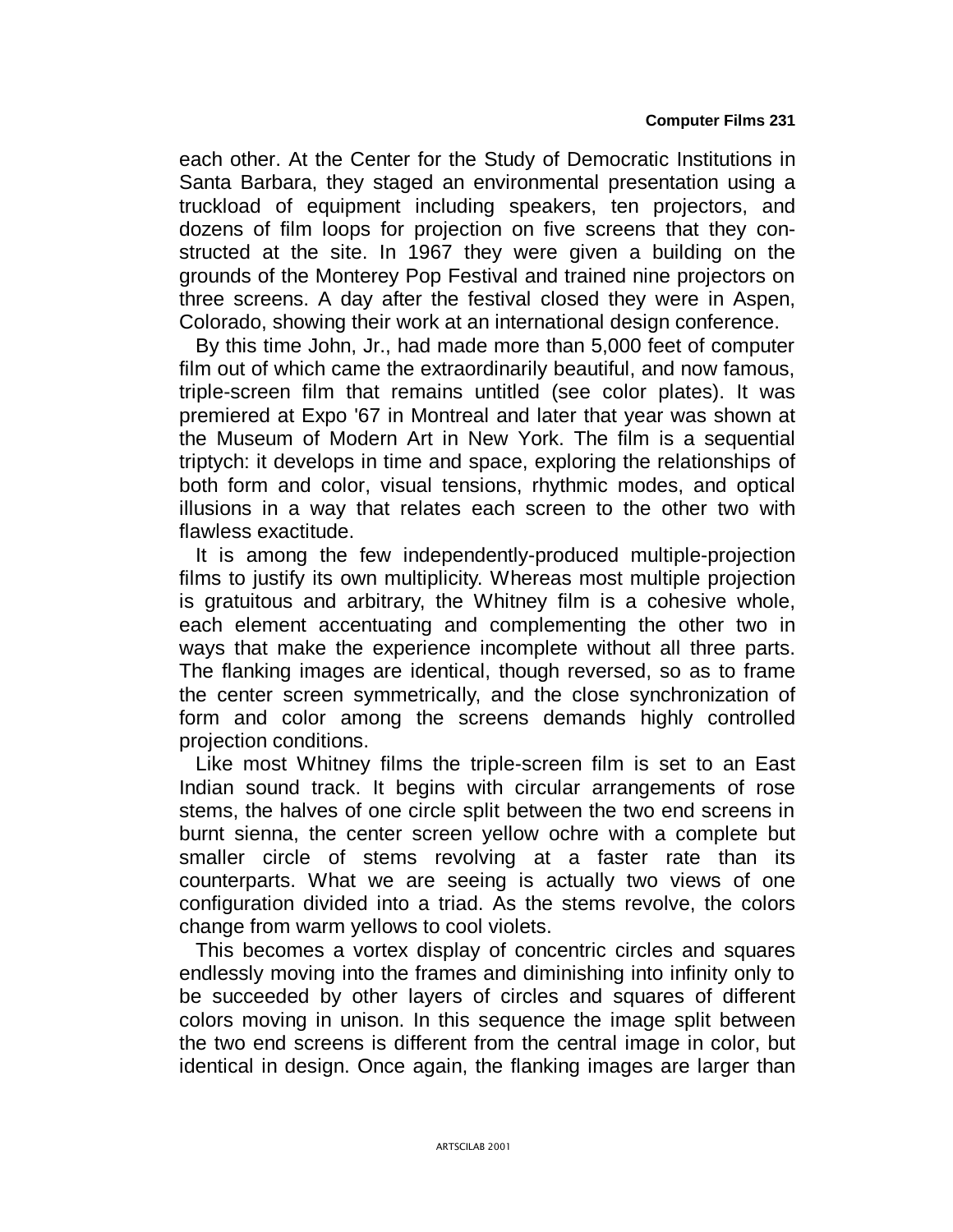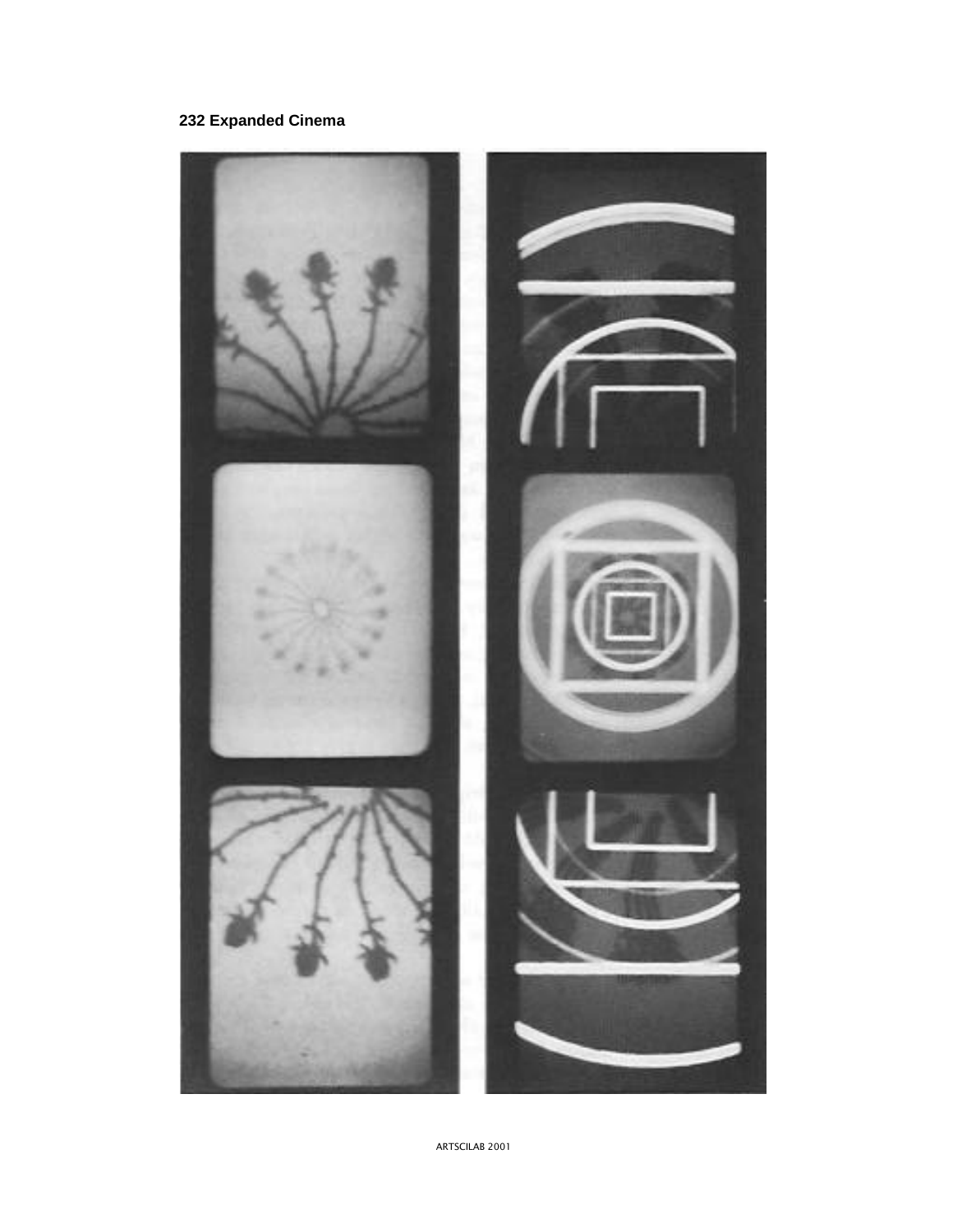the center image and, moving in precise synchronization, create an optical tension that induces a strong kinetic empathy in the viewer. The colors alternate between cerulean blue, Mars red, rose madder, and black. A sense of tension and vertigo is established through manipulation of form and motion from screen to screen, while simultaneous color changes create their own "narrative" in still another nonverbal dimension.

GENE: What particular aesthetic, if any, did you follow in making this film?

JOHN: When I was eighteen I was drawn deeply into Eastern thought, Jungian psychology, the subconscious. When I think about the time when I made that footage— trying to understand what happened—I became merely an instrumentality in tune with a force, a creative energy force which expressed itself. I was able to make the films without thinking too much about what I was doing. There was just this continuous flow of energy between me, the machine, and the images. But the machine became transparent. I don't think I was conscious of any systematic manipulation or exploration of a geometrical theme, though it is undeniably in the film. I was able to be sort of comprehensive when I was making the images, whereas when I made the machine I had to be a mechanical engineer, an electronics engineer, and an optical engineer.

The relatively rectangular imagery of the previous sequence now becomes a series of ornate, almost baroque, circular forms, floral patterns, and interconnected rings, all moving inward at various rates to vanish as other rings appear, and so on. The colors at this point are extraordinarily florid, ranging the entire spectrum in kaleidoscopic brilliance and mosaic complexity. The images at times

John Whitney, Jr.: Untitled. 1967.16mm. Triple-projection. Color. 17 min. "A sense of vertigo is established... the images at times resemble gears, flowers, cosmic configurations..." Shown are two three-screen "frames" from the film.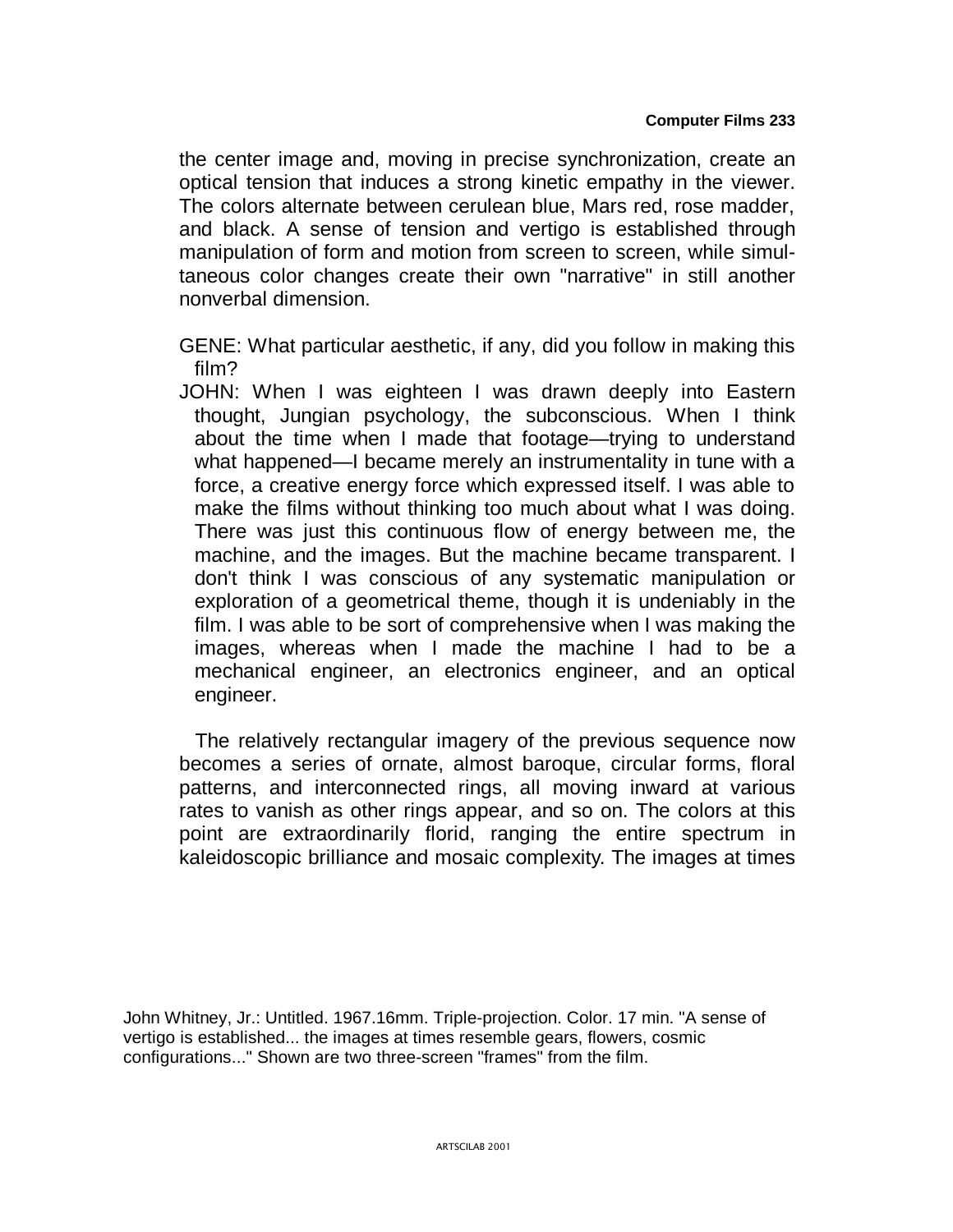resemble gears, flowers, cosmic configurations, and dancing optical ellipses.

There is a brief pause and the second portion, or "movement," of the film begins. Throughout this section the center screen explores variations on the square, the circle, and the triangle while the flanking screens run through a dazzling repertoire of optical effects. These include mandala-like configurations around which sweep bright fingers of light in mauve and violet, bouncing curvilinear dishshapes, starburst clusters, and clocklike metronomes in flawless synchronization with the music. The archetypal mandala symbolism of "squaring the circle" assumes dominance in the final moments of the film as all three screens accelerate in a symphony of color, design, and motion.

Today John and Michael Whitney have become computer programmers, working with digital computers in addition to the computerized, hybridized optical printer and the analogue computer. Like John Stehura, whose work we shall discuss later, Michael Whitney is involved in formulating new computer-language systems specifically for graphics problems. He speaks of "graphic integrity," and of a visual language that would approach the purity and abstraction of music. Like his father and brother, he maintains that such a quantum leap in the manipulation of visual graphics is only now possible because of the digital computer and its unprecedented powers.

One of the first efforts toward this goal *is Binary Bit Patterns,* a dazzling exploration of archetypal geometrical configurations that approaches *déjá vu.* The film was made on a PFR-3 programmable film recorder manufactured by Information International, Inc., in Santa Monica, California. The PFR-3 is a specialized visual subsystem driven by the Digital Company's small PDP-9 computer. It is a hybridized microfilm plotting system built specifically for reading film into the computer or recording information on motion-picture film. There are 16,000 possible *xy* coordinate points on the threeinch face of the PFR-3's cathode-ray tube. Produced with a program developed by one of the firm's employees, Michael Whitney's *Binary Bit Patterns* provides a deep emotional experience despite the fact that it has less kinetic activity and less image variation than the films of his brother or father.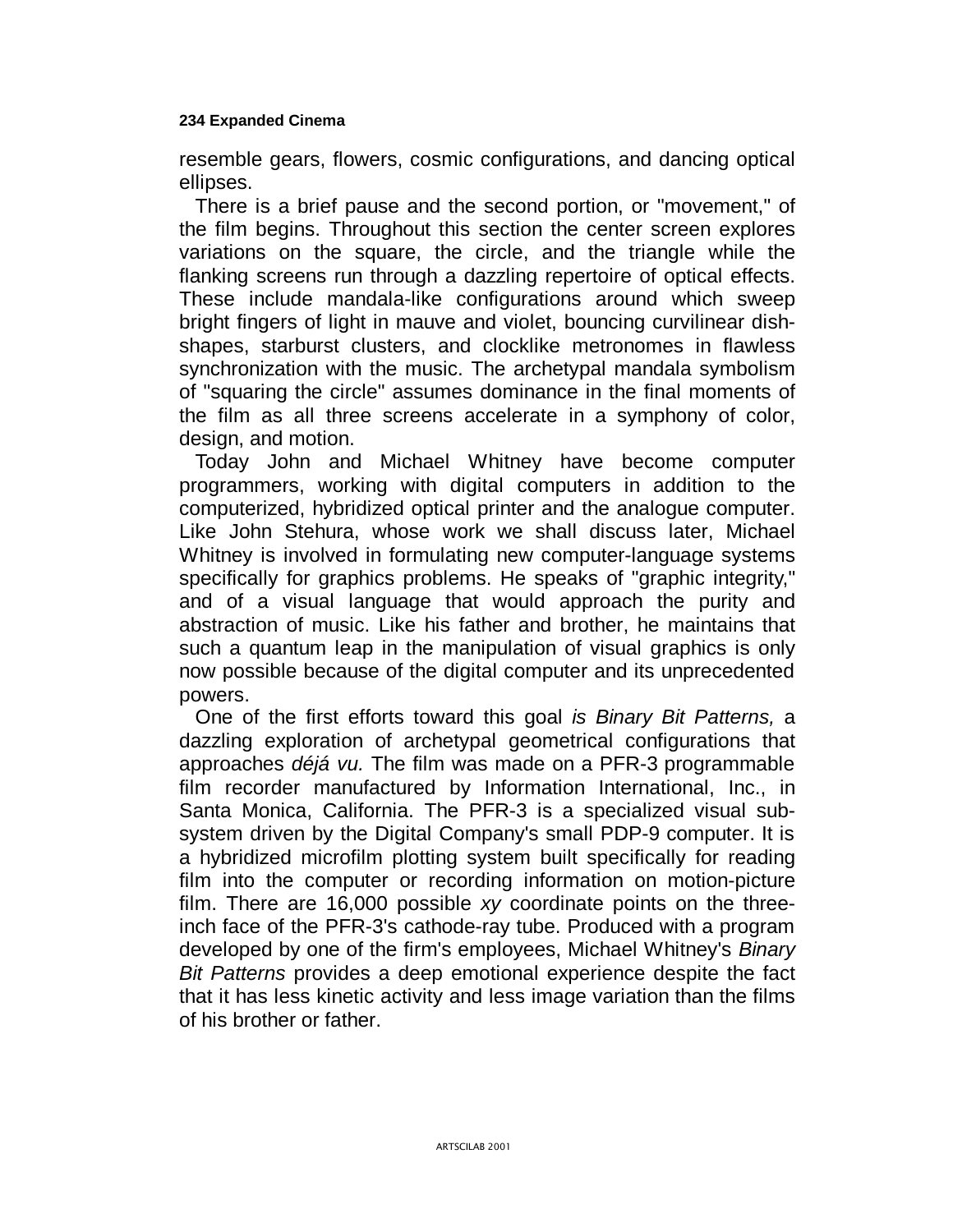### **Computer Films 235**



Michael Whitney: *Binary Bit Patterns.* 1969. 16mm. Color. 3 min. "Squadrons of polyhedral modules come pulsating out of a black void..."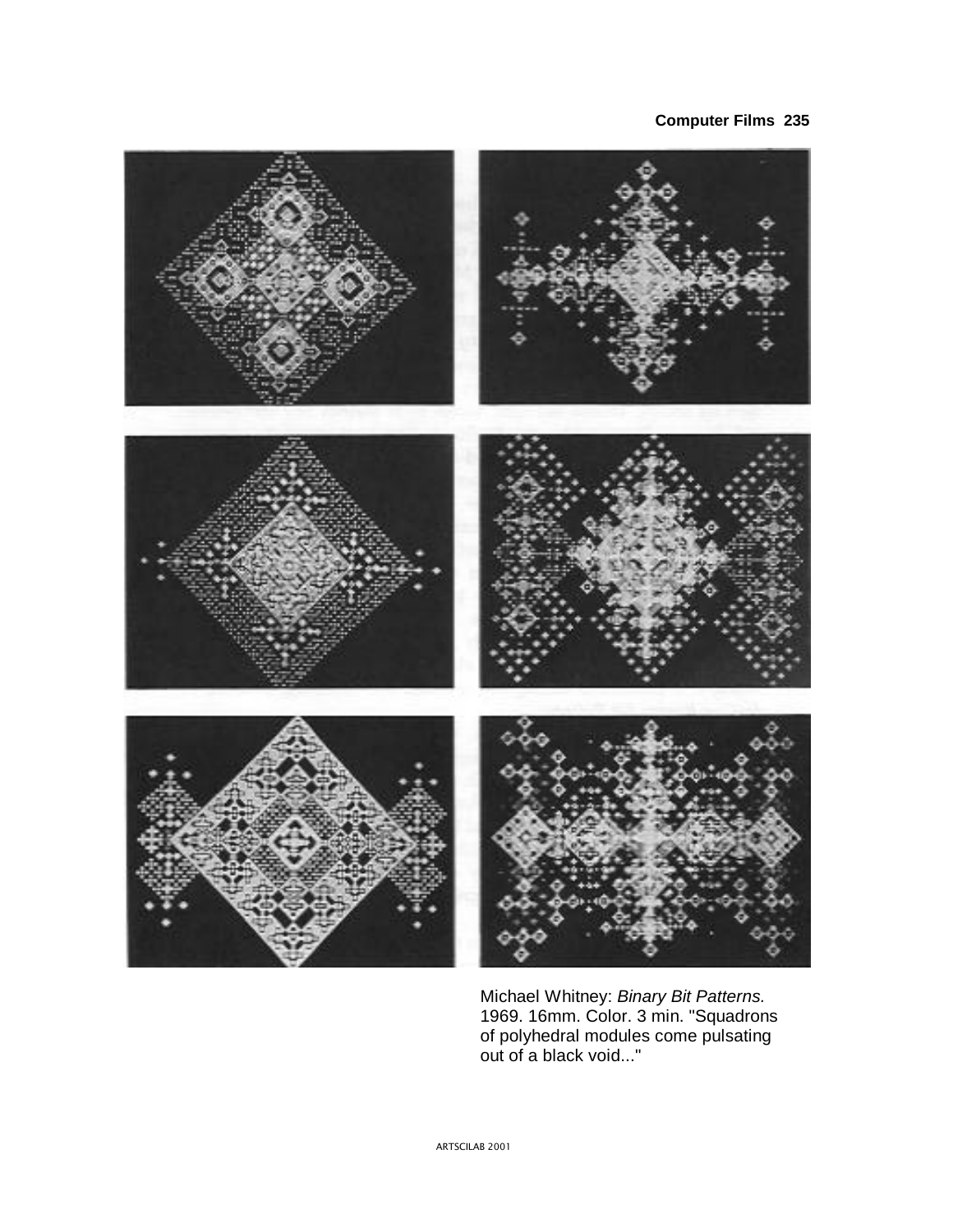Perhaps metamorphosis best describes the effect of this film, in which quiltlike tapestries of polyhedral and crystalline figures pulsate and multiply with some kind of universal logic. In effect, if not style, it is reminiscent of Norman McLaren's *Mosaic* and Brakhage's *The horseman, the woman, and the moth.* In the McLaren film, geometrical clusters of dot-patterns collect and multiply with mathematical precision. In *Binary Bit Patterns* there is the same sense of mathematical play although it is not as discrete as the McLaren film; shapes are always permutating into other shapes, and an ornate, almost baroque, visual style softens any mathematical dryness. It resembles the Brakhage film because of its approximation to what Stan calls "closed-eye vision," the patterns we see when our eyes are shut. These ornate snowflake crystals flash and multiply before us with the same kind of ghostlike evasiveness as the colors that flicker across the retina of our mind's eye. Squadrons of polyhedral modules come pulsating out of a black void, growing and multiplying until the screen is a tapestry of intricate, ever-changing image-color fields. The impact is enhanced considerably by an extraordinary guitar-tape composition by Whitney and Charles Villiers. Michael not only talks about music, he composes and plays it on acoustical and electric guitars. As with Belson's work, it is difficult to distinguish whether one is seeing, hearing, or feeling *Binary Bit Patterns.*

Even without sound, however, the film is extraordinarily hypnotic. The boys speak of such imagery as possibly developing into a kind of "kinetic wallpaper," which could be rear-projected onto the translucent walls of a room at close range in ultra-high resolution using large format film and special lenses. One would live in a home whose very walls were alive with silent kinetic activity— not the shallow flickering of present-day color organs but rather "visual music" of the highest graphic integrity and psychic relevance.

# GENE: Do you think of the future in connection with computers?

JOHN: Well let's divorce the future from technology and talk about human values. I see the nature of things today in the world and there seems to be a strong force of discontent and evil. And I wonder how can there not be some counterbalancing force, something that can apply itself to the spirit of man? And I begin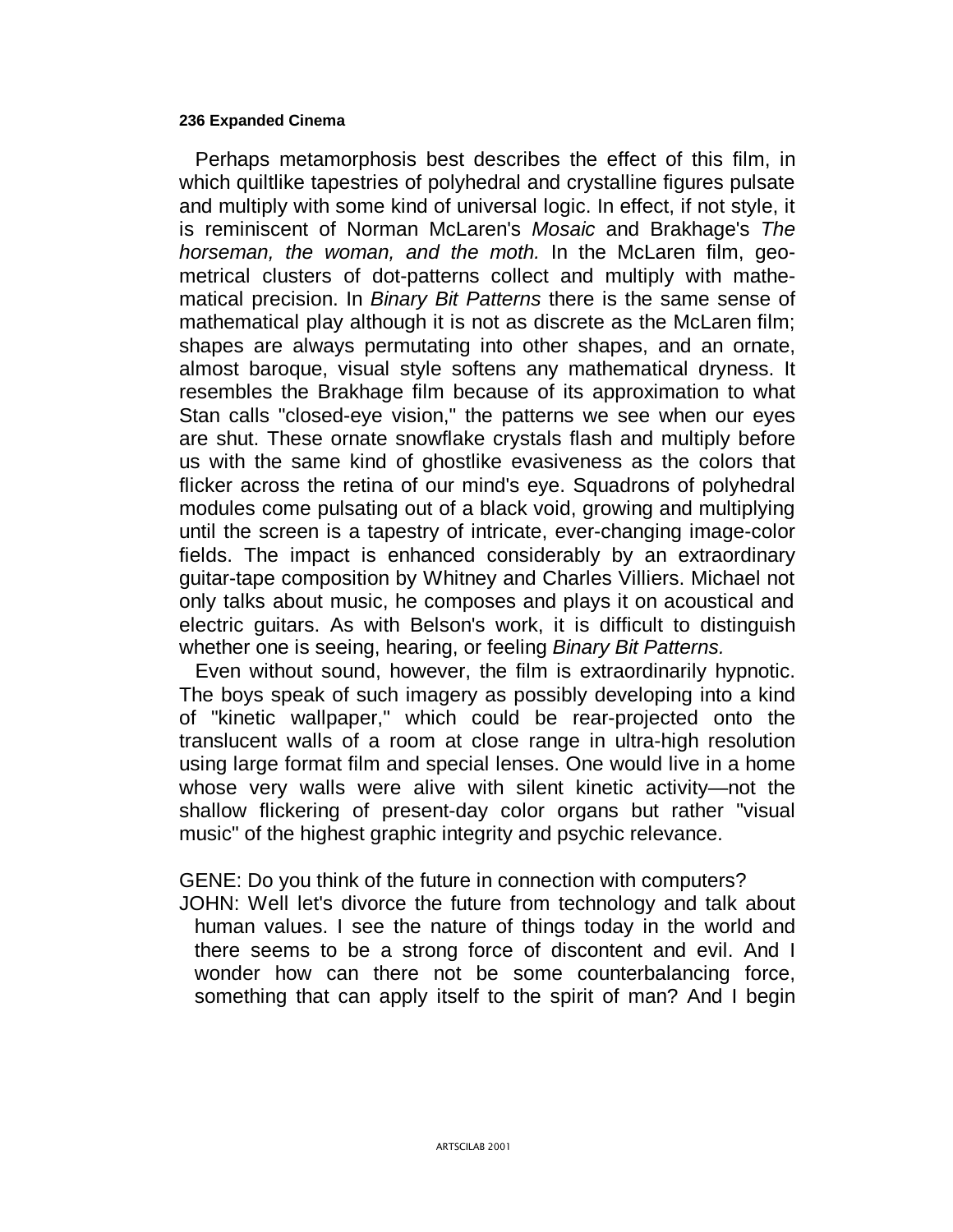**Computer Films 237**



The Whitney brothers. *Left to right:* John, Jr., Mark, Michael. Photo: Gene Youngblood.

to think about what is the meaning of the film work I'm doing? I believe it's possible that an inadvertent spin-off from technology will transform man into a transcendental being. There isn't much we can conceive now that can give us a clue to how it will come about. But I suspect that vision will play an important role. The eye will have a lot to do with it. It could conceivably be some external thing, which metaphysically will affect the mind and cause some transcendental experience. So with that in mind I've been thinking of ways to integrate the realist image into the nonobjective image so that a synthesis will evolve, a cinematic experience which might contribute to an evolutionary transformation of man's thought processes.

MICHAEL: It's very effective to use a realist image for its nonobjective values. You're using it for its form, and if the form happens to be human it's evocative and easily digested. The whole idea is to work with the imagery and to develop total and complete control through structuring, once you have the ability to control the problems with the equipment. Man has not yet learned to master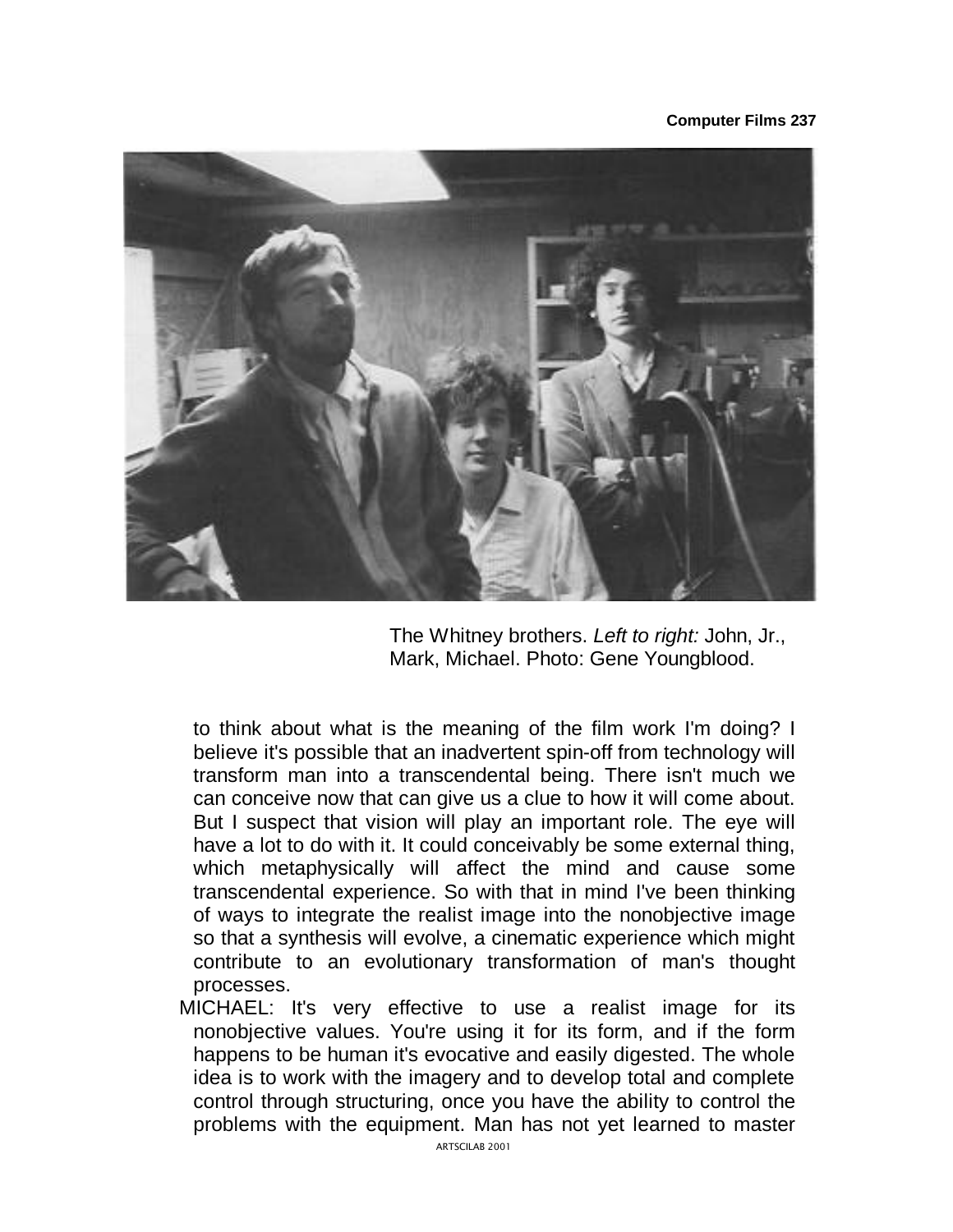tools that will express as much eloquence and latitude as his imagination.

JOHN: I'm not suggesting that the films as we know them today will be the releasing force. We don't know how to integrate realist and nonobjective images effectively yet. But I think our computerized optical printer will help show the way. The use of the realist image is just a basis, a starting point. Working with optical scanning you transform the images, and this seems to be a key to bringing nonobjective and realist imagery together. And why bring them together? Because it may lead to new insights and new experience.

GENE: What sort of new experience?

JOHN: Well of course I don't know. But I've been thinking about dreams. Why is it difficult for a person to understand his own dreams? Why don't people know what their dreams are telling them? Why does a person have to go to someone else— an analyst— to know about his own personal dreams, which someone else can't possibly understand? Why don't dreams reveal themselves to us naturally as part of daily experience? Now maybe this "new experience" I'm wondering about will be the point in evolution when man reaches that level of sophistication as a sentient being. I believe the analyst is serving a function now which won't be needed in the future. Everything we know now in the "rational" world will be subsumed in the new knowledge or wisdom of the future. I think parapsychology, extrasensory perception, and related phenomena certainly cannot be ignored as possibilities. So in terms of our film work, the only way it may have some relevance to future consciousness is through problems of formal design. Not the technical things we're doing, just the design problems. In other words, sparking an inner revolution through exterior manipulation. The high state we achieve through LSD or marijuana today is insightful to the extent that it may be similar to what man will feel on a daily basis in the future without exterior manipulation. This state has already happened in the East— not in the Occident because it's not part of our heritage— but it has happened with the Yogis and so on, and it's coming to the West through technology.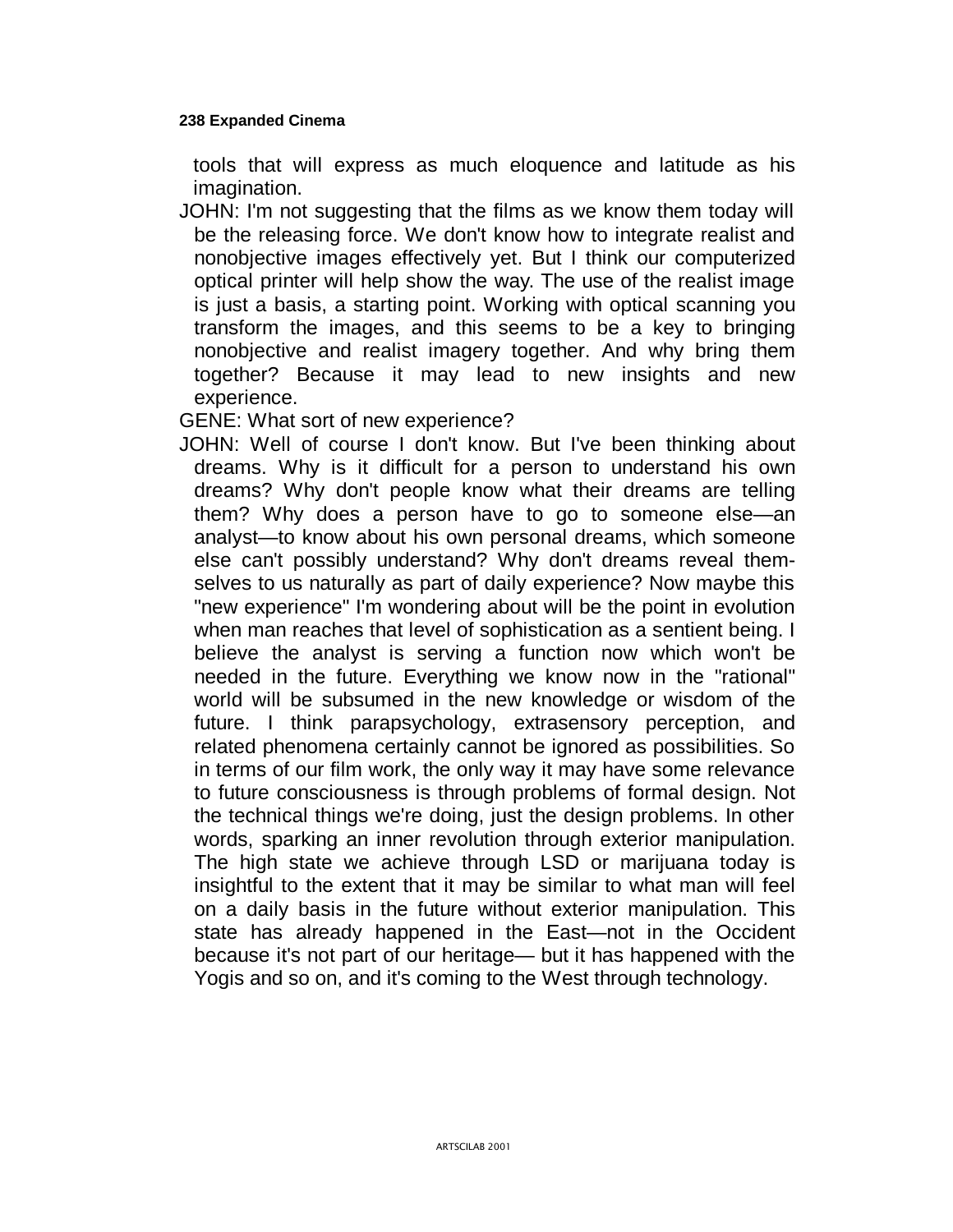GENE: Perhaps this simultaneous awareness of inner and outer space is the beginning of that new experience you're talking about, John. A new attitude toward experience.

JOHN: And space. And time. And motion. And the speed of light. GENE: The Uncertainty Principle becoming a certainty.

JOHN: So I've built this machine, which will be the cohesive force in our future work. We're amassing film. The machine will bring it all together and also will generate its own imagery. It's the beginning of an application of technology to an area where it's never been applied. Bringing together a whole number of disciplines. So, as sources of imagery we have the printer itself, we have the analogue computer, we have live-action films— which is where our brother Mark is proving very effective, as a person able to go out into the world and get something meaningful on film. And then Michael who, from his studies in physics and calculus, has some exciting ideas of ways to use a digital computer with images.

John Stehura: The Aesthetics of Machine Language

"Studying computer language leads the artist back to the paintbrush— but a computerized paintbrush."

John Stehura's spectacular film *Cybernetik 5.3* (see color plates) combines computer graphics with organic live-action photography to create a new reality, a Third World Reality, that is both haunting and extraordinarily beautiful. *Cybernetik* makes use of realist imagery for its nonobjective qualities and thus impinges directly upon the emotions more successfully than any computer film discussed in this book.

However, Stehura considers the film only an "incidental test" in an ongoing experiment with computer graphics that has occupied most of his time for the last nine years. Like Michael Whitney, Stehura is interested in addressing the computer directly through graphic images rather than using mathematics to achieve graphics and thus becoming enmeshed in a "number game."

*Cybernetik* is unique also in that it was constructed from semirandom image-generation techniques similar to Michael Noll's *Gaussian-Quadratic* figures. Whereas most of the computer films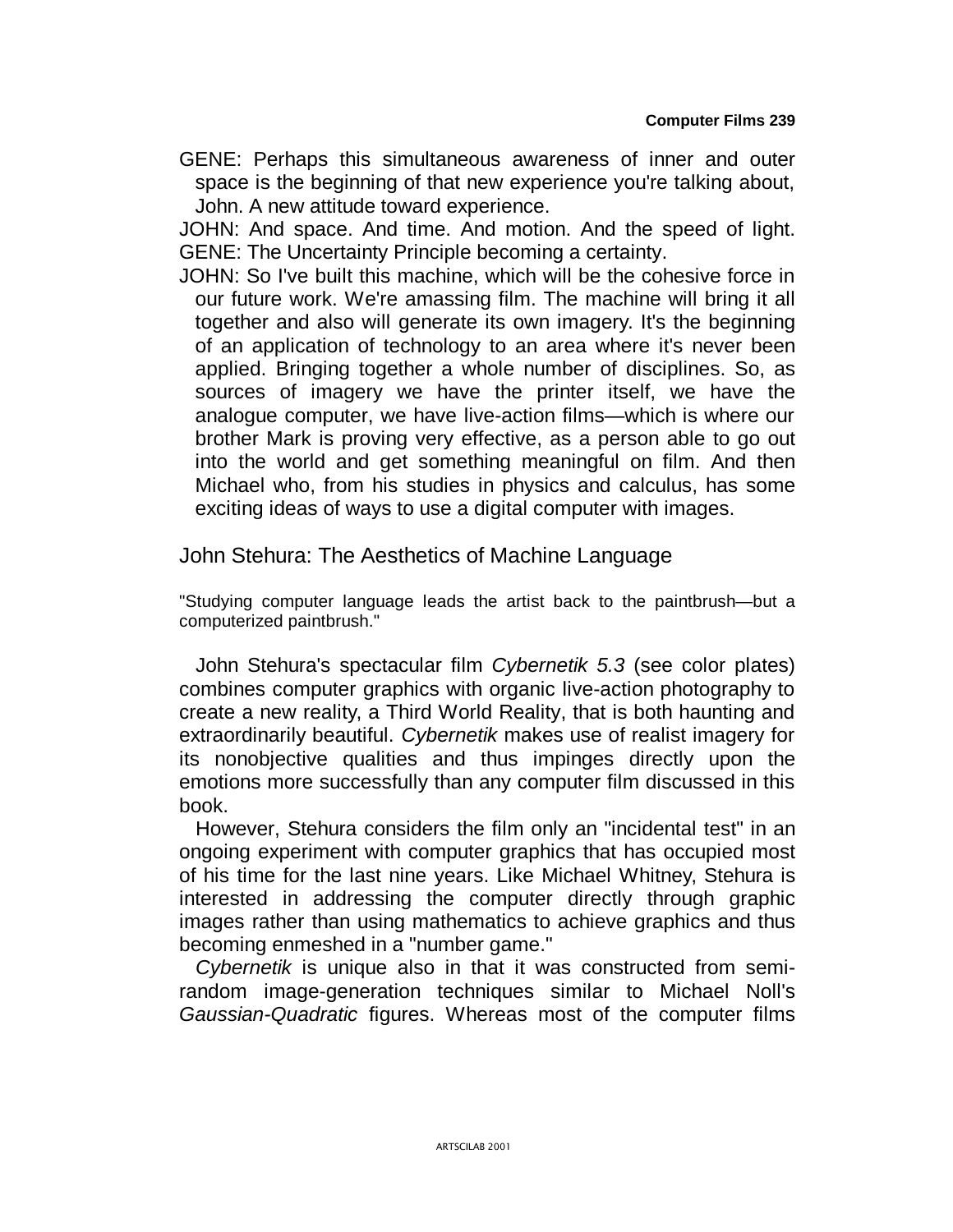

John Stehura: *Cybernetik* 5.3.1965-69. 16mm. Color. 8 min. A series of basic image forms before the addition of color, showing random character of permutations.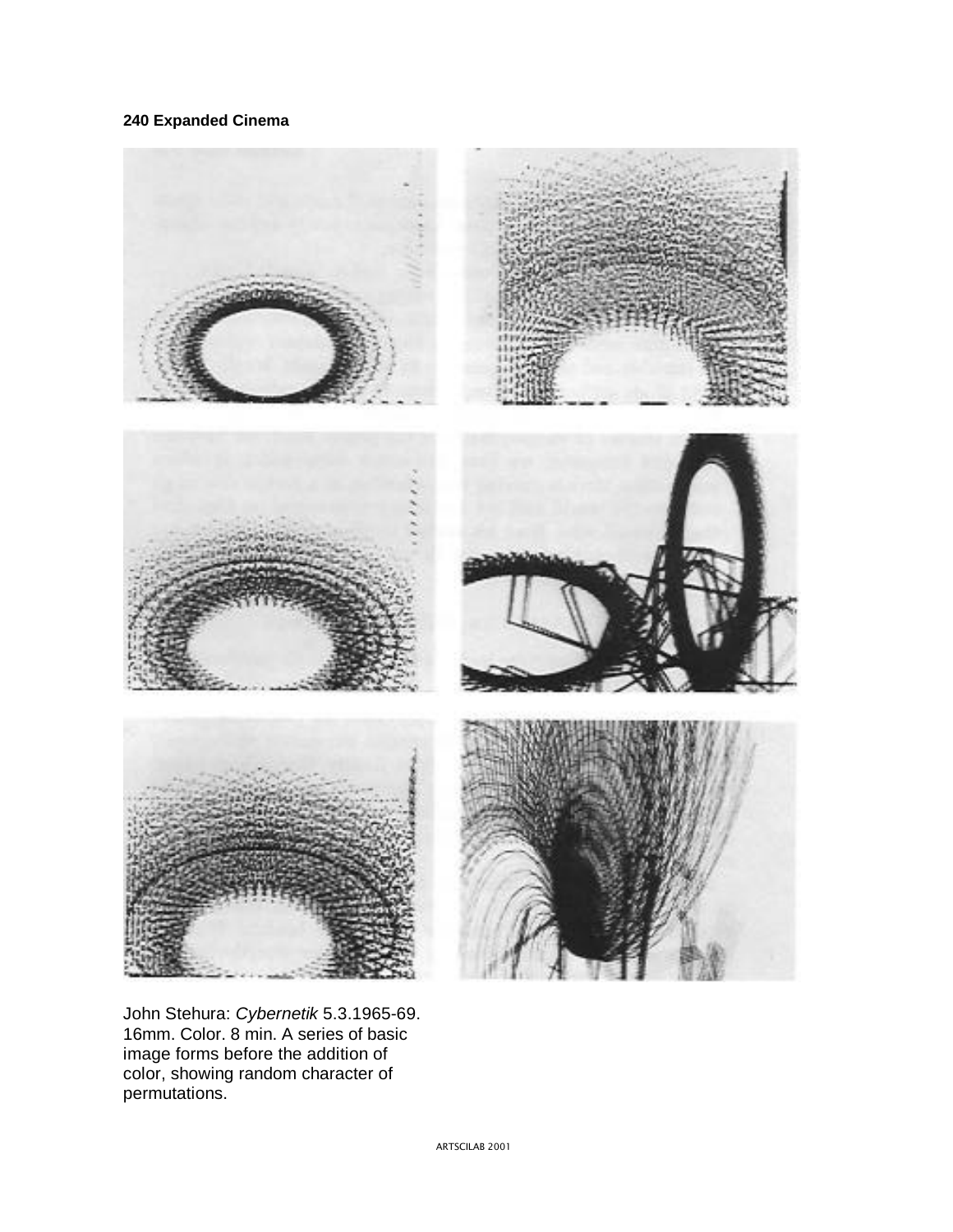discussed so far are characterized by mathematical precision, *Cybernetik* exudes a strong feeling for the uncontrolled, the uncontrollable, the inconceivable.

Stehura began studying computer programming at UCLA in 1961 when he was eighteen years old. He became quite conversant with computer languages and in 1965 programmed the first images that were to become the film *Cybernetik 5.3* in its completed version some four years later. It is the only computer film Stehura has produced so far, having spent most of his time developing a special "metalanguage," which he calls "Model Eight," designed specifically for modeling computer music and graphics systems.

*Cybernetik* originally was to have a computer sound track generated by the same program, but Stehura found the directly corresponding track inappropriate and later set the film to Tod Dockstader's *Quatermass,* a chilling otherworldly suite of organized electronic sound by one of America's least-known but most unusual artists. The result is a film strongly reminiscent of *2001* in the sense that it creates an overwhelming atmosphere of some mysterious, transcendental intelligence at work in the universe.

Throughout the film, complex clusters of geometrical forms and lines whirl, spin, and fly in three-dimensional space. Showers of parallel lines come streaking out of infinity. Crescents and semicircles develop dangling appendages and then expand until they no longer exist. Whirling isometric skeletal structures permutate into quadrant figures, polygons, rotating multiple-axis tetrahedrons, expanding fanlike disks, and endless coils.

These images are neon-bright in alternating blue, red, orange, and green. They vibrate rapidly as they take shape and disintegrate. The staccato, spiraling, buzzing rumble of Dockstader's sound complements the kinetic activity with its own sense of acoustical space. This storm of geometrical fantasy is superimposed over a star-spangled image of the solar system in emerald green.

STEHURA: I programmed *Cybernetik* in Fortran, and specified about twenty fields so that images would metamorphose into other orders of design. In writing the program I defined a "field" as a point in space having a certain effect on anything entering its area. For example, the sun is a field. That was the basic idea. I made them very specific. I said when the image gets near this mathematical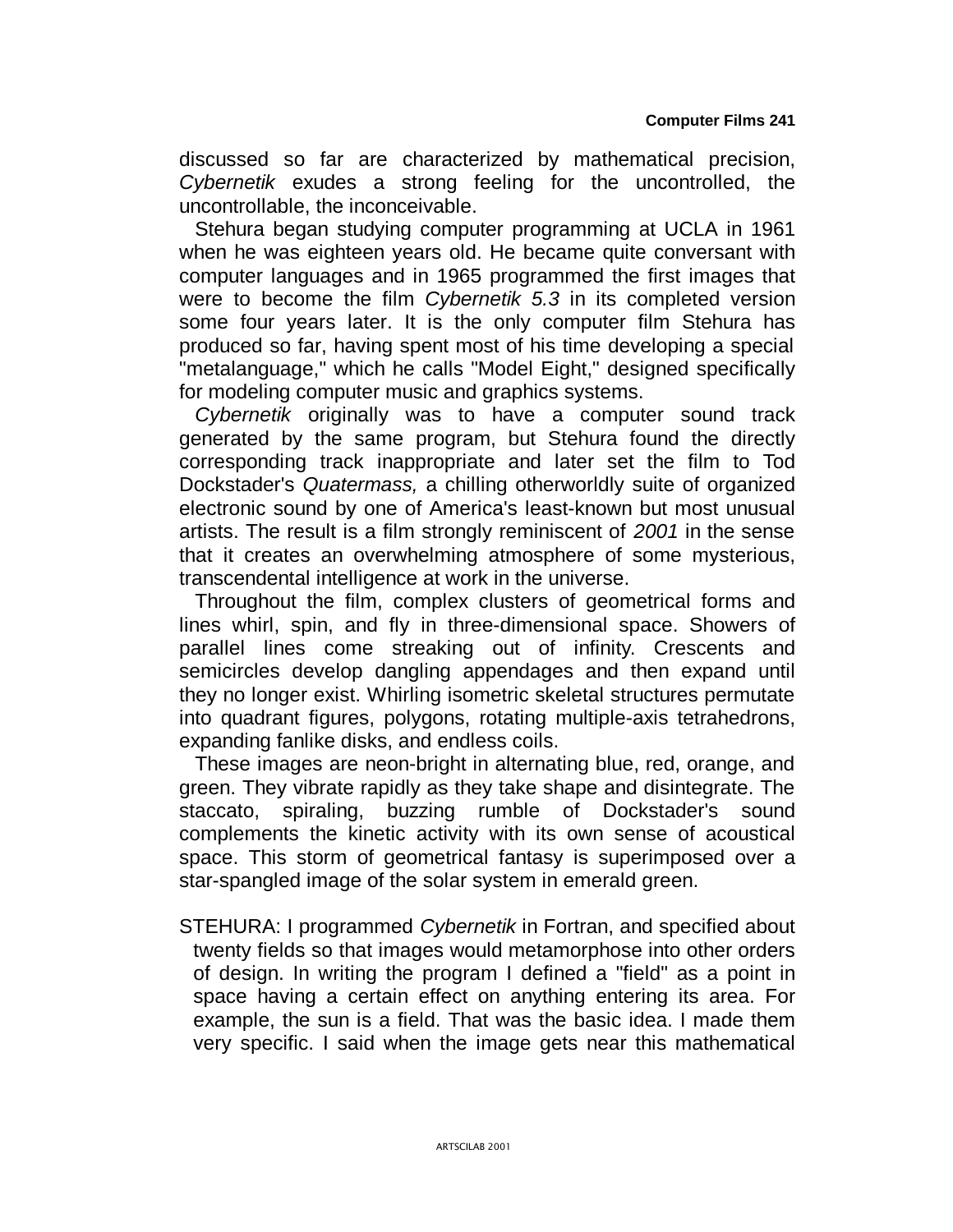point it will either get brighter, or darker, or be altered in such and such a way, like enlarge, or burst into points, or diminish into infinity. So that's the reason for the randomness. When the images go into the metamorphosing fields, their mathematical order, while specified, becomes too complex and appears to be random. Once all the rules in the program were specified, I simply turned it on to see what would happen. If I liked the results, I'd leave it. At one point I tried to trace back how the computer generated certain forms but it was becoming too complex and pointless.

- GENE: How were the color separations and superimpositions programmed?
- JOHN: The basic imagery was computed on an IBM 7094 digital computer at UCLA before we had any type of on-line graphic display equipment. So I ran the computer for seven or eight hours and took the digital tapes to General Dynamics in San Diego where they had a Stromberg-Carlson 4020 Microfilm Plotter. Initially I specified how many movies I wanted and how long I wanted each one to be. The program indirectly specified color based on the form or position of a figure. The output went onto three plot tapes which were converted into three pieces of blackand-white film. These pieces were used to mask primary colors in a contact printer. There was a piece of black-and-white film to represent the color red, a piece to represent the color green, and one for blue. Then I processed that footage with the contact printer for the colors specified.

A fascinating aspect of this film is that it traps the viewer into expecting mathematically logical transformations by developing in that manner for several minutes, and suddenly the forms explode or behave quite unpredictably. Once this effect has been fully explored, the solar system fades into a fish-eye image of people's faces and other representational imagery distorted, however, almost to the point of nonobjectivity. This sequence is printed in high-contrast, bas-relief positive-negative color reversals, in the manner of Pat O'Neill's *7362*. In addition, the images are speeded so that a frenetic, visually distorted atmosphere is generated, suggesting extra-terrestrial creatures or anthropomorphic entities. The whirling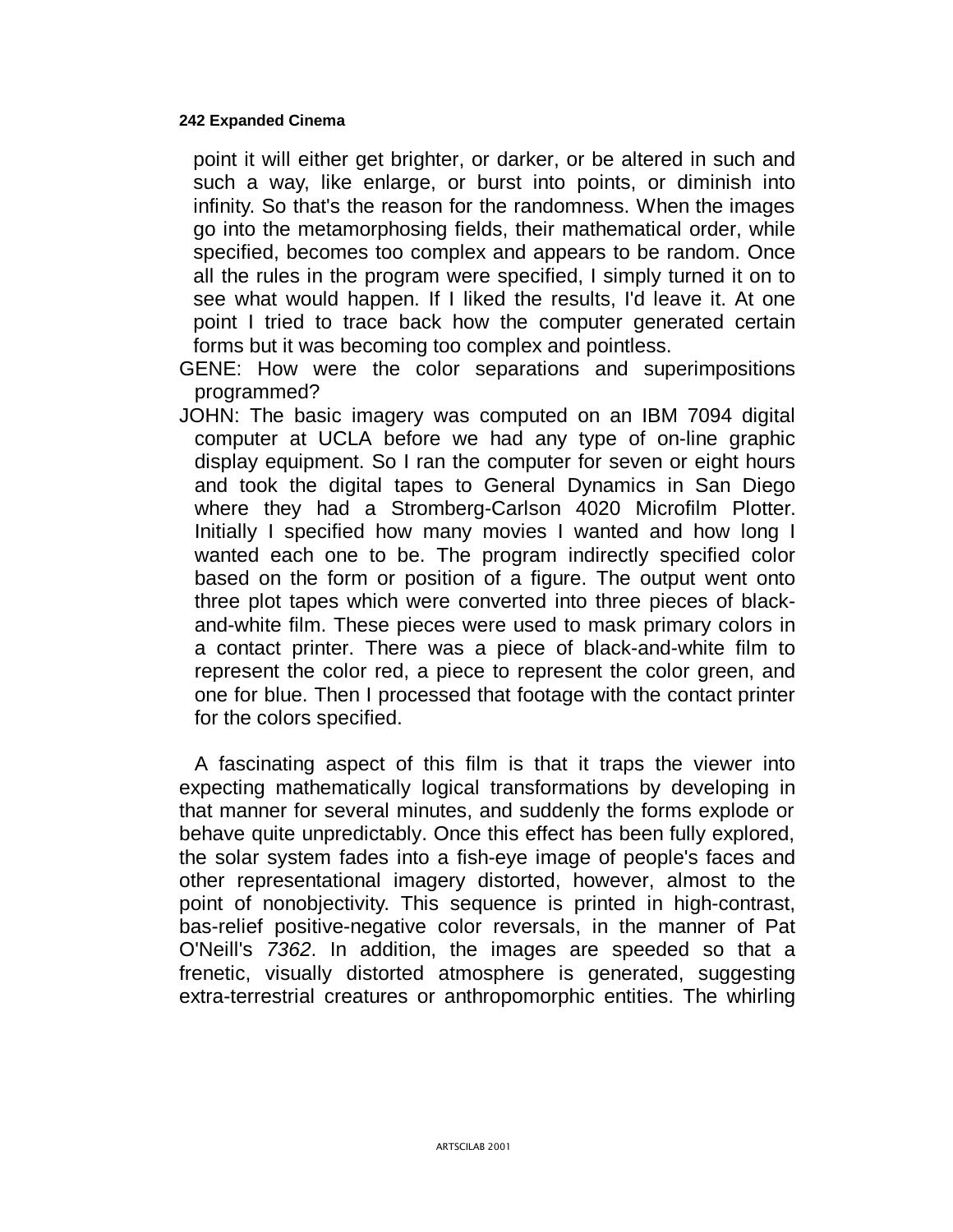#### **Computer Films 243**

multicolored geometrical images move across this bizarre background as though one were peering into a new dimension of existence. Dockstader's organized sound reaches a crescendo of chaotic dissonance as the final images of the film fade and disintegrate into nothingness. The sense of dynamic kinetic activity has been so powerful that this abrupt halt leaves the viewer suspended and breathless.

- STEHURA: In writing programs in computer languages such as Fortran I've worked with about five parameterized models with which you can specify designs numerically. One is the "mosaic" scheme, which is the style developed for the Beflix language. You're building things with squares. Your basic figure is the square and you're building patterns and shading things with squares. The result is a mosaic pattern with chains of alternatives. The second scheme is the field model which I used for *Cybernetik,* in which you set objects or points in space and by controlling the strength of fields you produce image forms. A third scheme is a mathematical model of your arm as it would be used to draw figures. You define angles, specify arcs and curves, and work within those parameters. The fourth scheme I worked with is based on the deflection principle. Your mathematical model is patterned after a room or enclosure into which a ball is fired at high speed, bouncing from wall to wall. You plot paths of the trajectories, angles of deflection, distances traveled, the shape of the environment in which the projectile is moving. All this is simulated mathematically and was interesting because it presented form as the space between objects or containers. Finally there's the scheme I call "masking," which is similar to the idea of mattes in conventional filmmaking. The basic idea here is that you don't have a positive figure you're drawing, but you have masks or shapes which hold back light. You define a form and its motion, and you use that form to contain or exclude another image. It's like a cutout or translucency. You can treat computer graphics in that way.
- GENE: Where has all this experimentation led you in terms of using the computer as an artistic tool?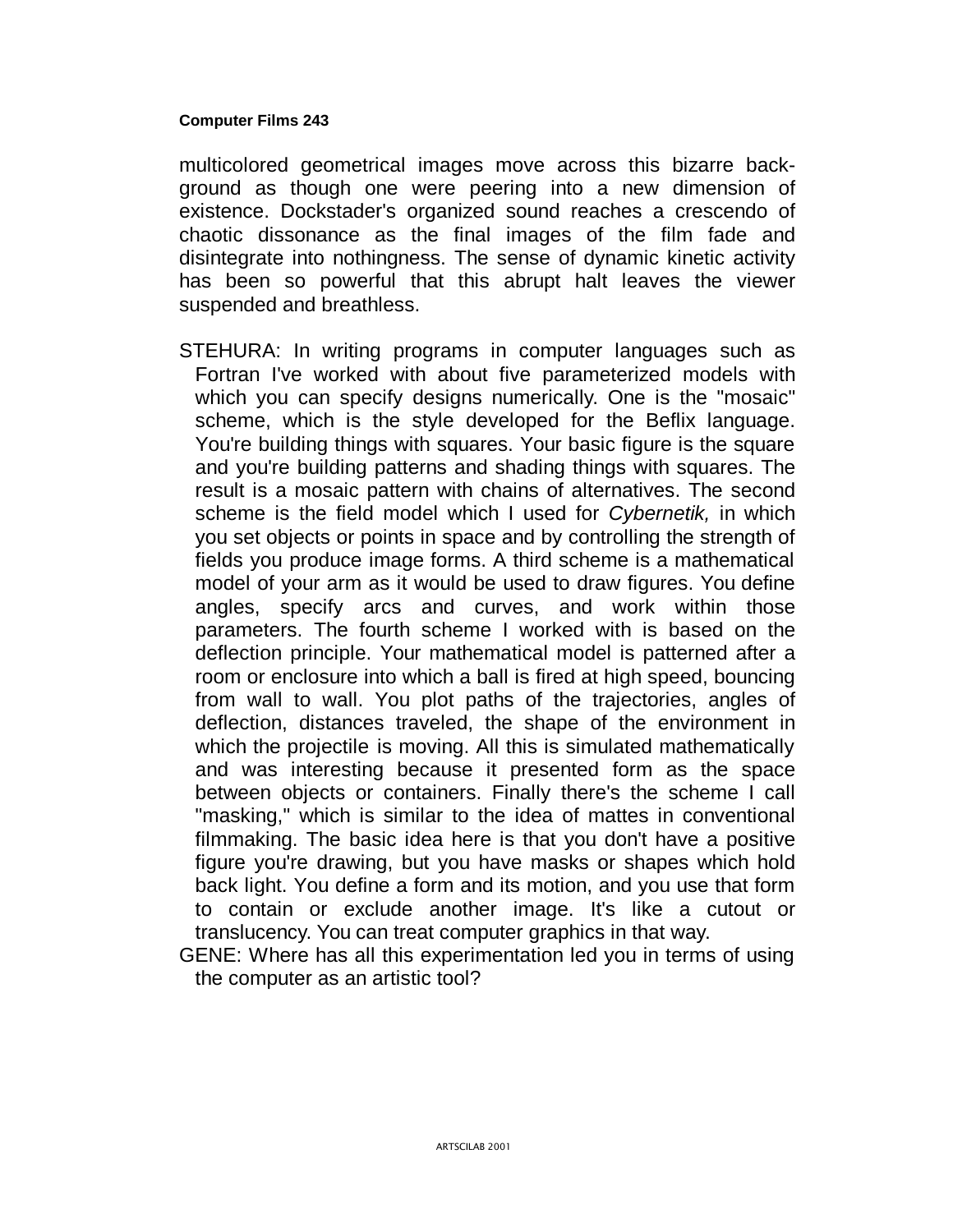- JOHN: I discovered that working with program languages to produce graphics is rather hopeless. They're really designed for playing with numbers. A general problem with computer languages is that you get into simulating reality. That's the trip physicists and meteorologists are into. It's close to their way of thinking and their problems, but I think it's a waste of time in computer graphics or music. My explorations in computer language led me back to conventional animation, back to the paintbrush— a computerized paintbrush. So the next level, after playing with these language or parameter systems, was to establish another level of control over the computer. The idea of building a metasystem or a control system to control control systems appeared very interesting to me. So over the last four years I've developed a metalanguage which I call "Model Eight" since it's the eighth approach to these systems. It consists of a set of operators to work on one-, two-, or threedimensional patterns: sensory patterns, music, drawings, motion, and so on. It's not a computer language which is operated one point at a time, but rather functions nonsequentially on large blocks of data. My idea was to develop a language which would synthesize all the schemes I mentioned earlier so that, for instance, in terms of work involved, whereas it took a couple of years to devise "Model 5.3" to make *Cybernetik,* my feeling was that it could be done in a couple of hours.
- GENE: What sort of input-output situations are involved?
- JOHN: Well, the two input systems I've found most advantageous are the optical-scanner and the light pen, drawing directly on the CRT. I have three modes of operation with the scanner: first, a point-by-point scan like a television scan starting at one corner and moving across, and you get a list of intensities which describe a picture, or just certain areas or colors. You can label it and manipulate the whole thing or just that part. Second is an *isoline*  type of scan, which is what you see in weather maps: circles within circles which indicate certain degrees of intensity and so on. Then, third, there's the situation in which you start out with an isoline approach but produce lines which fill certain areas, and that output can appear on the CRT or be further modified.
- GENE: What about drawing with the light pen? I understand that some artists, like Norman McLaren, have found this rather unsatisfactory.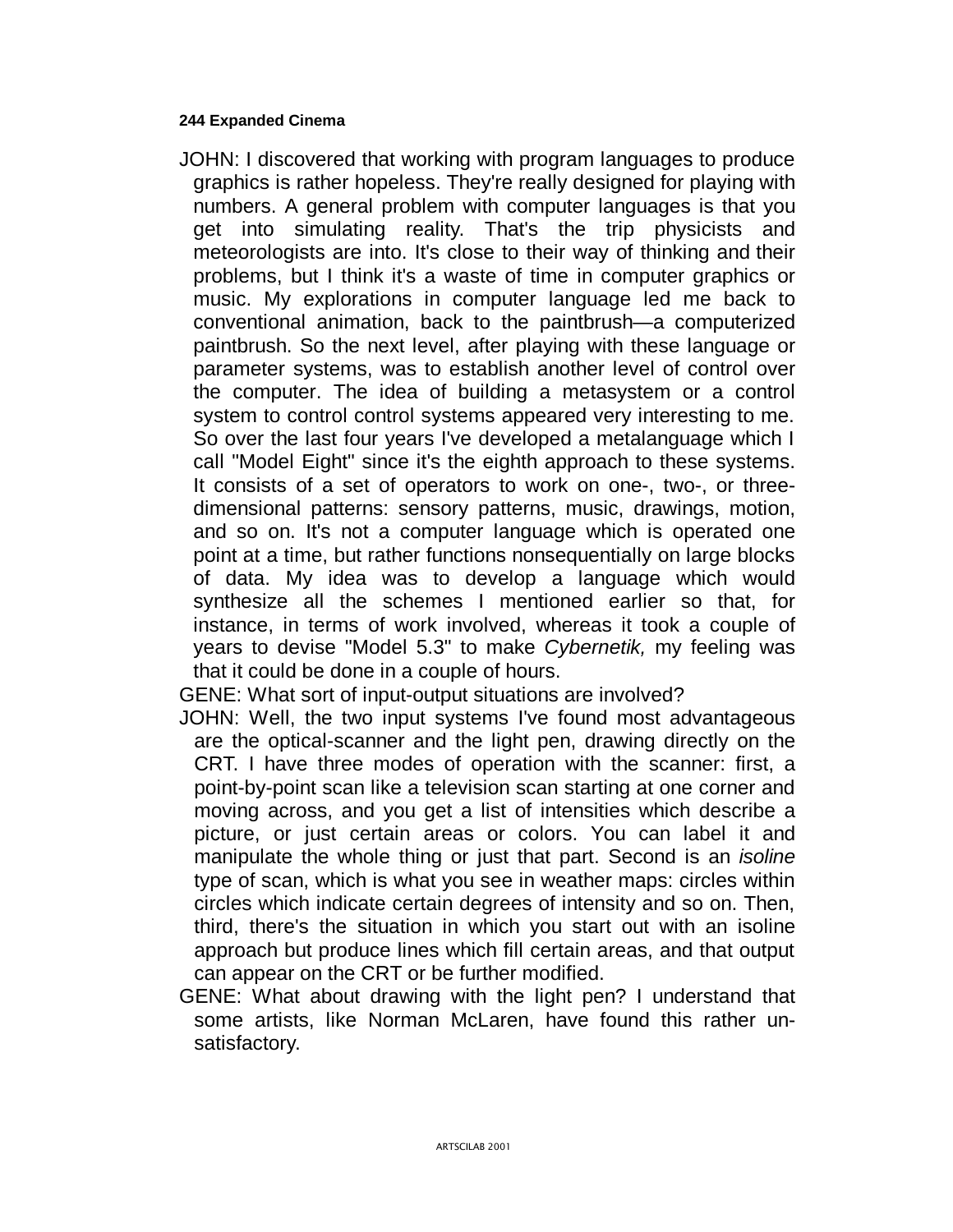- JOHN: Well, the light pen is a crude drawing instrument, it's true. You can't do many subtle things, the resolution is low, and the way you operate you're always stopping, waiting for "INTERRUPT," for the computer to accept your line, or the accuracy always seems to be off, but it does have certain advantages related to large-volume image production. One of them is that you can input information that's more specific to the way the computer's operating. You put in a point or a line at a time, and by remembering what you're doing you can control a lot of image transformations. Representational forms are almost impossible to program with computer languages, and are extremely difficult for a computer to process. But by taking the alternate route, by drawing representational forms with the light pen you've given the computer graphic information which can be simply transformed according to simple motion and shading procedures. If you want to draw a dragon, for example, and have it transformed into a person, you simply draw the head and type in "HEAD" and then you draw the head of the man and label it "HEAD" and the computer operates on it to do the transformation. You can label portions as you draw to control the flow of the transformation. You can transform anything you can draw into anything else. And in this way you bypass much of computer language specification.
- GENE: What relationship does "Model Eight" have to all this? What is the control situation?
- JOHN: Drawing is a specific operation just as scanning or projections. With the language aspect you can specify a fish-eye projection or a projection on a certain plane and you supply the parameters. Now, after I've passed an image through a simulated fish-eye projection, what I want to do is start shading the forms in a different style. So you could call on a surfacing operator which will fill in your image with colors or mosaics. Now, my language isn't fixed. One "word" doesn't mean one fixed thing in one fixed context. For example, you have a mathematical model of an arm movement and you tell the computer to swing the arm in a 360 degree arc to define a circle. The basis of this operation is a sine wave to produce the smooth circular form. The fact that you have a sine wave is specified, even if by default. The output of this opera-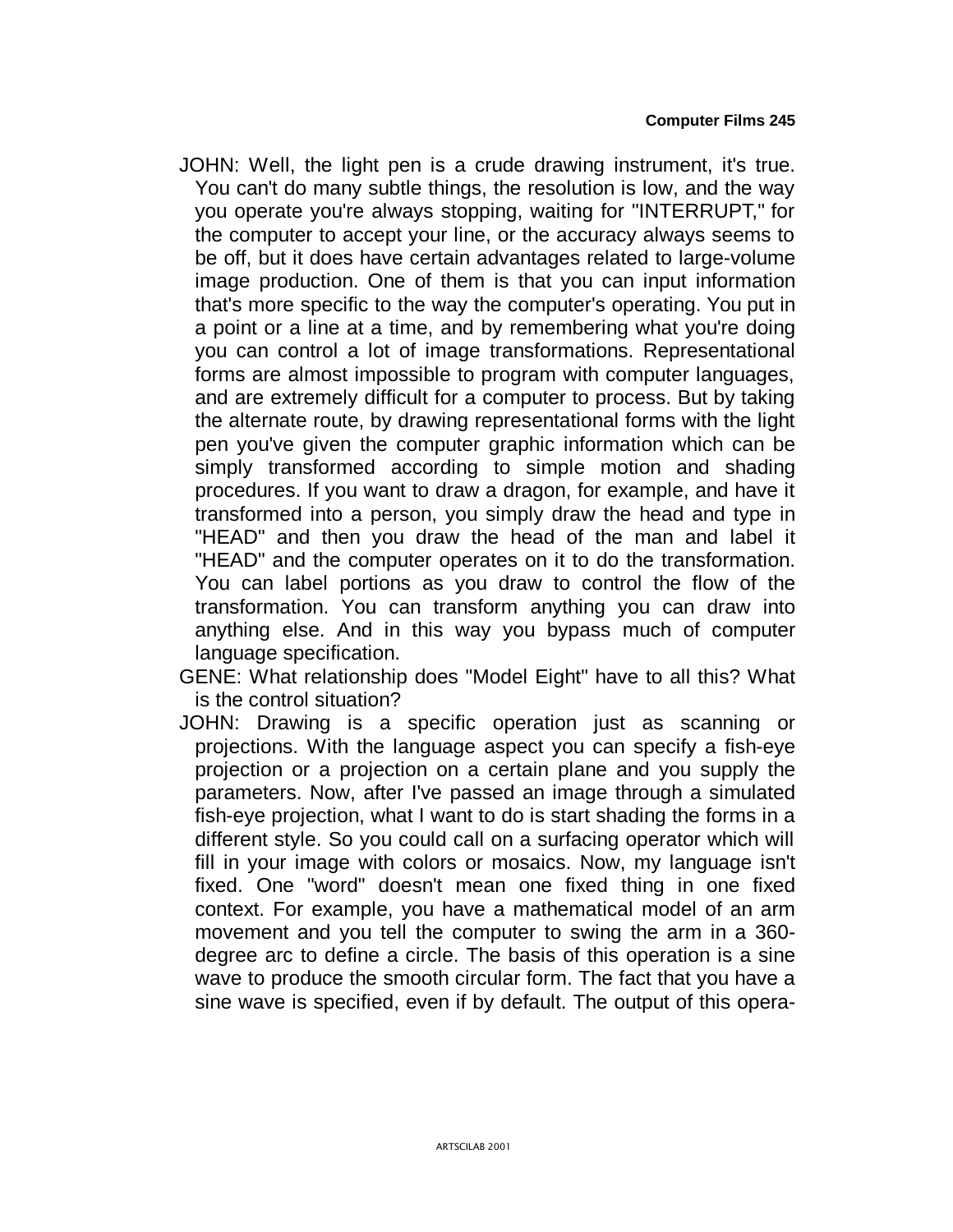tion is a circle, a set of points. And as far as I'm concerned it's a wave form just as legitimate as the sine wave. So you could run this form back into the same particular operator and tell the computer to use this form— not the sine or cosine, but this form it has just described. The same recursive form applies to the other operations. For instance, you could take projections of projections, use an object as an element to shade a surface and so on.

# Stan VanDerBeek: Mosaics of the Mind

"We're just fooling around on the outer edges of our own sensibilities. The new technologies will open higher levels of psychic communication and neurological referencing."

For the last five years Stan VanDerBeek has been working simultaneously with live-action and animated films, single and multiple-projection formats, intermedia events, video experiments, and computer graphics. Clearly a Renaissance Man, VanDerBeek has been a vital force in the convergence of art and technology, displaying a visionary's insight into the cultural and psychological implications of the Paleocybernetic Age.

VanDerBeek has produced approximately ten computer films in collaboration with Kenneth Knowlton of Bell Telephone Laboratories in New Jersey. They are descriptively titled *Poem Fields, One* through *Eight,* plus *Collisdeoscope* and a tenth film unfinished as of this writing. The term *Poem Field* indicates the visual effect of the mosaic picture system called Beflix (derived from "Bell Flicks") written by Knowlton. A high-level set of macro-instructions was first written in Fortran. The particular translation or definition of this language for each film is then determined by the subroutine system of mosaic composition called Beflix. A new set of Beflix punch cards is fed into the Fortran-primed computer (an IBM 7094 interfaced with an SC-4020 microfilm plotter) for each new movie desired.

Whereas most other digital computer films are characterized by linear trajectile figures moving dynamically in simulated threedimensional space, the VanDerBeek-Knowlton *Poem Fields* are complex, syncretistic two-dimensional tapestries of geometrical configurations in mosaic patterns. "The mind is a computer," says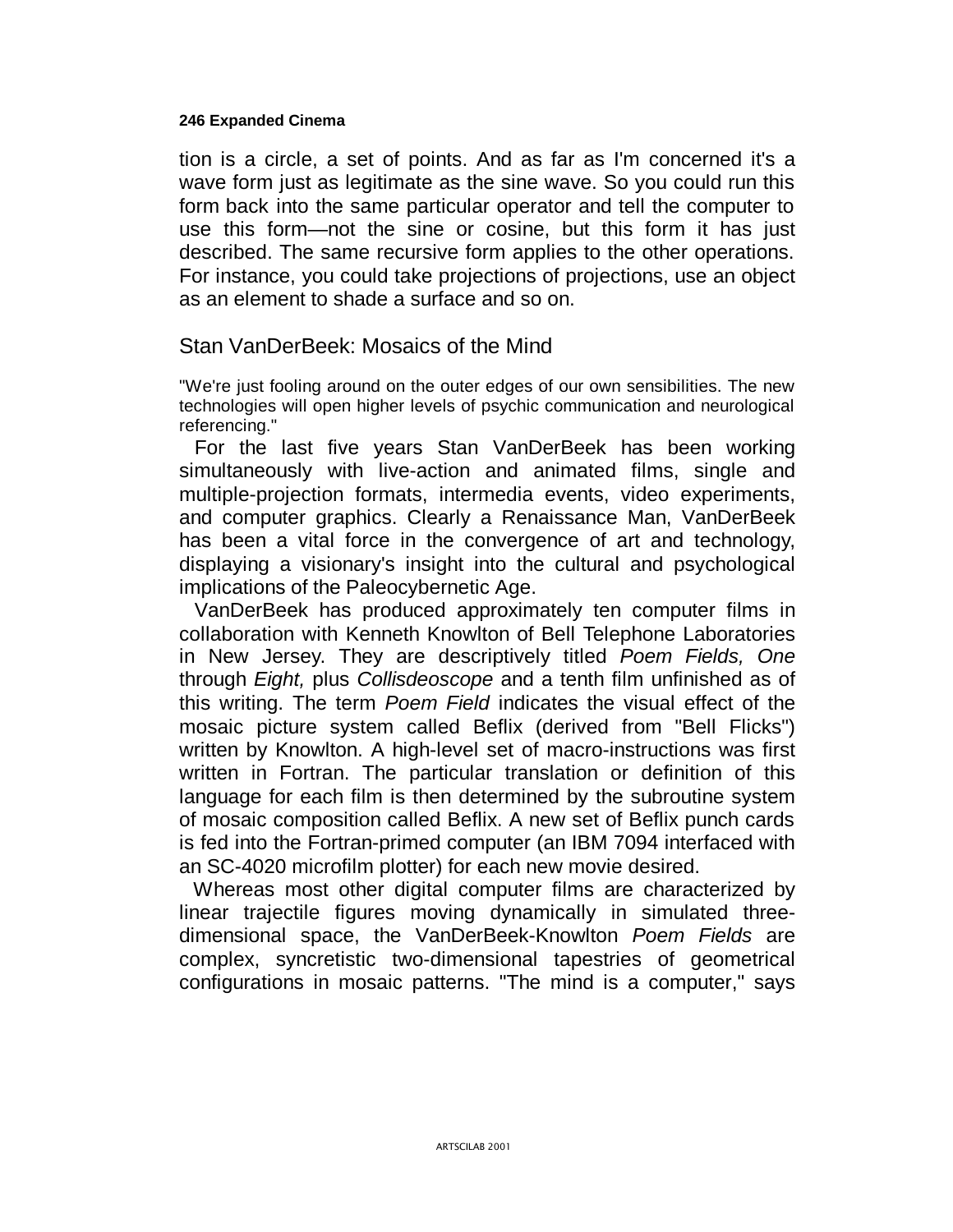#### **Computer Films 247**



Computer interpretation of the word "movies," from a film by Stan VanDerBeek and Kenneth C. Knowlton.

VanDerBeek, "not railroad tracks. Human intelligence functions on the order of a hundred-thousand decisions per second." It appears this brain capacity was a prime motive in the production of the *Poem Fields,* whose micro-patterns seem to permutate in a constant process of metamorphosis which could very likely include a hundredthousand minuscule changes each second.

"The present state of design of graphics display systems," VanDerBeek explains, "is to integrate small points of light turned on or off at high speeds. A picture is 'resolved' from the mosaic points of light." The artist seems to feel that this process bears some physiognomic similarities to human perception. "The eye," he notes, "is a mosaic of rods and cones."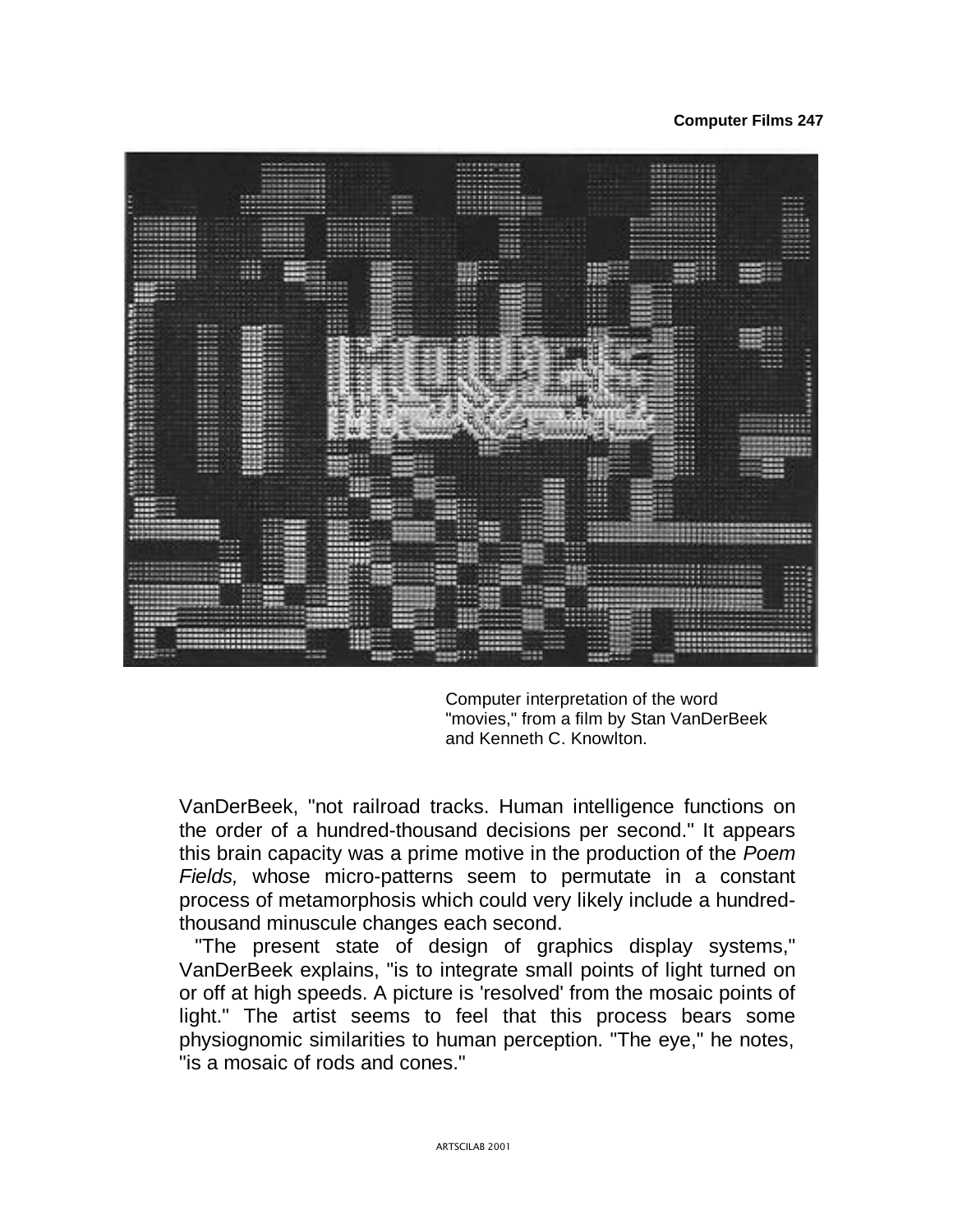

Variations of the Beflix technique of mosaic image-making, from computer films by Stan VanDerBeek and Kenneth C. Knowlton.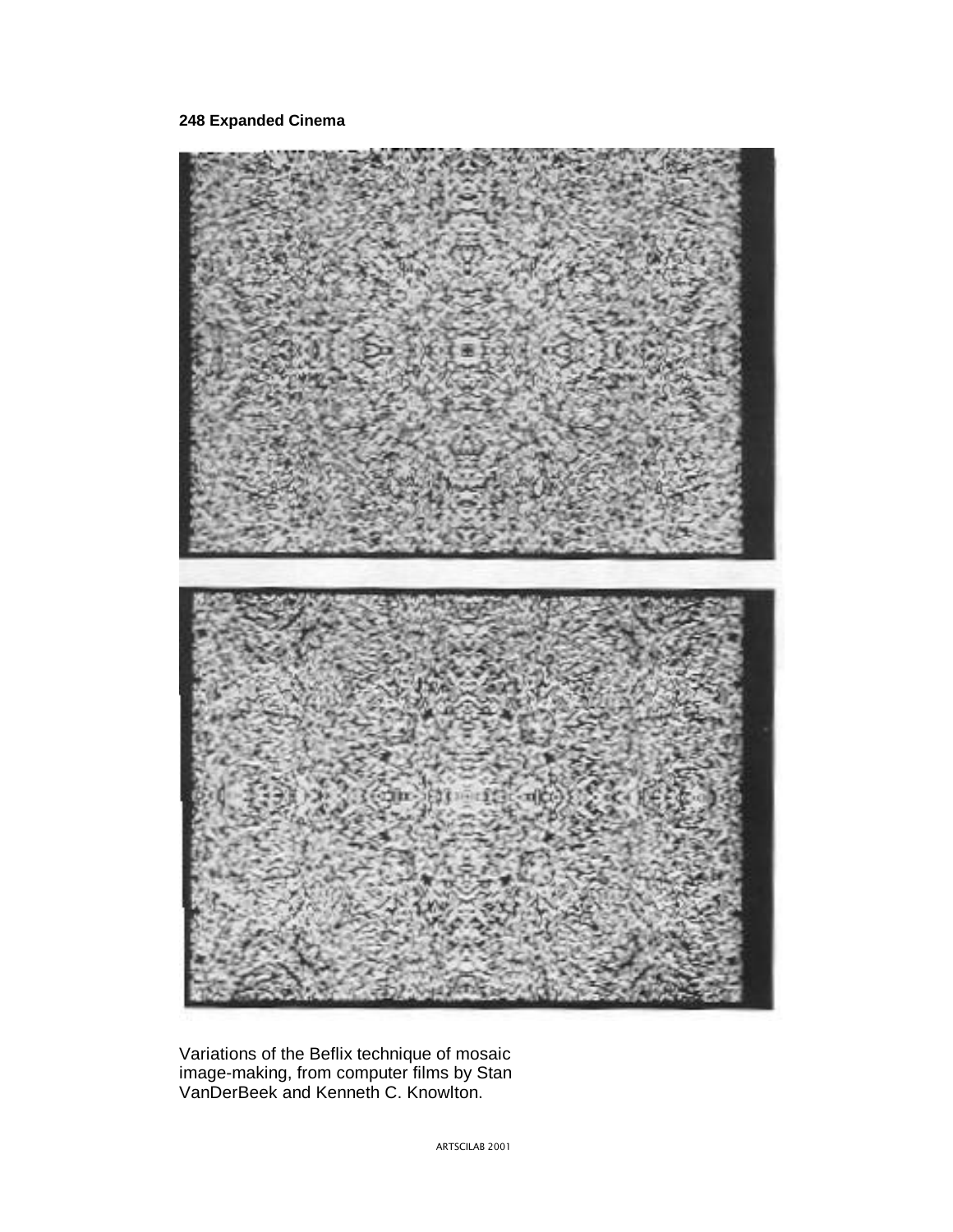The early *Poem Fields* were investigations of calligraphic relationships between dogs and alphabetic characters integrated into fields of geometrical patterns constantly evolving into new forms. The most famous of these is *Man and His World* (1967), a title piece for an exhibit at Expo '67.

Variations on the mosaic field became more complex with successive experiments, until simulated three-dimensional depth was achieved in the form of infinitely-repeated modular units in perspective. It is immediately obvious that these films would be prohibitively tedious and time-consuming to do through conventional animation techniques. "Because of their high speeds of calculation and display," writes Knowlton, "the computer and automatic film recorder make feasible the production of some kinds of films that previously would have been far too expensive or difficult. In addition, the speed, ease, and economy of computer animation permit the moviemaker to take several tries at a scene— producing a whole family of film clips—from which he chooses the most appealing result, a luxury never before possible."<sup>27</sup>

The more recent Beflix films have abandoned the original calligraphic patterns for highly complex Rorschach constellations of stunning beauty. They actually began with a film produced by two other scientists at Bell Telephone, B. Julesz and C. Bosche, for use in experiments with human vision and perception. This involved semirandom generation of graphic "noise," whose patterns were reflected several times to produce intricate mandala grids resembling Persian carpets and snowflake crystals.

"We're now working with variations on the Beflix system that involves secondary systems," VanDerBeek explained. "It goes through two levels: first Beflix, then computerizing and quantizing that level. It's something similar to what Ken Knowlton and Leon Harmon did with pictures-within-pictures. We're trying to do that cinematically."

The *Poem Fields* are filmed in black-and-white, with color added later through a special optical process that permits color gradations and increments almost as complex as the forms themselves.

<sup>27</sup> Kenneth C. Knowlton, "Computer Animated Movies," *Cybernetic Serendipity,* a special issue of *Studio International,* ed. Jasia Reichardt (London, September, 1968), pp. 67-68.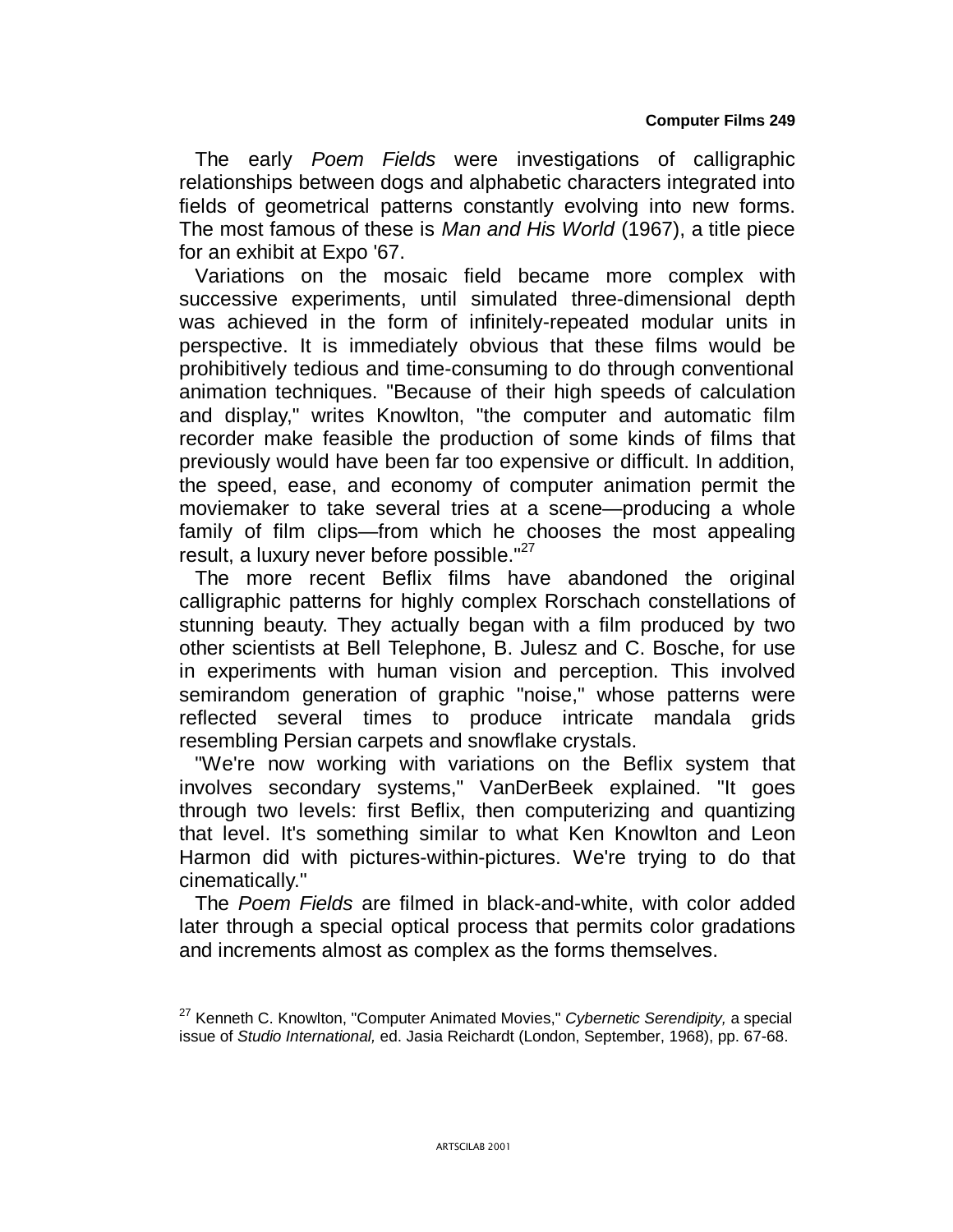# Peter Kamnitzer: Pre-Experiencing Alternative Futures

"We would like to put the researcher, designer, decision-maker or the public at large in an environment where they could be exposed to what various futures may look like. We will do this with computer simulation, which I believe will trigger the next creative leap in the human brain."

So far we have restricted our discussion to the computers and computer output subsystems most likely to be accessible to the filmmaker with luck. Furthermore we have been concerned primarily with purely aesthetic applications of these techniques, or what I like to call "computer art for the computer's sake." The limitations of these systems should be obvious by now.

We have seen that in order to obtain computerized representational imagery it is necessary in most cases to begin with some sort of representational input (physical scale models or photographs, etc.), which are then scanned or translated by the computer through optical-pickup devices, servo-driven television cameras or filmstorage systems. In fact the most spectacular films discussed so far— *Lapis, Cybernetik 5.3, Permutations,* and the Whitney triplescreen film— were heavily augmented through conventional filmprocessing techniques.

Furthermore, the impact of these films is wholly visual or experiential, with conceptual appreciation of the computer's role reduced to a minimum. If we can say that a conventional film is "cinematic" only to the extent that it does not rely on elements of literature or theatre, we must therefore say that a computer film is not fully "computerized" until it is relatively free from conventional film-making techniques.

With this in mind we might better appreciate Peter Kamnitzer's *City-Scape,* a film in which no representational imagery existed before it was produced by the computer. The computer drew the city strictly from coded mathematical input in the same way that the Whitneys' geometrical forms are generated from polar equations. The software and hardware requirements to achieve this, however, are extremely sophisticated and expensive. Viewed merely as an animated film, *City-Scape* leaves much to be desired. Compared to *Yellow Submarine,* for example, it is like the earliest tintype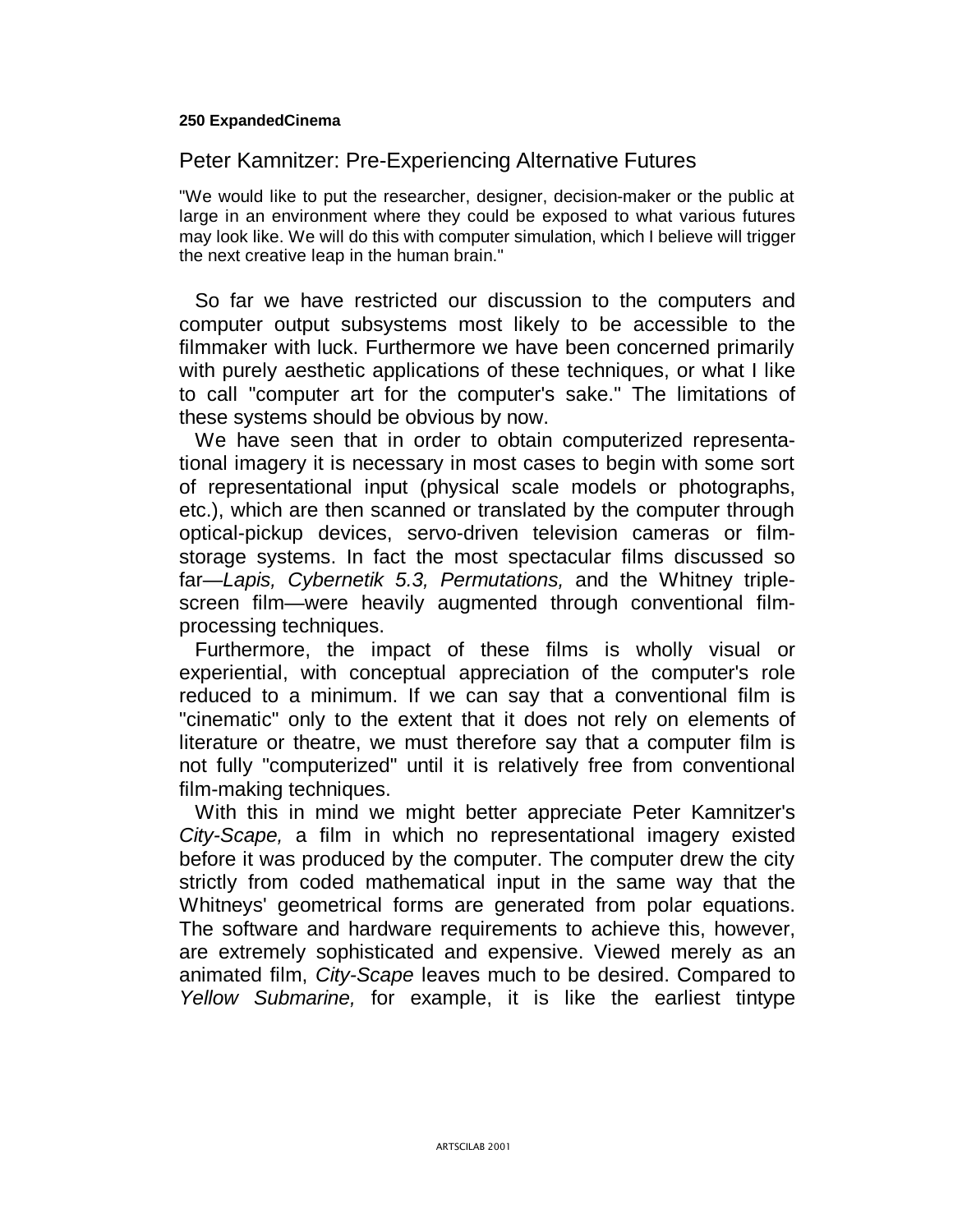## **Computer Films 251**



Peter Kamnitzer: *City-Scape.* 1968. 16mm. Color. 10 min. Made at the Guidance and Control Division of NASA's Manned Spacecraft Center, Houston, Texas. Four views of the imaginary city.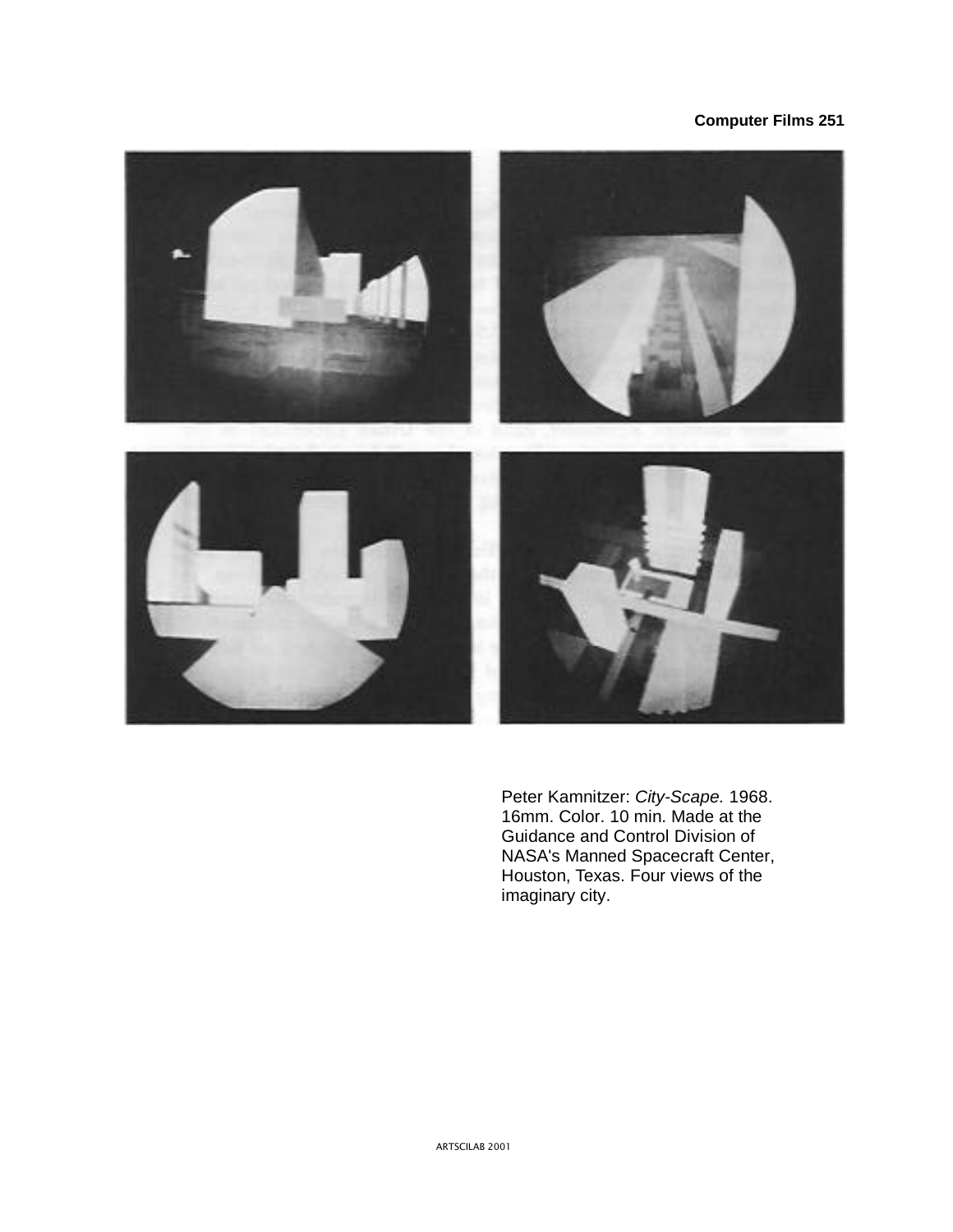## **252 Expanded Cinema**

compared to laser holography— on a purely visual level, that is. But *City-Scape is* deceptive. First of all, it is not an animated film in the sense that most of the computer films we've been discussing are animated. The color CRT display, produced through electronscanning similar to conventional television, was recorded on color movie film in real-time, on-line operation.

The \$2,000,000 computer, NASA II, and its visual simulation subsystem was developed by General Electric for the Guidance and Control Division of NASA's Manned Spacecraft Center in Houston. It has been used for more than ten years to simulate conditions of lunar landings. Kamnitzer, head of the Urban Laboratory at the University of California at Los Angeles, collaborated with GE and NASA for nearly two years to convert the equipment into a tool that also would allow pre-experiencing of possible environmental situations here on earth.

It is rather unlikely that any filmmaker will have access to such sophisticated equipment for aesthetic purposes only. However, as we have seen, the notion of "art" increasingly includes ultrasensitive judgments as to the uses of technology and scientific information. Consciously or unconsciously, we invent the future. And all futures are conditional on a present that is conditioned by the past. One way to be free of past conditioning is to simulate alternative futures through the fail-safe power of the digital computer. This is "art" at the highest level ever known to man, quite literally the creation of a new world imperceptibly gaining on reality— but not so imperceptibly as before.

A film like *City-Scape* adds still another dimension to the obsolescence of fiction. Whereas Stan Brakhage transcends fiction through mythopoeic manipulation of unstylized reality, Kamnitzer creates not myths but facts— obscuring the boundaries between life and art with a scientific finality unequaled in subjective art. Optimumprobability computerized visual simulation of future environments is not limited to economic, social, or political motivations. The possibilities for purely aesthetic exploration are revolutionary and have yet to be attempted. *City-Scape is* the first step toward that future time in which artists not only will be the acknowledged legislators of mankind but literally will determine the meaning of the word "man."

In programming *City-Scape* Kamnitzer was limited to two hundred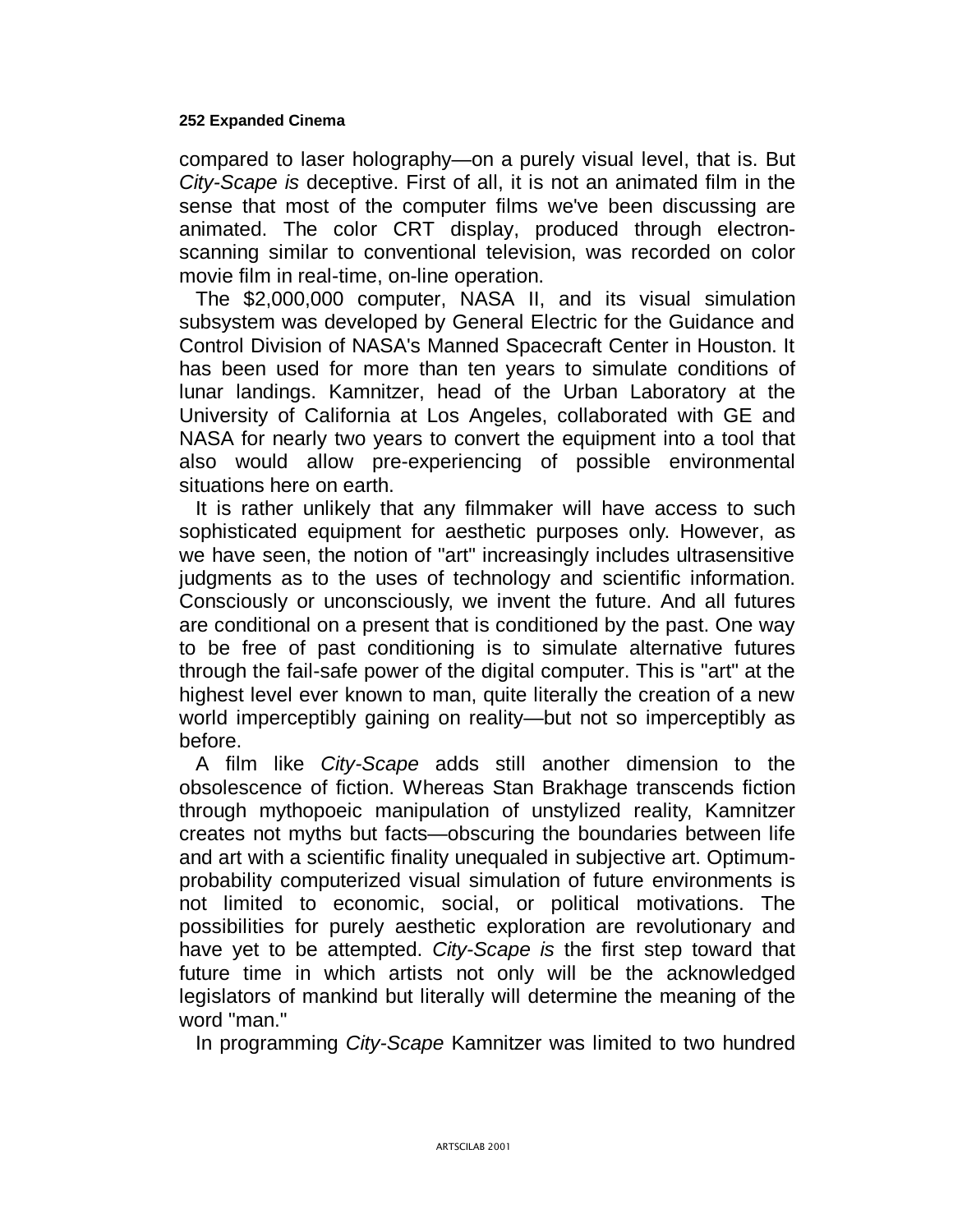and forty edges, or points where tangential planes intersect. Since an architectural edifice normally has only twelve edges, the city could have only twenty edifices. However, rather than having only square boxes, Kamnitzer programmed vertical pilasters and horizontal lines to generate a sense of scale per floor. The necessity of at least two freeways and one tunnel reduced the city to approximately five or six buildings. This information was input to the computer not as a drawing to be scanned, but as mathematical equations of perspectives describing the transformation of a numerical model of a three-dimensional environment onto a twodimensional display or image plane.

The real-time solution of these equations produced a color CRT display with six degrees of freedom, unlimited dynamic range, true perspective, controlled color and brightness, and infinite depth of focus. With three simple control mechanisms Kamnitzer, seated before the twenty-one-inch screen, was able to: (1) stop and start the forward motion of the "vehicle" moving through the city; (2) control the direction of movement over and under bridges, through tunnels, around corners, etc.; and (3) control visual direction so that, while the vehicle may be moving north the "driver" may look northeast, south, or in any direction without affecting his forward motion.

Because the environment is stored digitally in the computer's memory a true "environmental" sense is created. That is, the operator-driver may move into the city and, after passing one or two structures, may decide to turn around and view what in effect has been "behind" him or otherwise out of range of the CRT display. This is done instantly, with the operator manipulating a lever as the CRT draws a new perspective in color every twentieth of a second. In addition, the operator-driver may enter closed spaces, fly into the air, and pass or "crash" through environment surfaces— without damage, of course, because the crash is only simulated.

Although *City-Scape is* a color film we have not used color illustrations for two reasons. First, the color is not intended as an experience in itself, an exploration of color effects as in *Cybernetik*  or the Whitney films, but rather as a means of distinguishing the structures within the city—i.e., the yellow freeway, the blue freeway, the green mall, the gray building, etc. Second, as we already have noted, a great deal of image quality is lost when color television displays are recorded on color film; the result is a pale washed-out image neither so brilliant as the original phosphor, nor so intense as optically-printed color.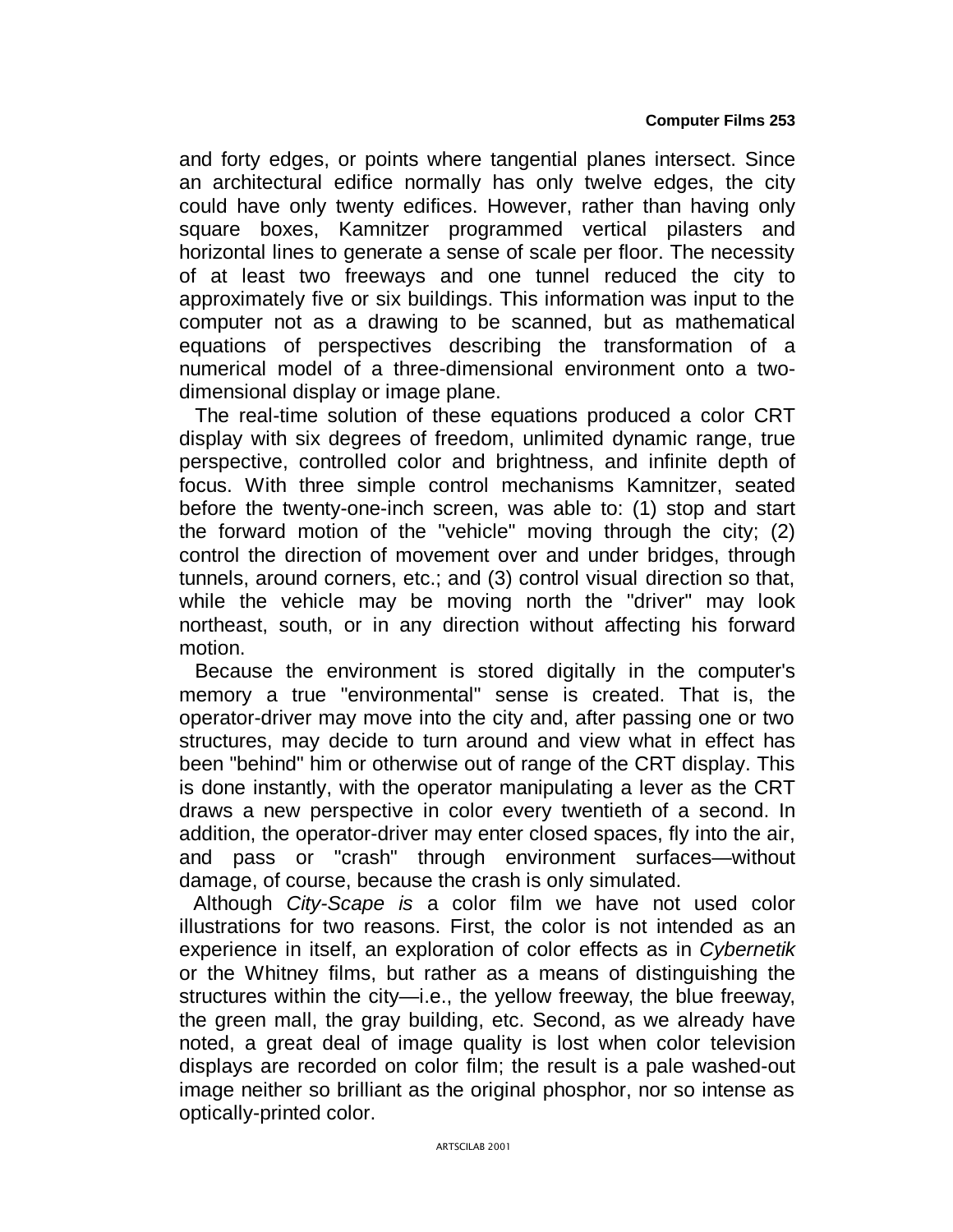## **254 Expanded Cinema**

As the film begins we are rushing toward the city's skyline against the horizon surrounded by a vast green plain. Once into the city, various types of movement and positions are simulated: circling around the central mall area, driving up freeway ramps and along freeways, riding up and down in an outdoor glass elevator, walking down corridors of buildings, looking out windows, flying above the city in a helicopter that takes off and lands from a skyscraper heliport, the simulation of a drunk driver and his crash into a swimming pool, and finally moving through a solid mass, which the computer translates as a tunnel-like experience.

Only a few minutes have passed before a strong sense of location and environment is created, and the viewer begins to remember positions of structures not on the screen. One actually begins to feel "surrounded" by this city, though viewing it as if through a porthole. The true three-point perspective invests the image with a sense of actuality even stronger than in some conventional live-action films. Kamnitzer relates: "The on-line experience, the sense of power of sitting at the controls, is something very hard to describe. You are turned on. You are involved." It is an extremely close interaction between man and machine. The drunk-driving sequence— in which the "vehicle" swerves and careens through streets before plunging into an empty swimming pool— was done specifically to illustrate the immediacy and plasticity of the computer's reaction to the instructions of the operator.

Kamnitzer considers *City-Scape* a documentary of the possibilities that now exist for an Urban Simulation Laboratory. The concept is, in the absence of an ability to experiment with real people in real cities, to create a simulated environment in which people can pre-experience alternative futures. Kamnitzer's method incorporates the use of conventional mathematical models, man-gaming or operational gaming to simulate the decision environment, and the computed visual simulation subsystem to formulate what Kamnitzer calls "the total question of *if then,* the key to all decision-making."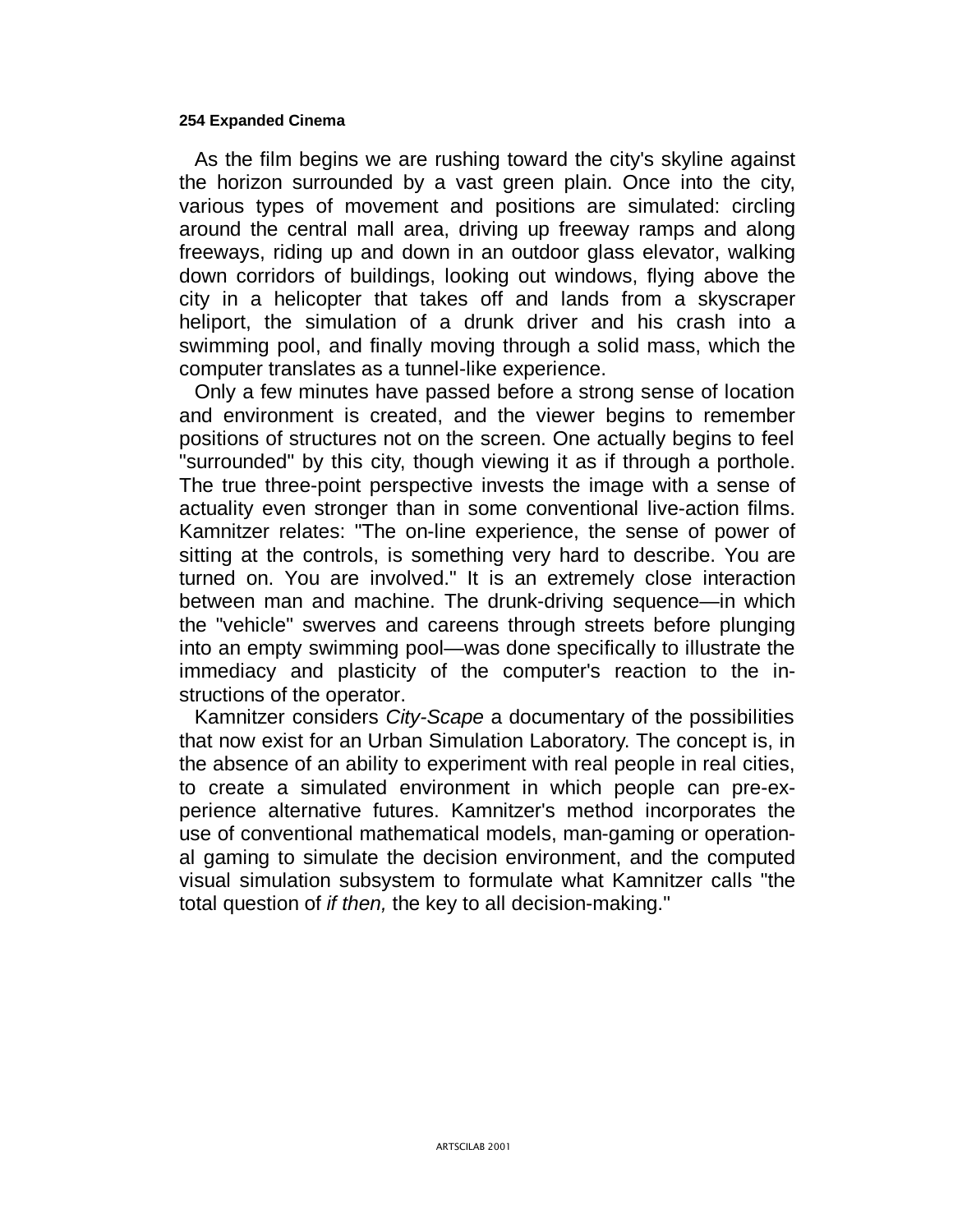The metalanguage that Kamnitzer has designed to facilitate this activity is called Intuval, derived from intuition and evaluation. Professor Kamnitzer considers Intuval to be an "answer" to the optimization attitude toward the computer. "What we are doing," he says, "is very different from people who want to use the computer to optimize for them and thereby the computer provides the answers. I am using the visual simulation subsystem to trigger the next creative leap in the human brain, and therefore I consider my approach very different from the usual rush into data banks and optimization. If used in an experientially meaningful manner the computer can provoke the next creative leap, while in my opinion the reading of charts, books, monographs, and statistics does not lead to a creative advancement. Books are being written every day, the libraries are full, the data banks are going to burst, but the decision-maker does not have access to this information when he needs it, in a form that is meaningful to him at this moment.

"I make the outrageous claim that creative innovation can only come from gut knowledge. It cannot come from something that remains purely in the cerebral area. I would even go so far as to say that what we are unable to explain to an intelligent thirteen-year-old, we do not know. So this leads to on-line visual displays and the total question of *if then,* the key to all decision-making. Now I can get information in graphic form of course, but then comes the moment when I want to know *if then.* If I should decide to choose alternate 'B' then these and these and these things will happen. But what if I had chosen alternate 'G'? And so on. So you see the intuitive approach has suffered badly in the past because of its lack of instant evaluation of what is strong and weak in your intuition. The Intuval system I've devised provides the designer or researcher with this instant evaluation. It is not simply a visualizing and pre-experiencing tool.

"It works in the following manner. First we have a hunch or an intuitive idea and we create an environment. Next, through the visual simulation subsystem we experience this environment both from the viewpoint of the designer and the user. And of course we will discover weak points and strong points in the environment so, with the stroke of a light pen, we can change it. We find out where the weakest spots are, we ask the computer to provide the parameters